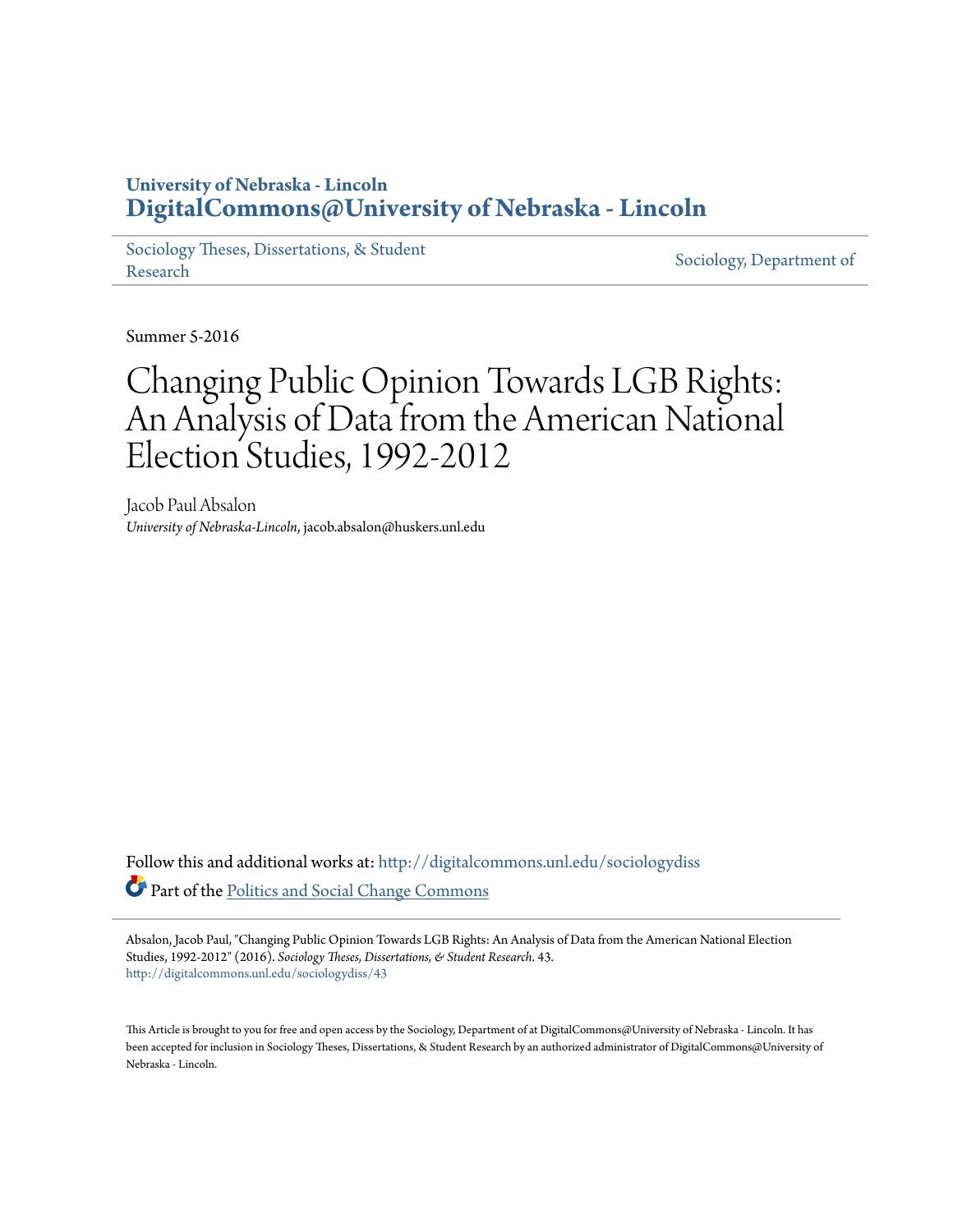## CHANGING PUBLIC OPINION TOWARDS LGB RIGHTS: AN ANALYSIS OF DATA FROM THE AMERICAN NATIONAL ELECTION STUDIES, 1992-2012

By

Jacob P. Absalon

## A THESIS

Presented to the Faculty of

The Graduate College at the University of Nebraska

In Partial Fulfillment of Requirements

For the Degree of Master of Arts

Major: Sociology

Under the Supervision of Professor Regina Werum

Lincoln, Nebraska

May, 2016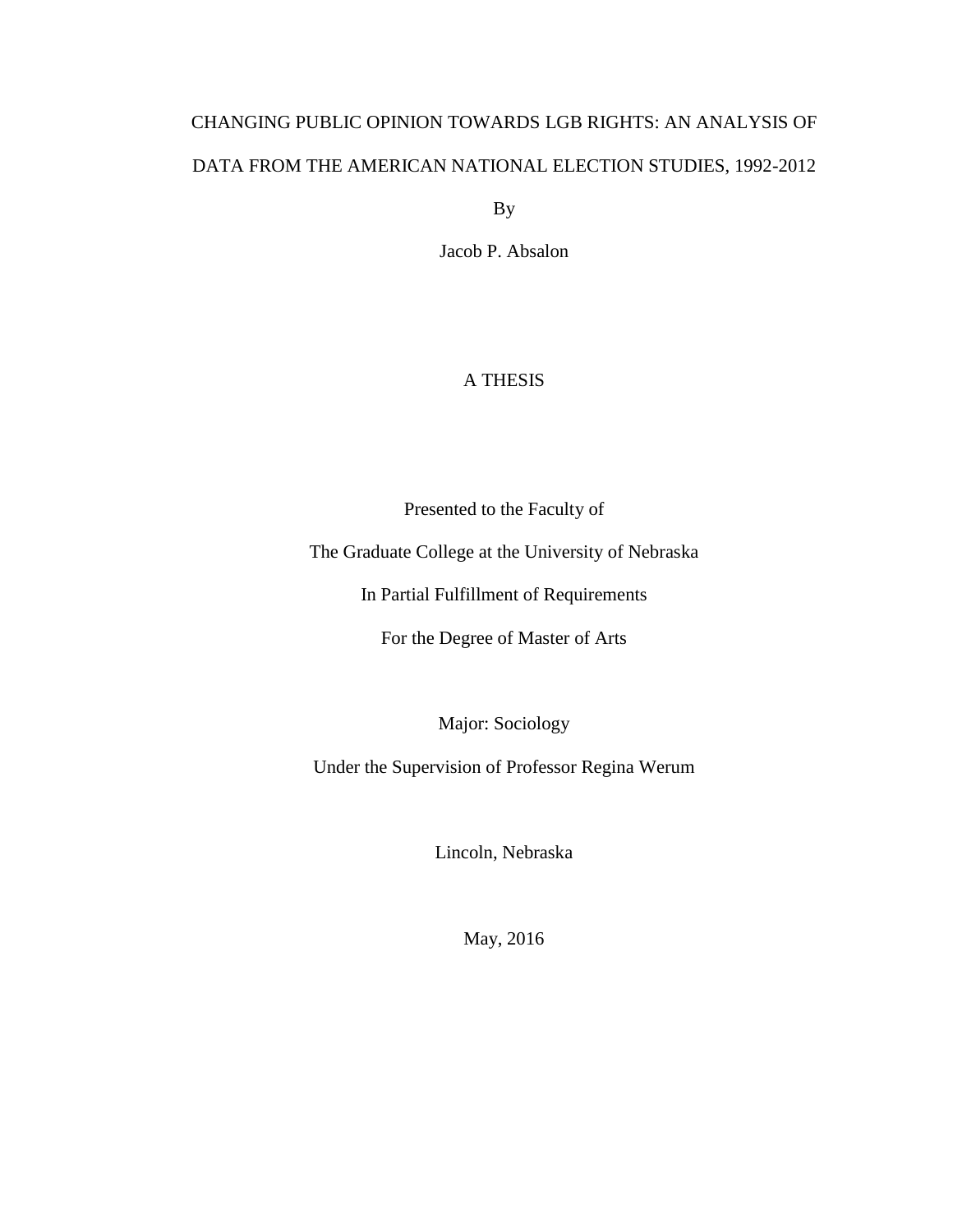# CHANGING PUBLIC OPINION TOWARDS LGB RIGHTS: AN ANALYSIS OF DATA FROM THE AMERICAN NATIONAL ELECTION STUDIES, 1992-2012

Jacob Absalon, M.A.

University of Nebraska, 2016

Advisor: Regina Werum

This study uses data from several waves of the American National Election Studies (ANES, 1992-2012) to examine changing attitudes regarding civil rights for Lesbian Gay Bisexual (LGB) individuals. Analyses focus on differences in attitudes toward gays and lesbians generally, attitudes regarding non-discrimination protections, and views about integration into military service during this time frame. Generally, this thesis builds on previous research in Sociology and Political Science regarding the role of status attainment characteristics, demographic markers, and ideological preferences to explain long-term trends in public opinion. Specifically, this study extends prior research by analyzing how membership in particular occupational groups has shaped respondents' views of LGB. Findings suggest across all outcome variables examined, white-collar professionals express more positive views towards gays and lesbians than do respondents in unskilled blue-collar and farming occupations, whose negative attitudes are most pronounced regarding inclusion in military service. As expected, ethnic and religious minorities, as well as women, are generally more supportive; married and politically conservative respondents are less supportive; whereas income and education are positively associated with support for LGB rights. These empirical results are discussed in light of central sociological concepts (hegemonic masculinity, heteronormativity) and are used to indicate potential directions for future research.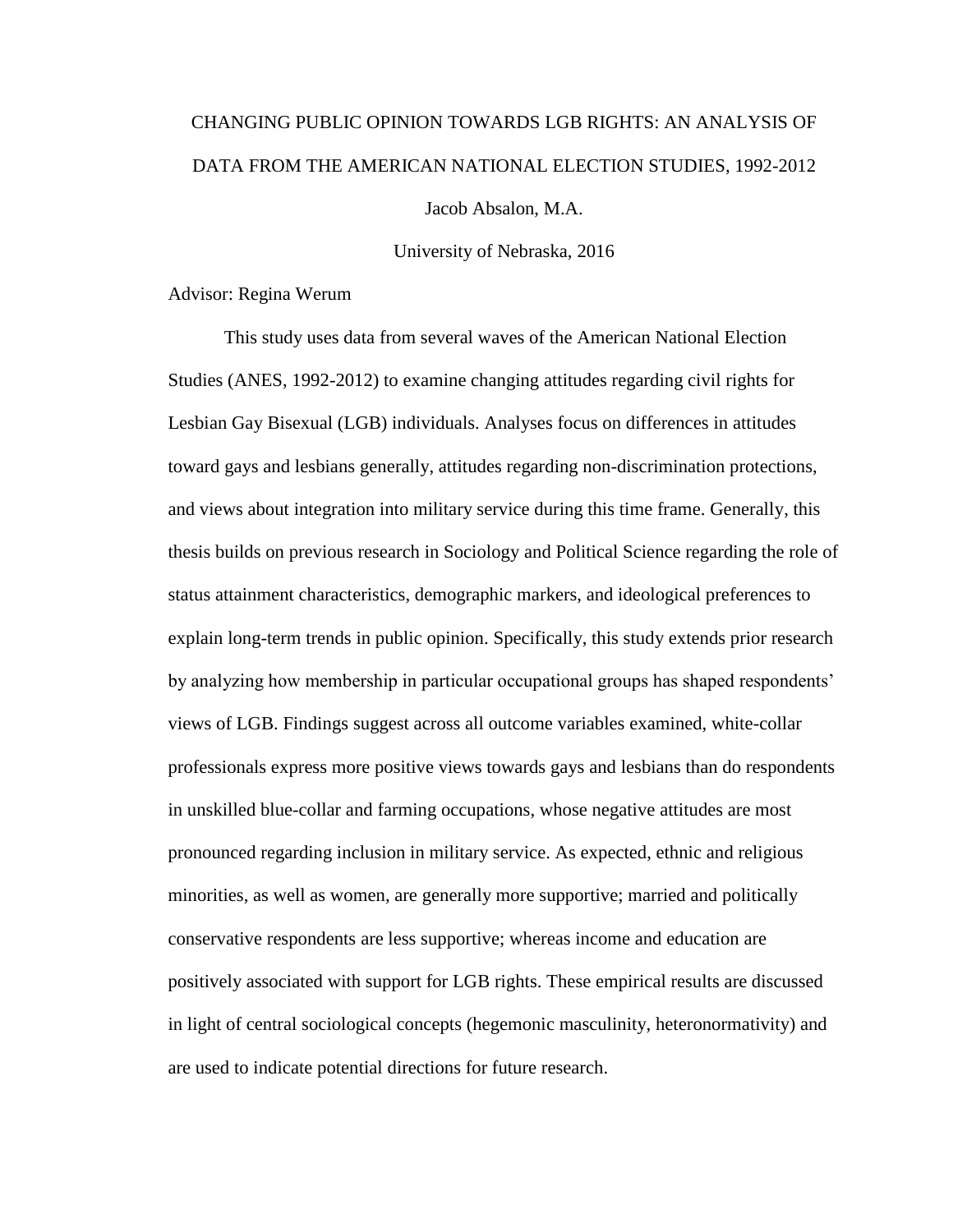## **Introduction**

In the years from 1973 through 1991, data from the General Social Survey (GSS) shows that there was little change in public attitudes towards Lesbian Gay Bisexual (LGB) relations. <sup>1</sup> During that time, approximately two-thirds to three-quarters of respondents consistently said "sexual relations between two adults of the same sex" was *always wrong,* while only 10-15% considered it *not wrong at all* a part from occasional widespread media reported events, public discourse was fairly muted. However, public opinion started to shift in the early 1990s. As the federal government implemented Don't Ask, Don't Tell (DADT) in 1993, general attitudes towards LGB persons began to change in the 1990s (Yang 1997; Estrada, Dirosa, and Decostanza 2013). Similarly, Pew Research Center found growing support for gay marriage as well (Dimock, Doherty, and Kiley 2013). There continues discussion on the causal relationship between the passage of DADT and public attitudes in general. As DADT may have spurred the public discourse (on service in the military) as part of the larger context of federal and local laws addressing non-discrimination protections, the growing politicization of sexuality may have set the foundations of attitudinal shifts. By the early 2000s, attitudes had gradually improved to where 64% of respondents viewed relations as "*always wrong"* and 36% viewed it as "*not wrong at all".* As Graph 1 below demonstrates, this trend further accelerated through 2012, by which point respondents were almost equally divided, 51% to 49% with only a slight majority still viewing those relations as *"always wrong."* How do we explain this dramatic shift?

<insert figure 1 about here>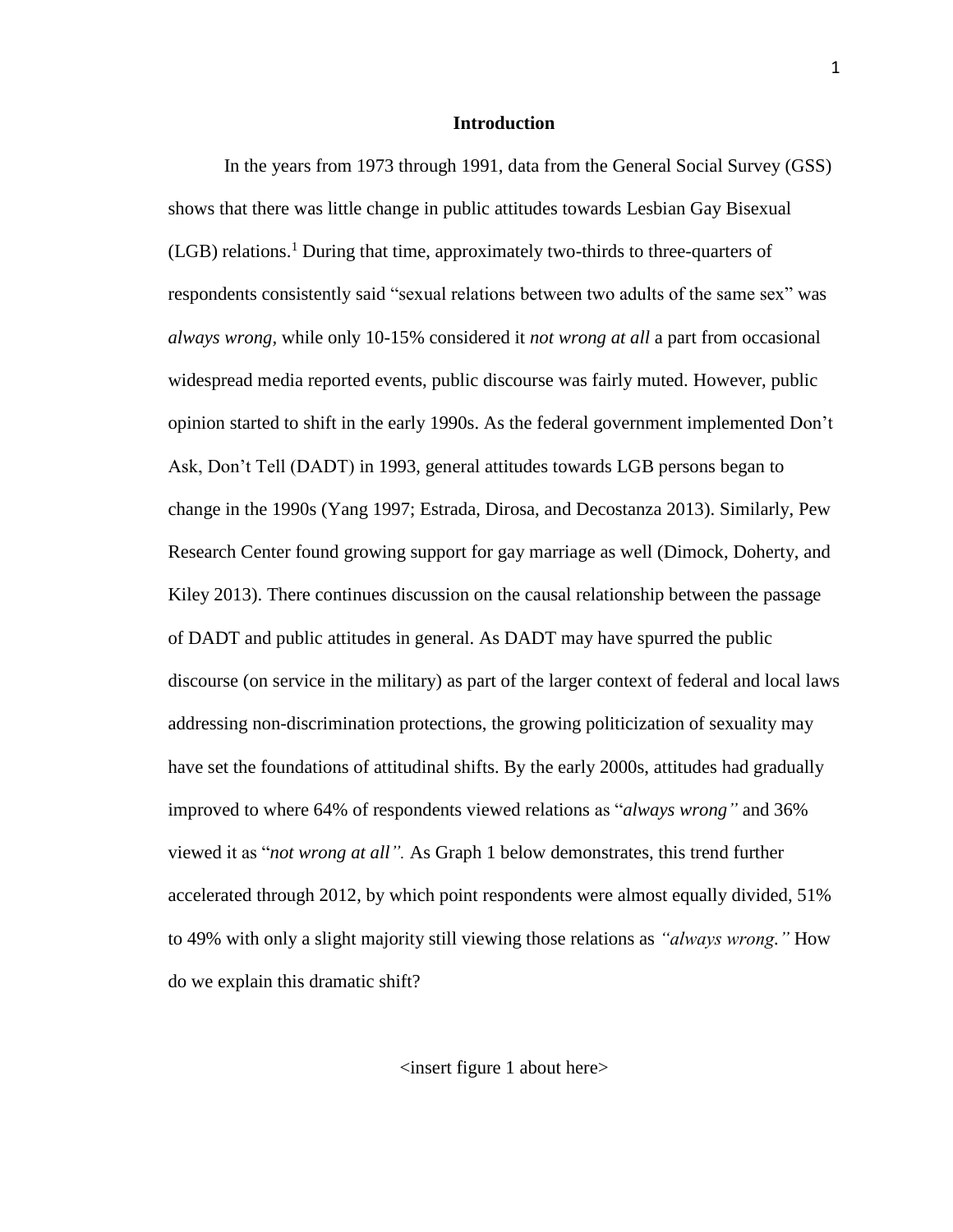Building on the historical context, this research explores two key decades (1992- 2012) in the continuing changes in public acceptance of gay rights (Werum and Winders 2001; Brewer and Wilcox 2005). Werum and Winders (2001) explore how state fragmentation and historical context shaped tactical changes and choices of gay rights adversaries between 1974 and 1999. Using a wealth of polling data, Brewer and Wilcox find that a substantial proportion of the public has followed the issue in more recent years, with the level of attention increasing with key events. Their research outlines previous battle fronts of de-medicalization and de-criminalization including legal status of homosexual relations, employment nondiscrimination, and military service. These efforts set the conditions for the 20-year period of attitudinal shift that corresponds with the public debate implementation in 1993, and eventual repeal in 2011 of the restrictive DADT personnel policy in the military. The latter decade (2002-2012) also includes changes in federal, state, and local policies ranging from anti-discrimination ordinances to same-sex marriage setting conditions for the United States Supreme Court decision in Obergefell v. Hodges in 2015 (Rimmer 1996; Frank and McEneaney 1999; Riggle and Tadlock 1999; Rimmerman, Wald, and Wilcox 2000; Werum and Winders 2001; Hajjar 2010).

This study seeks to examine attitudinal differences in support regarding civil rights for LGB individuals from 1992-2012 using data from the American National Election Studies (ANES). As opposed to the GSS, the ANES data provides more specific questions over time regarding LGB rights. In addition, these differences in attitude are further examined across a 20-year time period across demographic and ideological indicators. This paper examines the differences in attitudes towards LGB civil rights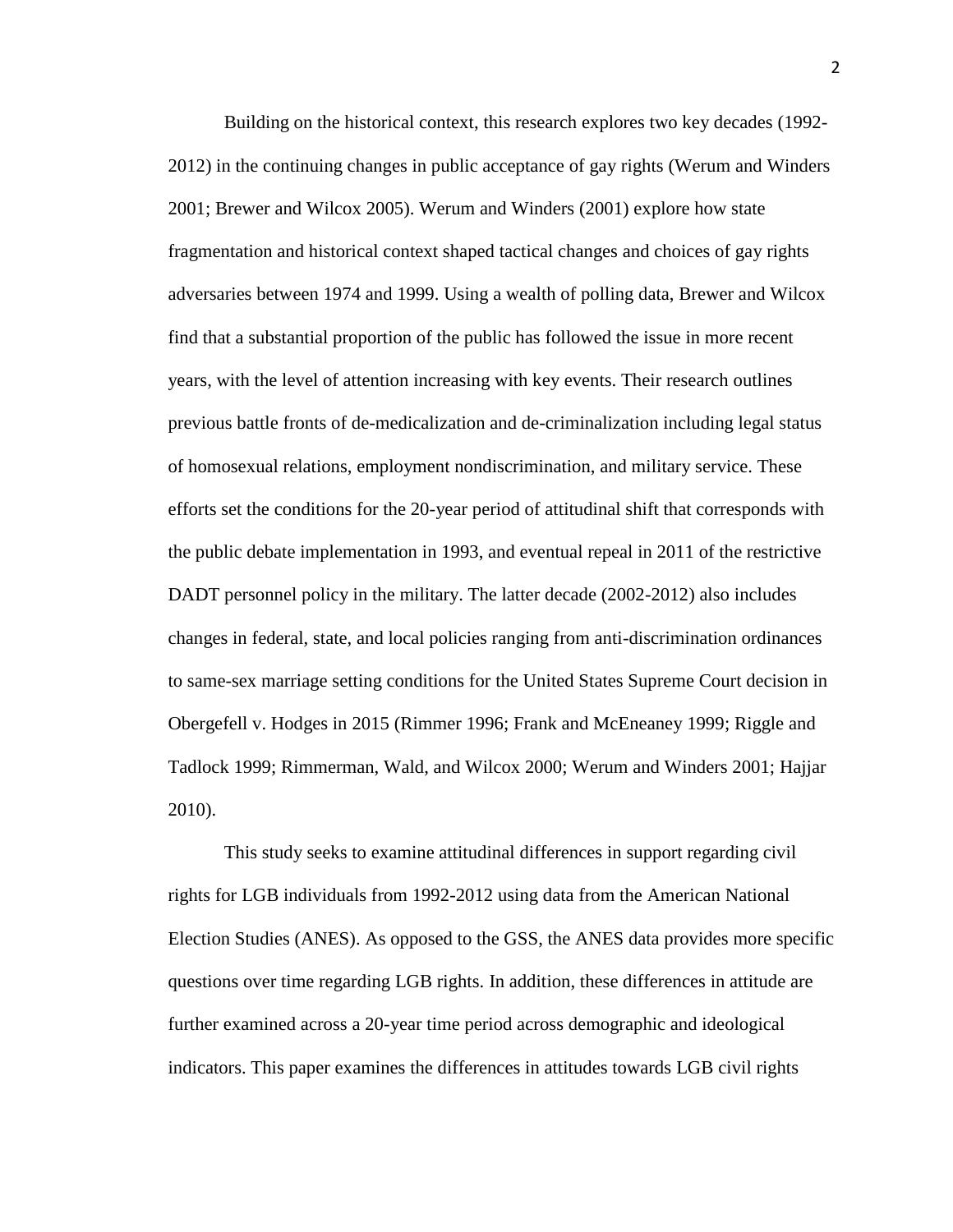across several variables including status attainment (occupation, income, and education); demographics (gender, marital status, and race); and ideology (religious and political affiliations and behaviors).

Analyses focus on what predicts public attitudes towards LGB groups in general as well as more specific issues related to gay rights: protections against employment discrimination and inclusion in military service. Findings suggest that key status, demographic, and ideological differences shape attitudes towards specific aspects of job discrimination and military service although the trends were not observed uniformly across occupations. In particular, white-collar professionals had more positive general feelings towards gays and lesbians than unskilled blue-collar and farming occupations; however, negative attitudes toward inclusion in military service were consistent across all occupations and economic classes.

## **Literature Review**

This study is grounded in an analysis of individual-level data. However, while I focus on individual-level determinants of differences in attitudes, I also acknowledge that contextual and historical factors within theoretical frameworks can shape attitudes and public opinion trends.

Previous research explores various theoretical explanations for changes in public attitudes. Grounded in both political science and political sociology literature, one perspective focuses on how changes in public policy, especially federal, can lead to changes in public attitudes. Historical examples that impacted organizations and workplace environments include the effects of the 1964 Civil Rights Act and of the 1972 Title IX legislation on public attitudes towards women and gender equality in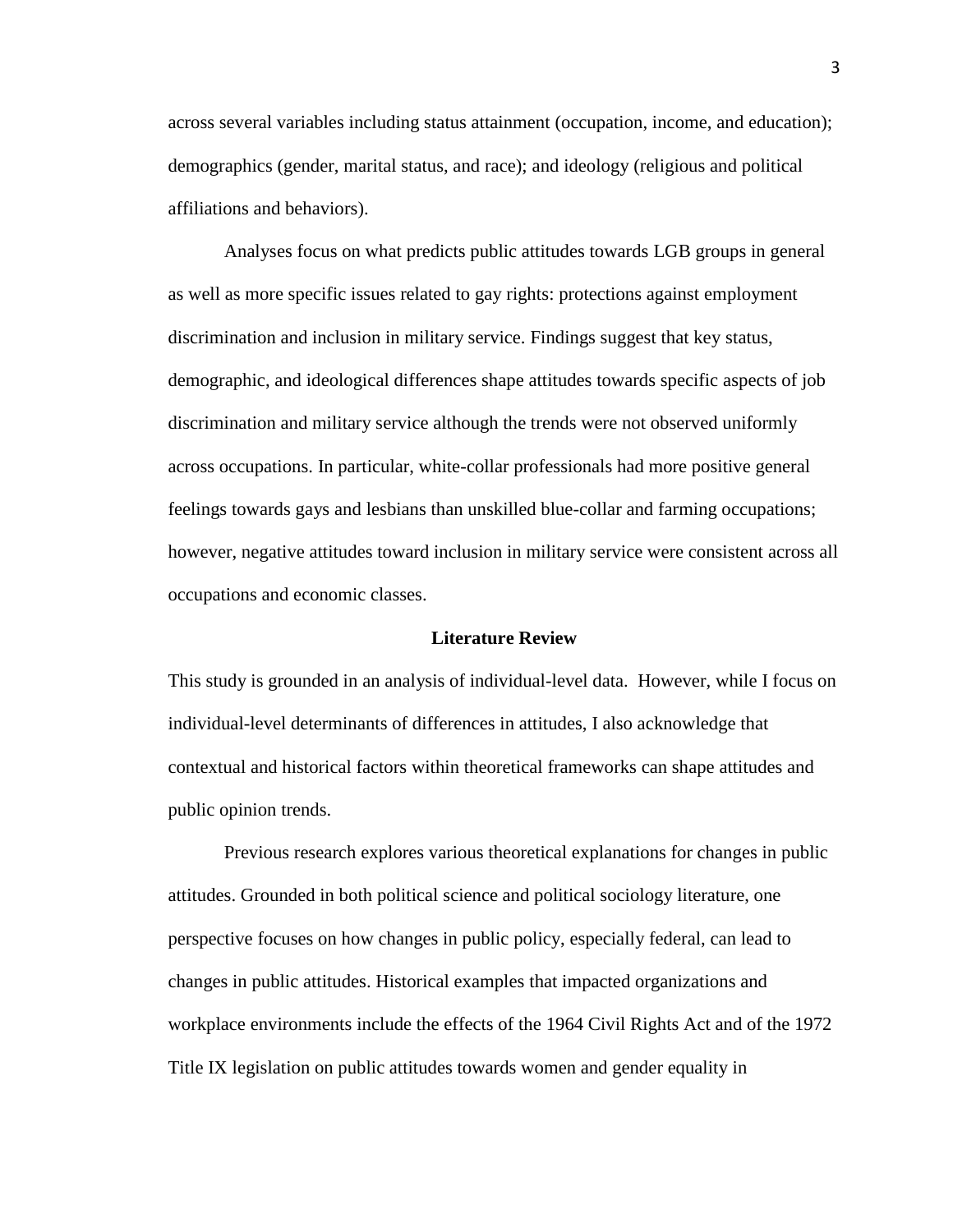employment (Aiken, Salmon, and Hanges 2013). Additional examples include President Franklin Roosevelt's Executive Order 8802 and President Harry Truman's Executive Order 9981 issued in the 1940's expanding equal opportunity and targeting racial discrimination in the defense industry and United States Armed Forces, which led to a relatively fast change in public attitude trends regarding equal employment openings for African Americans in the military (Mitchell 1954; Moskos 1966; Moskos 1993). Potentially similar to other occupational fields, these military reforms can serve a precursor to changes in the general public's attitudes are issues of equality.

An alternative perspective focuses on the social-psychological mechanism to which we attribute people's changing attitudes at the individual (and implicitly at the aggregate) level. In terms of cognitive dissonance, social psychological research indicates that people will try to resolve incongruences between their personal perspectives and evidence that contradicts their personal views. Cognitive dissonance refers to psychological mechanisms giving rise to biased beliefs and attitudes (Elinder 2012). In this case, when it becomes illegal to discriminate against people based on a particular social status characteristic (e.g., gender, race, sexual orientation), people with attitudes that favor discriminatory practices will typically adjust their views.

However, the ANES does not contain explicit measures that gauge these macrolevel and social-psychological dimensions of changes in public opinion. For the purpose of this paper, I will focus on the explanations for how people's individual characteristics affect their attitudes. I synthesized research which shows social class, gender, race, and even religious and political identity have been known to shape attitudes on an array of social policy issues (Wood and Bartkowski 2004; Baunach 2012; Becker 2014). Baunach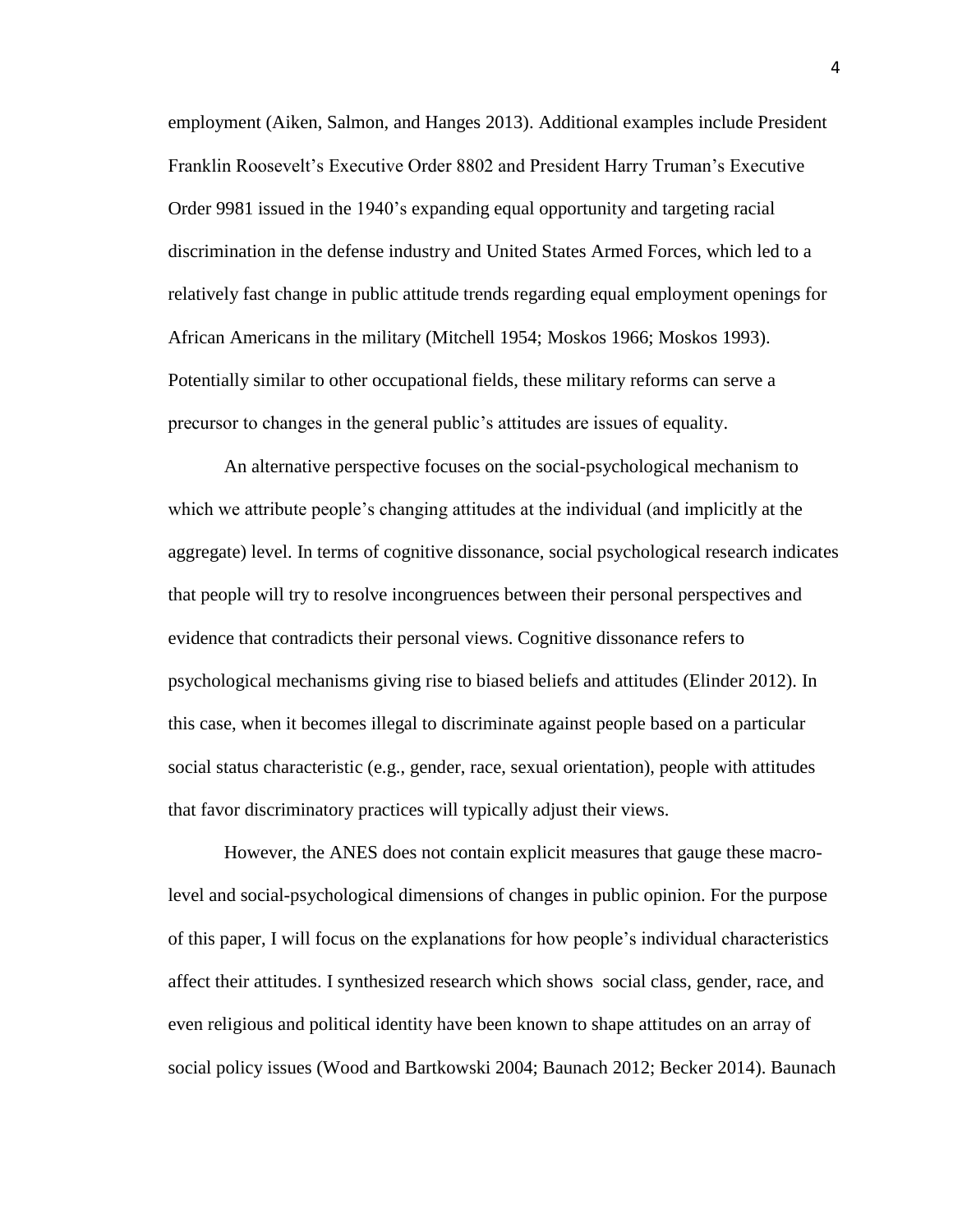(2012) found broad support for older respondents, and opposition to gay rights, specifically same-sex marriage, become more localized to specific subgroups: "older Americans, Southerners, African Americans, evangelical Protestants, and Republicans" (ibid: 364), patterns also observed by other researchers (Kurdek 1988; Anderson and Fetner 2008; Becker and Scheufele 2011; Becker 2012). Wood and Bartkowski (2004) found similar results including political conservatives and persons with little or no favorable contact with gays among others. Building upon contact hypothesis, Brewer's (2008) research supports that familiarly and increasing personal contact is directly related to greater tolerance and support across various gay rights policies.

## *Status Attainment*

Social class and status markers, specifically those associated with occupation, income and education, create a complex picture. The working class, especially blue-collar, ethnically white workers, in the US have had a long history of socially conservative views towards a variety of issues (Wood and Bartkowski 2004; Baunach 2012). Those occupations are associated with masculine norms and roles with traditional gender attitudes. While hegemonic masculinity relates to power within society, traditional masculine roles in lower class occupations retain less power, but still exhibit traditional masculine roles and expectations. What makes it that much more complicated is that some blue-collar workers have high incomes even in the face of comparatively low education levels and occupational status. In other words, these various markers of social status categories can conflict with each other. This raises the question how competing social status characteristics within an occupational context influence people's LGB attitudes in a multivariate analysis.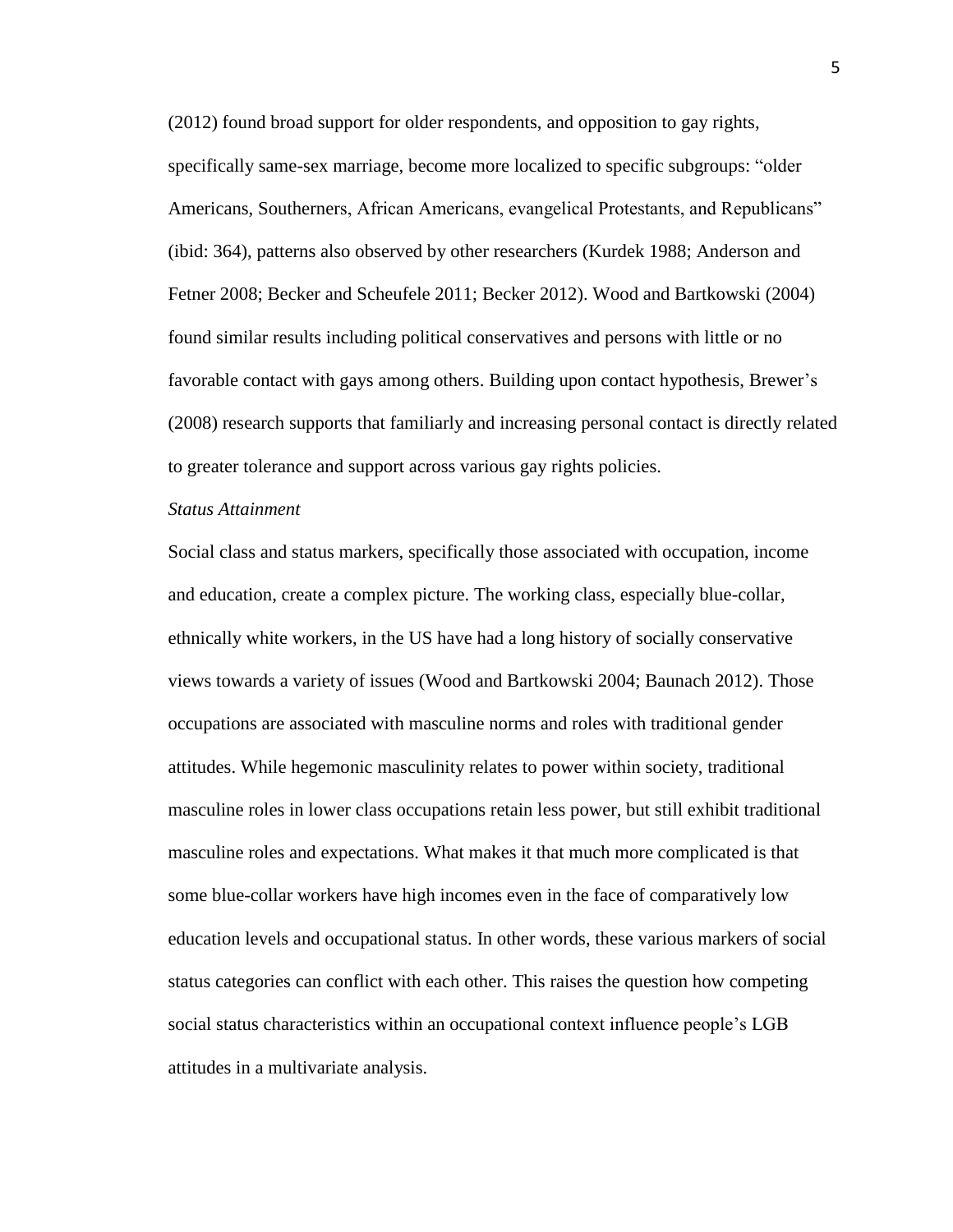Extensive literature explores the relationship between occupations, status, and political attitudes. This literature provides the foundation for various groupings such as the six registrar-general's social classes: (1) professional occupations, (2) managerial and technical occupations, (3) skilled non-manual occupations, (4) skilled manual occupations, (5) partly-skilled occupations, and (6) unskilled occupations (Schoon et al. 2009), as well as divisions clustered by human and financial capital theory based groups (Balestrini 2012). In addition, Bureau of Labor Statistics offers another variation of standard occupational classification. The five groups in this study are derived from generally accepted occupational status and social class associations.

We know that policies are related to norms and work place culture in particular occupational contexts. In addition, these policies can create (or remove) barriers support for specific civil rights or can be associated with hostile environments and work climates. Some organizational contexts and personal exposure to an outgroup may be more conducive to lessening barriers than are others (Pettigrew and Troop 2006; Smith, et al. 2009). Conversely, failure to understand prejudicial attitudes occupational differences in of the populations constitutes a hostile workplace environment to outgroups (Estrada and Weiss 1999; Moradi and Miller 2010).

For instance, previous research about issues related to "inclusion" in the military demonstrates periods of progressive equal opportunity reforms leading to a military known for being among the best employment and promotion and non-discriminatory practices of any employment sector in the US (Mitchell 1954; Segal, Bachman, and Dowdell 1978; Knouse 1991; Lundquist 2008; Truhon 2008). To date, research on the LGB community in the military has focused largely on acceptance, compatibility,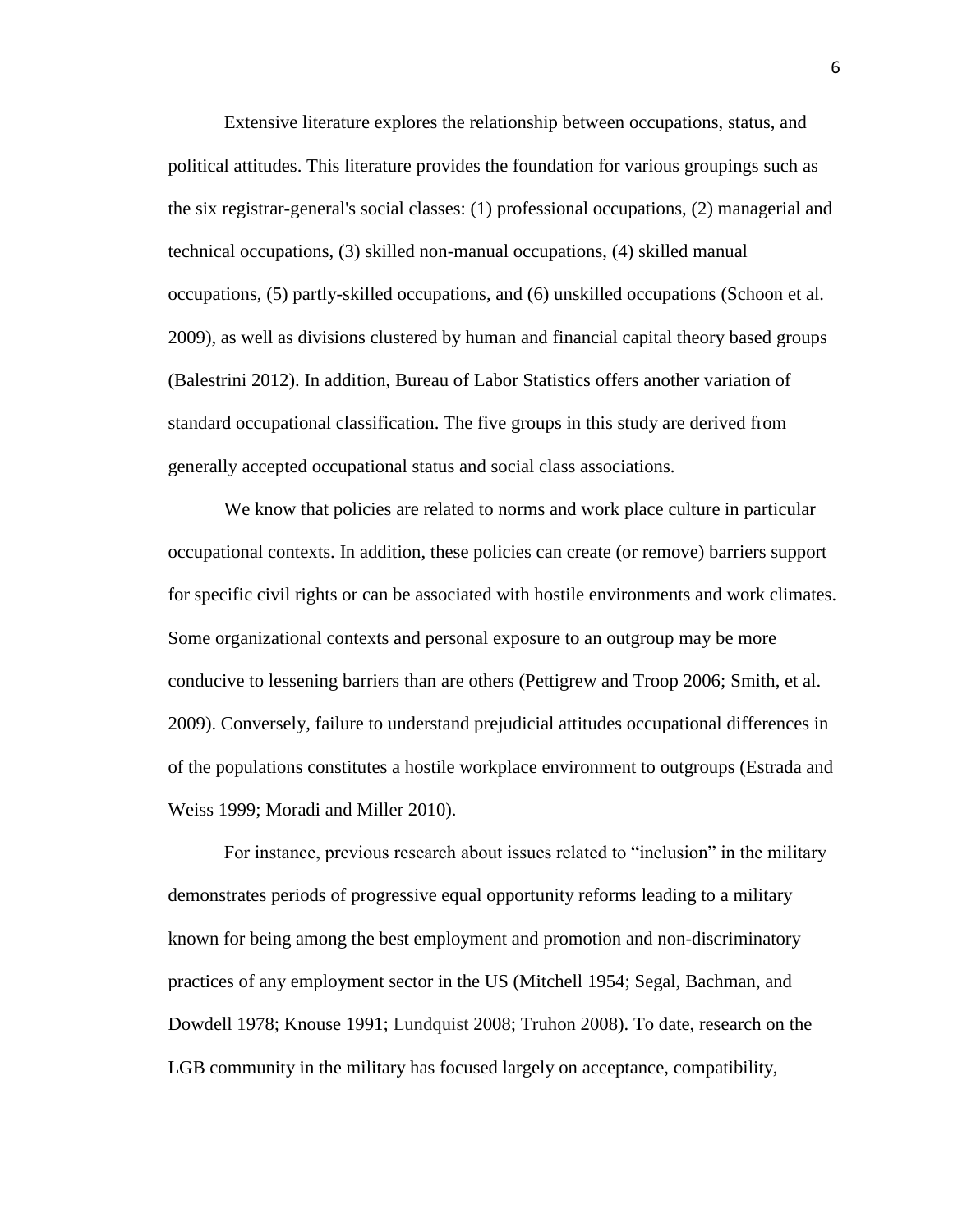integration of gay service personnel, and a potential attitude gap with the civilian population (Belkin et al. 2012; Ender et al. 2012). Estrada's work outlines almost twenty of years of data collected in various public opinion polls on GLBT issues of equality, revealing that "large percentages of military respondents expressed disapproval or opposition toward removing the ban on homosexuals in the armed forces" in the 1990s (2013: 334). However, in response to conservative criticism following the DADT repeal, Belkin et al. (2013) sought to assess the accuracy of detrimental predictions about the impact of DADT repeal on military readiness. According to their analysis, the repeal had no significant impact on overall military readiness. This fact was known to the general military population before the repeal of DADT.

Beyond sectoral similarities between military and civilian occupational groups, those with higher level of educations tend to support gay rights policies (Beran et al. 1992; Brewer 2008). Brewer finds that similar to their support of gender equality and racial minority civil rights, those with higher levels of education are more likely to favor LBGT rights. Specifically, using ANES 2004 data, he finds a strong statistically significance and positive association for respondents with higher levels of education to support employment nondiscrimination, adoption rights, and military service (31). *Demographics*

The ANES data contains different respondents in each wave. Due to data limitations, this study cannot explore any shift or change in population-level attitudes as an attribution of cohort replacement, individual-level change, or a combination of both (Ryder 1965; Firebaugh and Davis 1988; Firebaugh 1992). However, controls for year and age are included, as age has been shown to be inversely related to support for LGB civil rights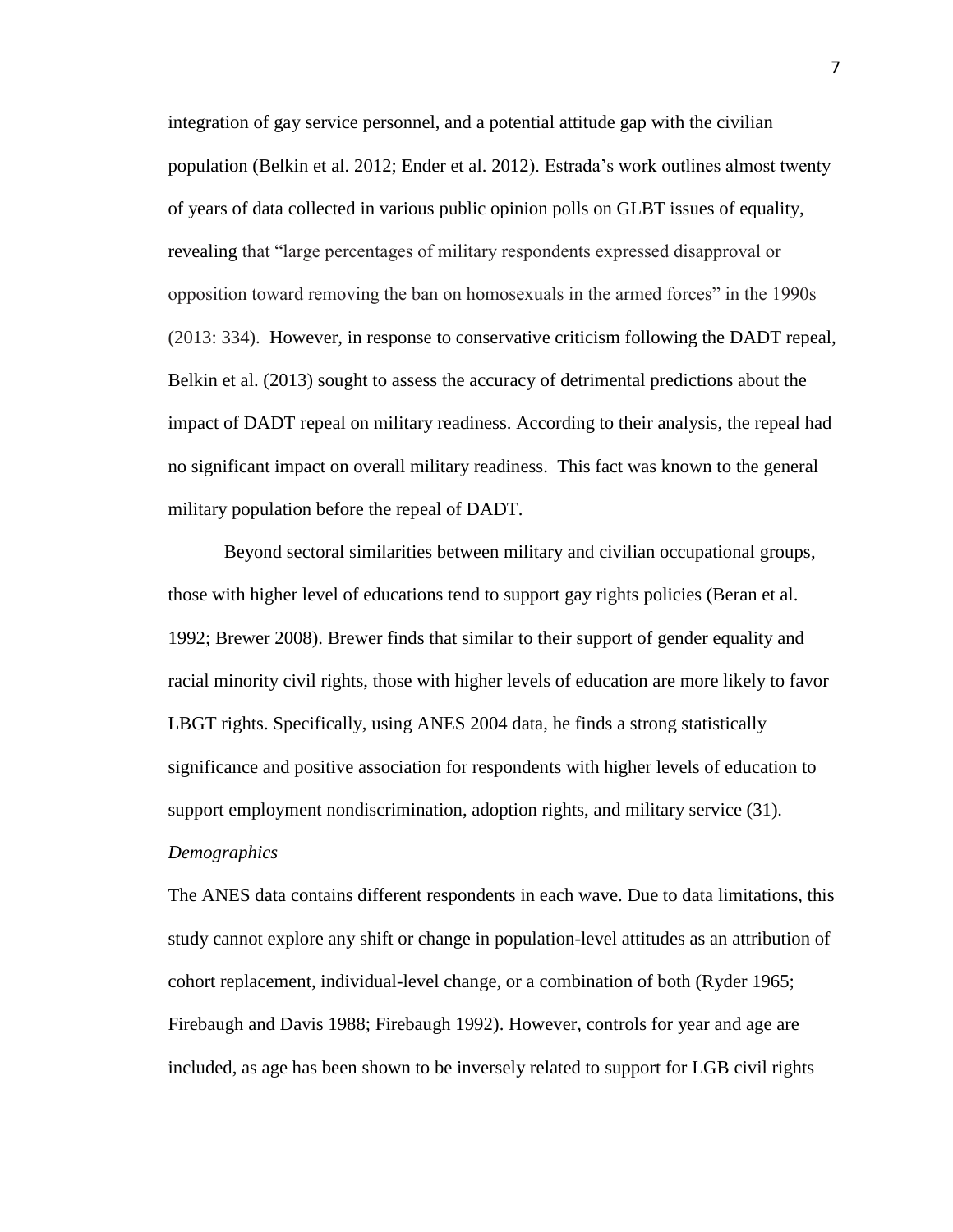and marriage equality (Kurdek 1988; Anderson and Fetner 2008; Becker and Scheufele 2011; Becker 2012). Previous literature suggests that there is a complex relationship between a person's demographic characteristics (sex, marital status, and race) and their social attitudes, including those on LGB inclusion.

Findings suggest that variables such as gender, race, and marital status effect strength of attitudes. For instance, gender focused research has consistently shown that women tend to be more supportive of gay rights policies (Kite and Whitley 1996; Herek 2002; Brewer 2008; Becker and Scheufele 2009). In terms of marital status, we would expect to see a selection effect. Married respondents are more invested in their institution and tend to align themselves with more conservative attitudes (i.e. abortion, gay rights) whether due to selection effect into marriage or whether being married respondents develop more conservative views during marriage (Waite and Lehrer 2003; Keister 2011; Sherkat et al. 2011; Fitzgerald and Glass 2012; Powell, Bolzendahl, Geist, and Steelman 2012; Kimport 2012; Hopkins, Sorensen, and Taylor 2013; Dillon 2014). Generally, disenfranchised gender and racial/ethnic groups who typically face discriminatory practices in inclusion and employment are associated with more socially liberal attitudes, specifically towards LGB persons (Lewis 2003; Brown and Henriquez 2008).

## *Religious and Political Ideology*

People's ideological preferences play a significant role in shaping their views and attitudes across various social issues, including same-sex marriage (Schwadel 2005; Sherkat et al. 2010). We know that religious conservatism, especially among Protestants, is associated with opposition to liberal positions of sexuality, reproductive rights, and the gendered division of labor (Davis and Robinson 1996), higher proclivity of homophobia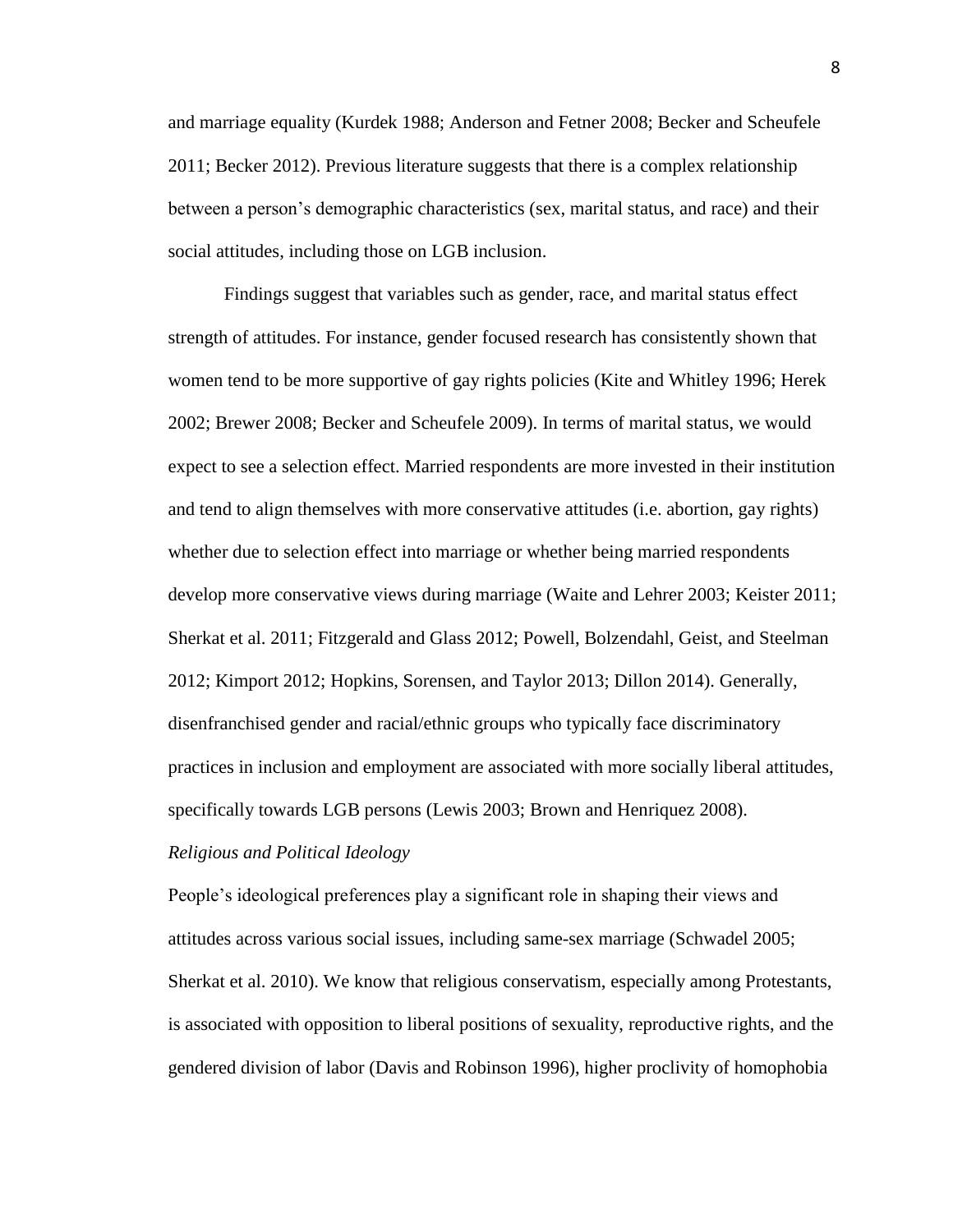(Finlay and Walther 2003) and less support of gay rights overall (Clarke, Brown, and Hochstein 1989; Sherkat et al. 2010). Thus we would expect individuals who identify as Protestant to be more hesitant to support LGB rights. We also know that political conservatism (which goes well beyond binary party identifications) is associated with socially conservative attitudes (Johnson, Tamney, and Halebsky 1986; Johnson and Tamney 2010). Thus we would expect individuals who identify as more conservative on a scale to be more hesitant to support LGB inclusion in the military and beyond.

Brewer (2003a; 2003b) examined two explanations for the shift from 1992-2000 focusing on egalitarianism and moral traditionalism as predispositions to opinion forming. Using a multivariate analysis including survey year, ideology, partisanship (and controlling for religious preference), he finds higher egalitarianism produced support for gay rights policies, while moral traditionalism produced opposition. Partisanship and ideology had small effects. Other studies found that political values have a significant effect on attitudes towards gay rights policies (Baunach, Burgess, and Muse 2010; Becker and Scheufele 2009) and similarly religious preference (Hayes 1995). For example, using data from the using the 2003 Cornell Media Attitudes Survey and 2006 Civic and Political Health Survey, Becker and Scheufele (2009) find that older populations rely more heavily on their religious and political predispositions when determining their acceptance of homosexuality.

In addition, Dillon (2014) finds that, while religious affiliation is a strong predictor of attitudes toward abortion and gay rights, opposition to liberal stances to each of these specific issues may vary by demographics within and across groups (e.g., Latino Catholics, black protestants).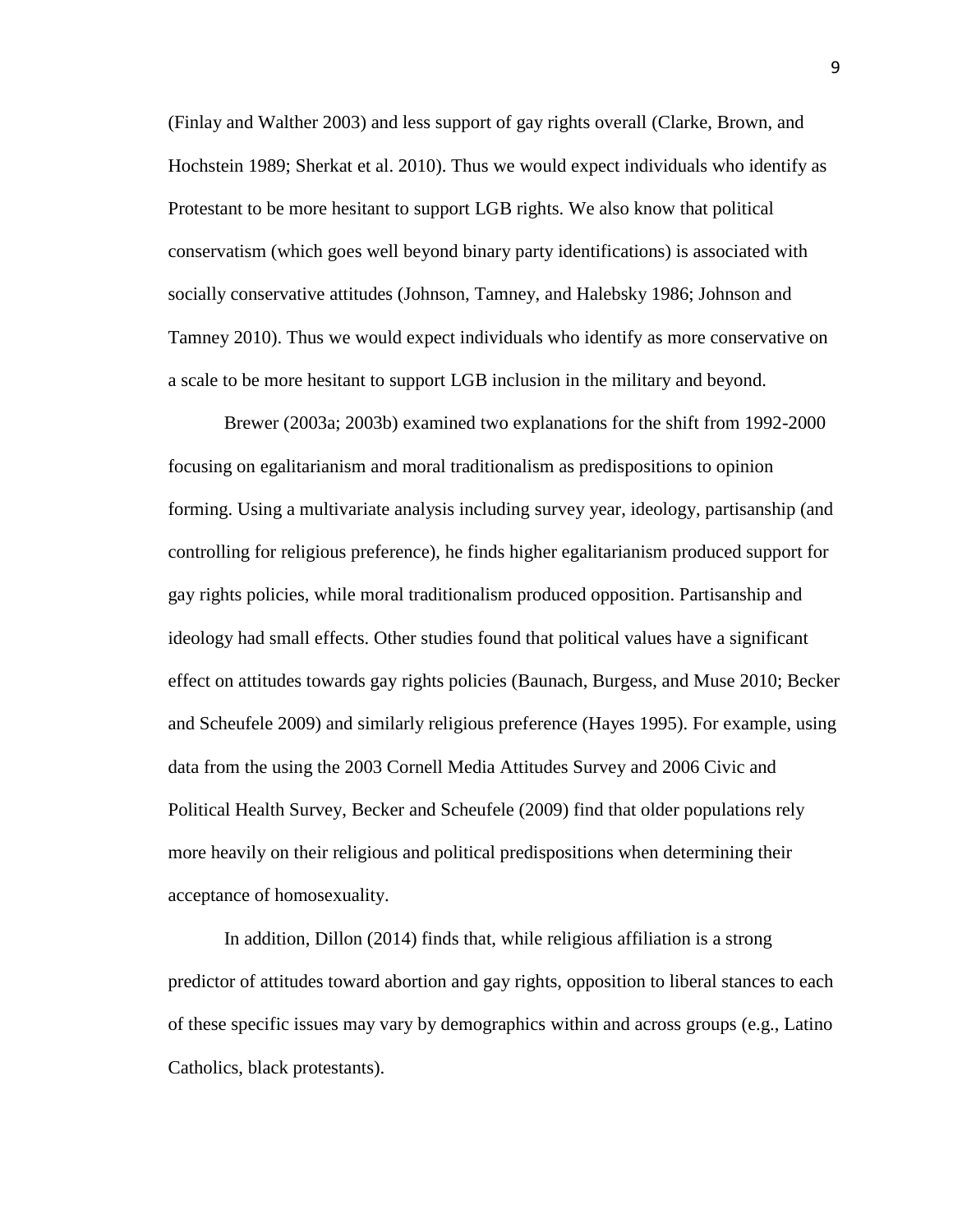## *Control Variables*

My analyses also control for the election year the ANES data were collected, as well as for the age of respondents. Analyzing attitudinal trends during presidential election years is an effective approach to understanding public attitudes. Political sociology and political science research demonstrates that people will tend to take positions on various issues depending on what they think their political party of group in general supports. These political and ideological effects are most prevalent during the public discourse during election years, specifically presidential election years. In these cycles public discourse across a variety of social and political issues increases as they generate more coverage. Piven and Cloward (1997) find that "defiance is first expressed in the voting booth simply because, whether defiant or not, people have been socialized within a political culture that defines voting as the mechanism through which political change can and should properly occur" (15). In short, people care more as they prepare to cast a ballot and more specifically during increased coverage in a presidential election cycle.

## **Hypotheses**

Based on the theoretical and empirical evidence to date, this project tests the following hypotheses regarding the effects of status attainment (occupation, income, and education), demographic (gender, marital status, and race), and ideological (religious, political affiliation and behavior) characteristics on attitudes towards LGB rights. These hypotheses relate to differences in attitudes related to respondent characteristics, not to individual respondent's changes in attitude over time.

## *Status Attainment*

H1: I expect to find attitudinal differences between occupational groups.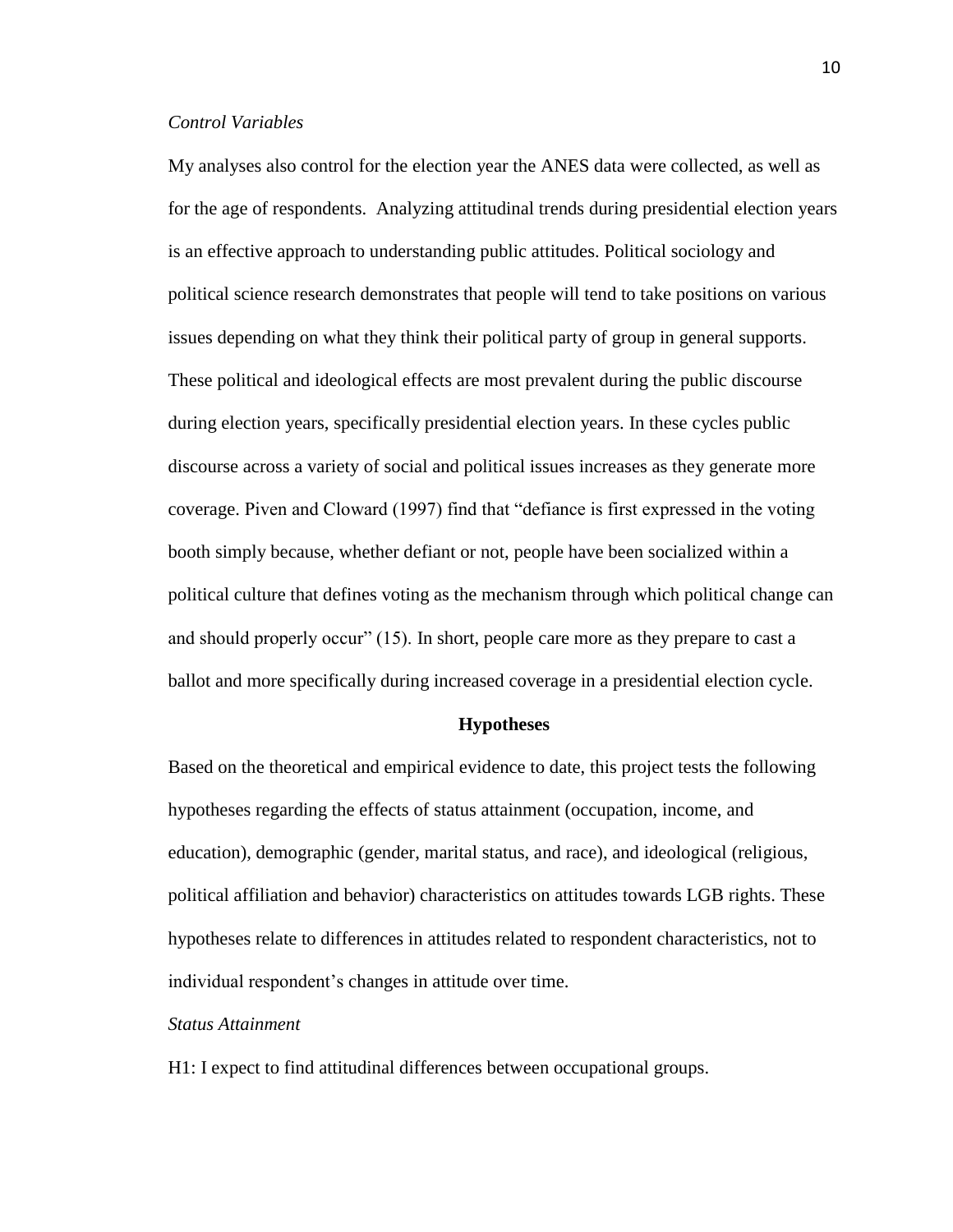H1a: I expect that, compared to the highest-ranking occupational group, respondents in all other groups express less support for LGB rights.

H1b: Specifically, attitudes of those in the protective services and Armed Forces occupational group are negatively associated across dependent variables, but most strongly so with support for LGB inclusion in the military.

H1c: Occupations with more traditional and conservative gender ideologies, such as unskilled blue-collar and farm jobs, are associated with less support for LGB rights. H1d: Attitudes of non-employed respondents are negatively associated with support for

LGB rights across all dependent variables.

H2: Respondents with higher family income, and higher levels of education, are more supportive of LGB groups and rights.

## *Demographics*

H3: I expect women are more supportive than men across all dependent variables.

H4a: I expect single respondents are most supportive of LGB rights, across all dependent variables.

H4b: I also expect to find that attitudes of respondents in partnered relationships will be more supportive of LGB rights than married respondents.

H5a: I expect to see that the relationship between being a member of a minority group (African American or Latino) and views on LGB rights will vary by group and by dependent variable.

H5b: I expect the relationship between being African-American or Latino to vary by dependent variable. Specifically, I expect African-American or Latinos to be more supportive than whites with respect to non-discrimination laws because of their known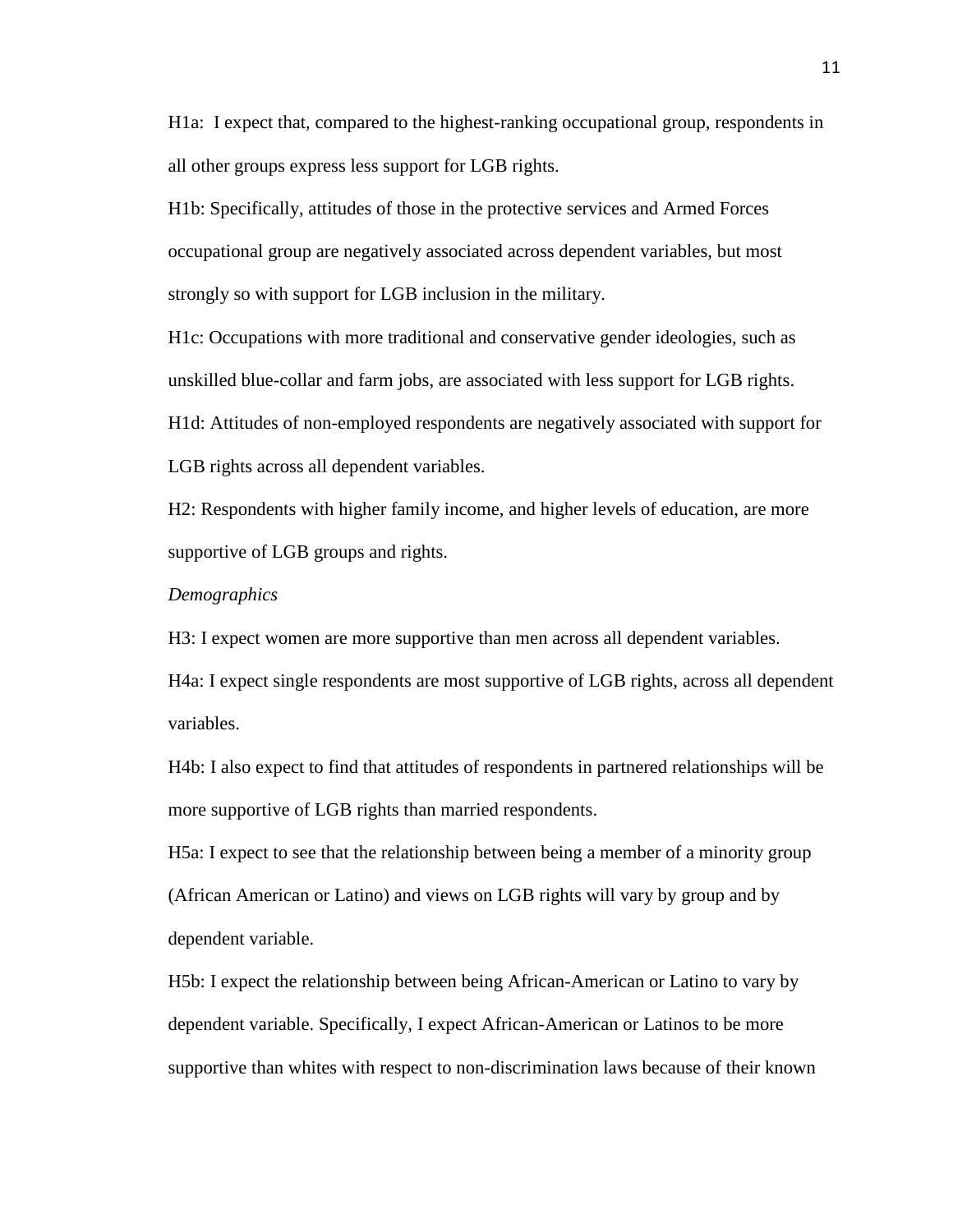support for classic civil right goals. I expect general feelings towards LGB persons to vary by group, possibly related to differences in cultural and social conservativism norms. It is unclear whether and if so how both groups view LGB inclusion in military service.

## *Religious and Political Ideology*

H6a: Compared to Protestants, I expect Catholics are more supportive both generally and specifically in terms of LGB non-discrimination laws and inclusion in military service. H6b: Compared to Protestants and Catholics, I expect people who define their religious affiliation as Jewish are more supportive of gays and lesbians across all dependent variables.

H6c: Compared to all three main religious affiliations, I expect respondents who identify as religiously unaffiliated ("none") to be the most supportive across all dependent variables.

H7: I expect respondents who attend church regularly to express less support for LGB rights, across all dependent variables.

H8: I expect a respondents identifying as strongly Republican to express less support for LGB rights, across all dependent variables.

H9: I expect politically active respondents, particularly those who vote, to express more support for LGB rights, across all dependent variables.

### **Data**

## *American National Election Study*

The American National Election Studies (ANES) data are widely used in political science, sociology, and in research regarding survey methodology (McDonald 2003;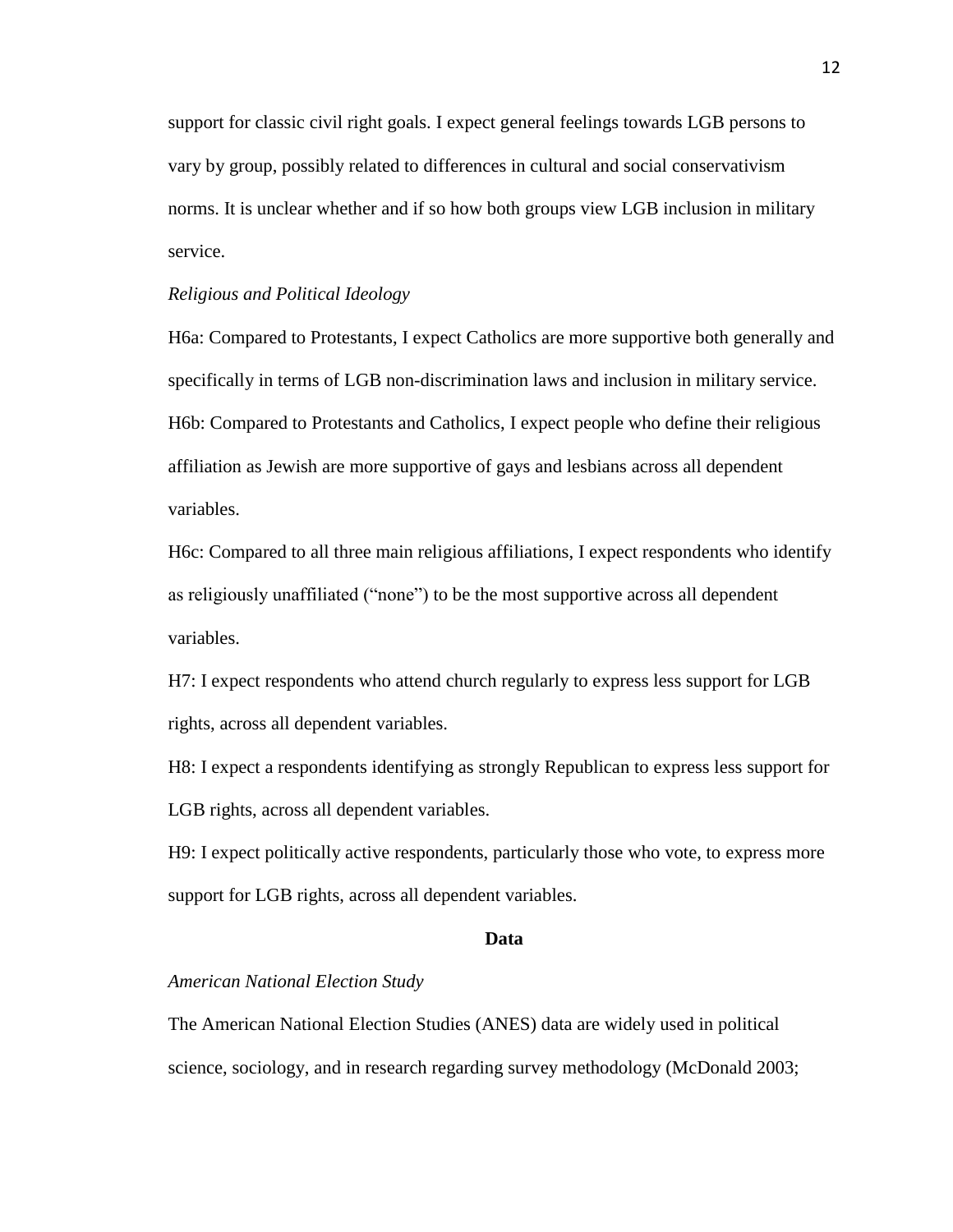Malhotra and Krosnick 2006; Olson and Witt 2011). ANES data have been collected during each election cycle since 1948. For the purpose of this study, I restrict the data set to waves between 1992 and 2012. Consequently, this data set consists of six pooled cross-sectional surveys during presidential election years  $(1992 - 2012)^2$ . The samples are independently drawn. The ANES target population is U.S. citizens age 18 or older. Specifically, the ANES Time Series studies are part of a biennial election study containing questions on participant's choices, attitudes, and contemporary matters in the context of federal elections. During presidential elections years, respondents conduct a pre-election interview (*pre IW*) two months prior to the election, and then respondents complete a post-election interview (*post IW)* during the two months following the election.<sup>3</sup> Access to these data is publically available from the election studies online resources.<sup>4</sup>

In each of the ANES surveys, respondents answer four questions measuring support of equality towards the LGB community including a feeling thermometer, job discrimination, and military service: "Gay men and lesbians (that is), homosexuals – thermometer", "Do you favor or oppose laws to protect homosexuals against job discrimination?", and "Do you think homosexuals should be allowed to serve in the United States Armed Forces, or don't you think so?"<sup>5</sup> In addition, there is a question on adoption for gay couples; however, it was not asked during 1996 and is omitted from this analysis.<sup>6</sup>

Consistent with previous research using the same LGB attitudinal measures in the ANES (Brewer 2003), I use listwise deletion to identify the analytical sample for respondents answering all variables and measures of interest, resulting in 5,006 cases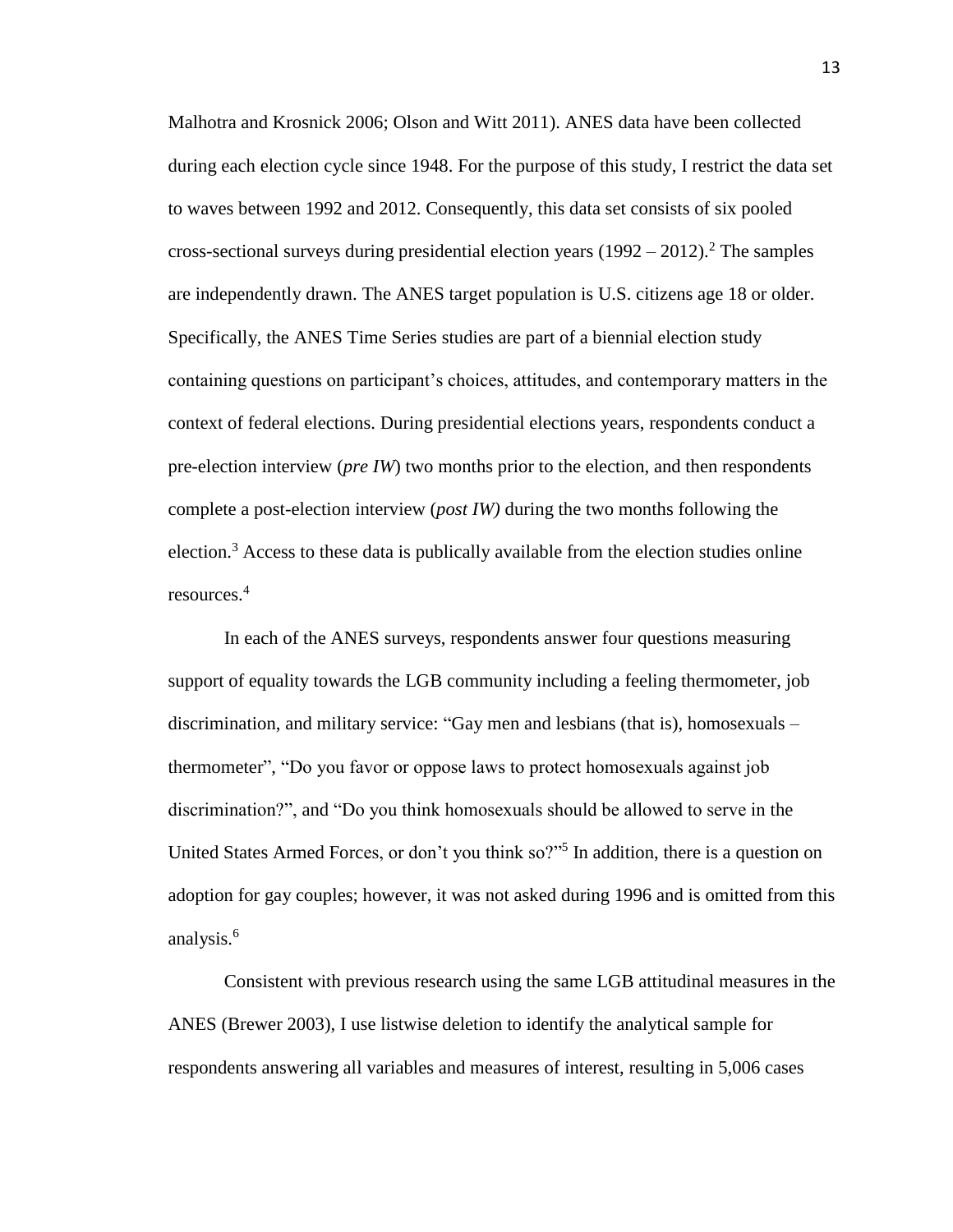(1992-2004) and 9,326 cases (1992-2012), respectively. 7

## *Dependent Variables*

I use three dependent variables for this analysis. I analyze each dependent variable separately using ordinary least squares  $(OLS)$  or logistic regression<sup>8</sup>. The ANES contains a question calibrated as a "feeling thermometer" that gauges respondent attitudes towards gays and lesbians along a 100-point scale, where lower values indicate less support and higher values indicate more supportive attitudes with a mean of 42.52 degrees. Responses from *97-100 degrees* (3.05%) are collapsed in the ANES. All *don't know* or *no post IW* responses coded as 98 or 99 are not included in analysis.

Support for protecting lesbians and gays against job discrimination is measured by a single categorical question, "Do you favor or oppose laws to protect homosexuals against job discrimination?" with four response categories. The categories are *favor*, *oppose*, *don't know*, and *not applicable*. The categories of interest are recoded as 1 (*oppose*) and 1 (*favor*). Overall, all *don't know* or *no post IW* responses coded as 8 or 9 are recoded as missing data and dropped from the analysis.

Finally, support for integrating gays and lesbians into the military service is measured by a single categorical question, "Do you think homosexuals should be allowed to serve in the United States Armed Forces, or don't you think so?" with three response categories. The categories were *yes think so*, *don't know so,* and *don't know*. The categories of interest are recoded 0 (*don't know so*) and 1 (*yes think so*). Again, all *don't know* or *no post IW* responses coded as 8 or 9 are recoded as missing data and dropped from the analysis. All three dependent variables are highly correlated.

*Independent Variables*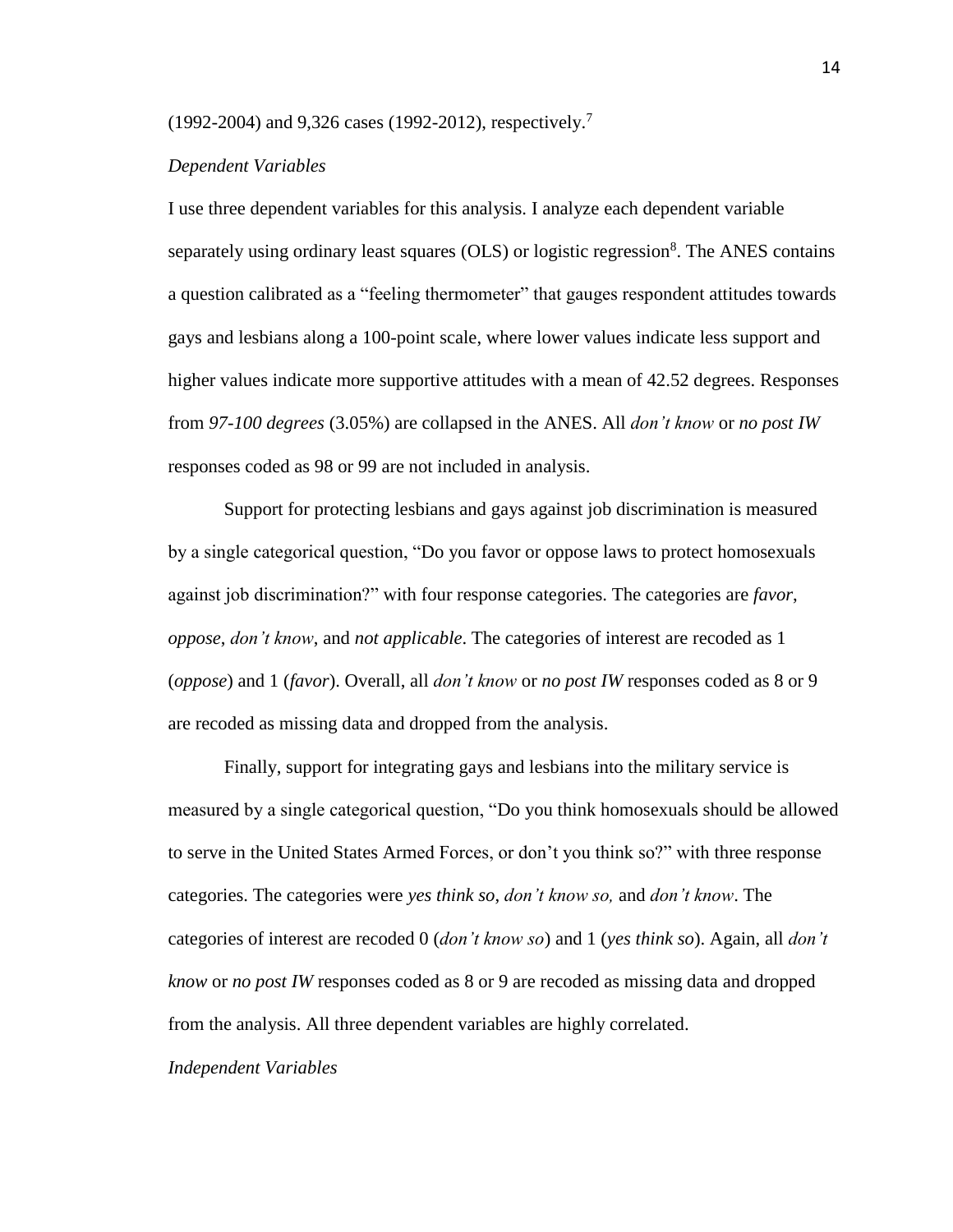I use nine sets of independent variables. They are separated into three theoretically based groups and are added sequentially to the multivariate models: status attainment characteristics (occupation, income, education); demographic characteristics (gender, marital status, and race), and ideological preferences (religious affiliation and religiosity, political affiliation and voting behavior). Cases with missing information on key independent variables are dropped from the analysis.

The first set of independent variables gauge status attainment characteristics and includes occupation, income, and education of the respondents. Originally, the ANES coded status attainment variables of interests as 14-category occupational groups, quintile of family income, and 4-category educational attainment.

Originally, occupation is measured using a single categorical question, "What is/was your main occupation?" with 14-response categories.<sup>9</sup> For the purpose of this analysis, I recode an original 14 categories into five broad occupational groups including those non-employed: (1) white-collar professionals (including executive, administrative, managerial, professional specialty occupations, technicians, and related support occupations); (2) blue- and white-collar unskilled occupations (including sales, administrative support, clerical, domestic services, "handlers, equipment cleaners, helpers, and laborers"); (3) security-related occupations (including protective services and armed forces); (4) blue-collar skilled occupations (including precision production, craft and repair, machine operators, assemblers and inspectors, transportation and material moving); (5) farm occupations (including farming, forestry, and fishing both owners and employees); and (6) non-employed (including nonworking homeworker, has never worked for pay, retired, and student (10.30% of sample). Each occupational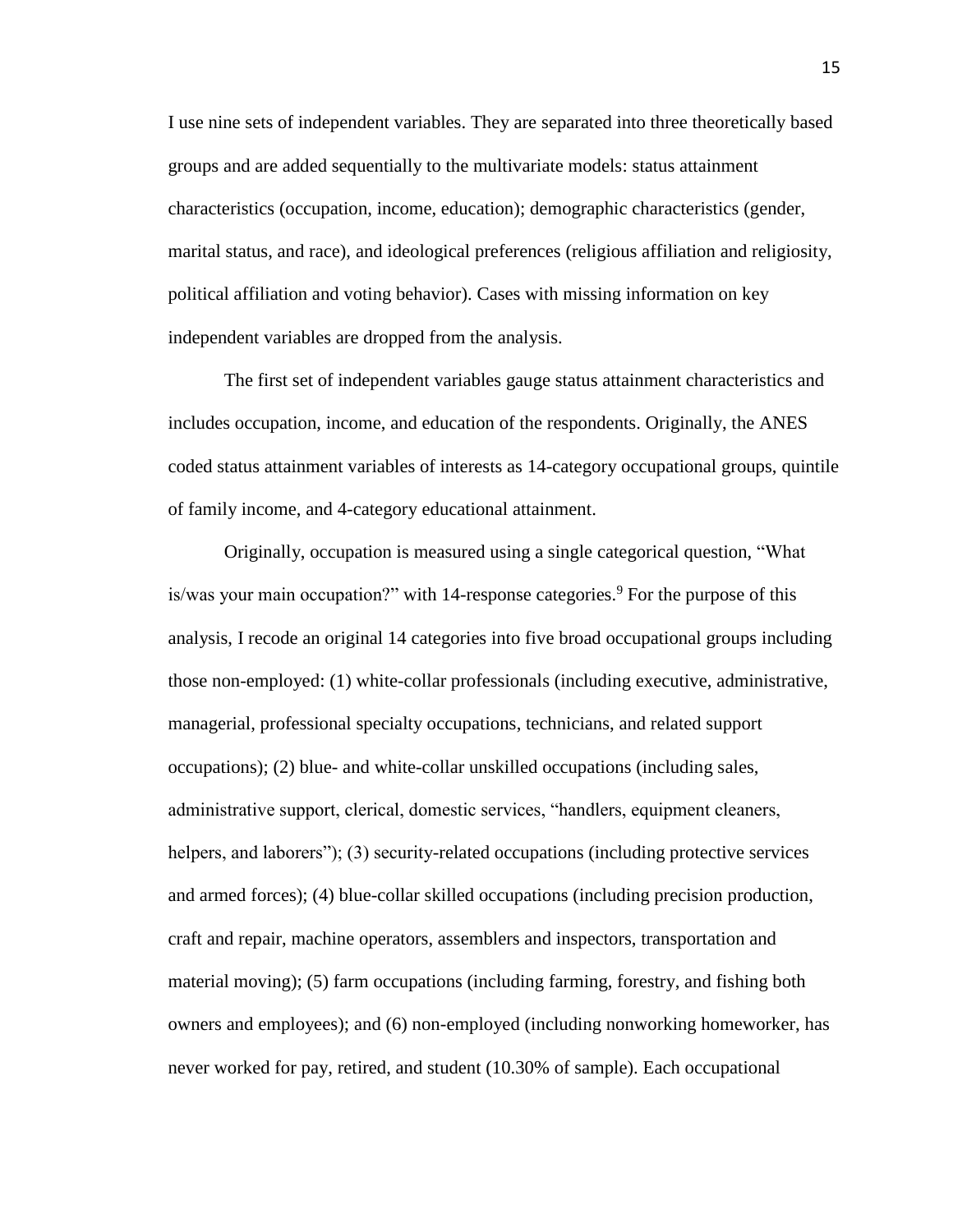category is turned into a dichotomous variable. An analysis of another work status 5 category variable shows that 72% of the non-employed identified specifically as *homemaker*. 10

Due to limitations of occupational data in the study for the 2008 and 2012 waves, I use a work status variable as a proxy in Model 5. Work status in measured with five response categories: *employed, not employed, retired, homemaker,* and *student.* For the final model of analysis, I recode work status into a dichotomous variable with *employed*  and *retired* (1) and *not employed*, *homemaker*, and *student* (0). In analysis not shown, respondents employed or retired as measured by the work status measure is identical to those respondents reporting an occupational category other than *not employed* group.

Family income is measured by the total income of all the members of family living together/total income in previous year, before taxes. Quintiles are 0-16%, 17-33%, 34-67%, 68-95%, and 96-100%.<sup>11</sup> Respondent education attainment is measured using two similar variations of the question, "What is the highest level of school you have completed or the highest degree you have received?" with four response categories: *Grade school or less*, *High school*, *Some college*, and *College or advanced degree*.

The second set of independent variables gauges the impact of demographic characteristics, specifically the respondents' gender, race, and marital status. Gender is coded by interviewer *male* and *female*, 0, 1, respectively, with no missing data. From 1992-2012 respondents are asked three variations of race/ethnicity questions including, "In addition to being American, what do you reconsider your main ethnic group or national group?" (1992, 1996), "what racial or ethnic group or groups best describes you?" (2000-2008), and in 2012 respondents chose from a list of six race categories. I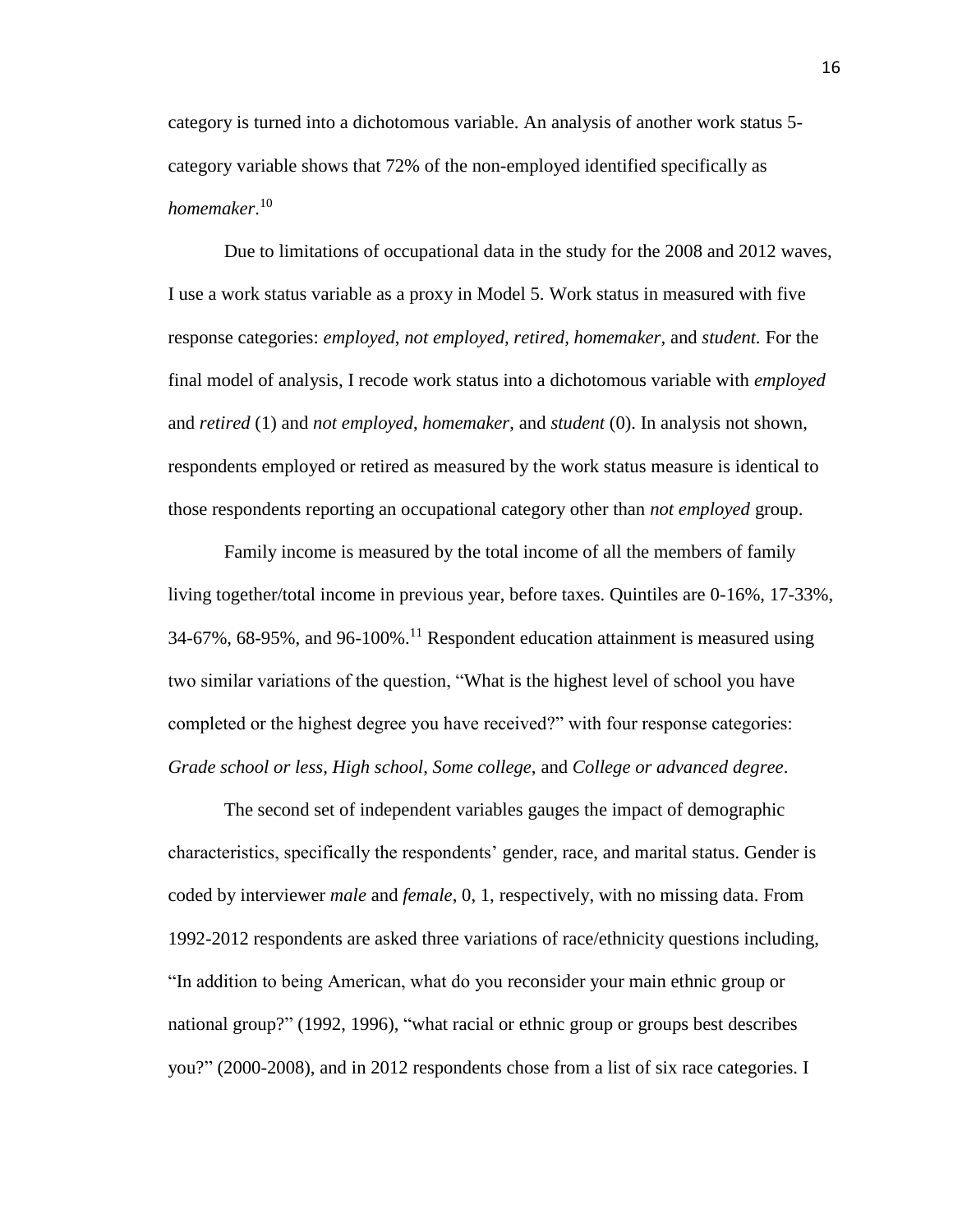recode respondents race into four categories from an initial six race-ethnicity options: *White non-Hispanic*, *Black non-Hispanic*, *Hispanic*, and *Other* (Asian or Pacific Islander, American Indian or Alaska Native, and Other or multiple races). As result of size and initial correlations of four *Other* categories, they are collapsed for my analysis.

Marital status is measured by the question, "Are you married, divorced, separated, widowed, or have you never been married?", with six response categories including *married*, *never married*, *divorced*, *separated*, *widowed,* or *partnered.* In my analysis, *divorced*, *separated*, *widowed are collapsed, resulting in four dummy variables.* Cases with missing data for any of the demographics are excluded from this analysis $/12$ 

Ideological characteristics are measured using four questions for religious affiliation, religiosity, political affiliation, and voting behavior. Religious affiliation is determined by a series of questions and follow-ups to determine specific denomination. I recode responses into *Protestant*, *Catholic*, *Jewish*, *Other*, and *None* with the last category of religiously unaffiliated representing 14.6% of the sample. Religiosity is measured by asking, "Would you say you/do you go to (church/synagogue) every week, almost every week, once or twice a month, a few times a year, or never?" along a 0-5 scale from with *every week – more than once* to *never*. I reverse code church attendance behavior from *never* (1) to *every week* (6).

The ANES provides numerous measures for political ideology. Political affiliation is measured on a 1-7 scale (*strong Democrat*, *weak Democrat, Independent-Democrat* through *strong Republican*). Political behavior is measured by asking, "Did Respondent Vote in the National Elections?" with response categories of *no, did not vote* and *yes, voted* coded 0, 1, respectively.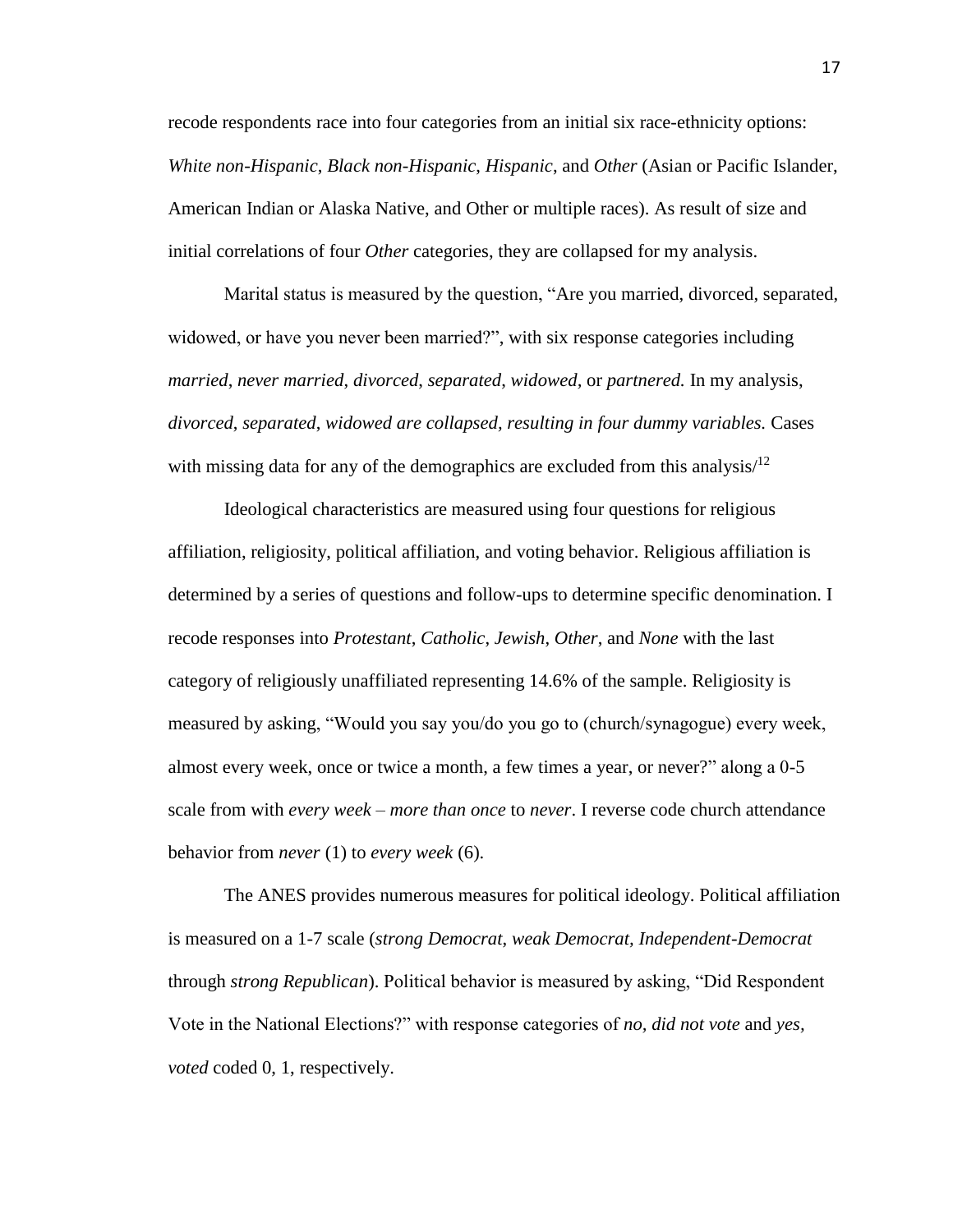Control variables include age and year of the survey. Age is measure on a continuous scale from  $18 - 97$ . Mean age is 44.92. Survey year is 1992, 1996, 2000, and 2004 with 2008 and 2012 included in extended models. Overall, the sample is fairly equally representative of demographics and measured independent variable opinions. Table 1 provides variable distributions and sample characteristics.

<insert table 1 about here>

## **Methods**

Overall, this study seeks to explain differences across occupation groups in attitudes towards gays and lesbians generally, and attitudes regarding employment protections and integration into military service. This study uses both ordinary least squares (OLS) and logistic regressions. The OLS regression is used for the continuous feeling thermometer scale. Logistic regression is used for both employment protections from job discrimination and service in the military.

All four models use three separate dependent variables measuring LGB attitudes including feeling thermometer, service in the military, and protection from job discrimination. Initially, my analysis focused on 1992-2004 for each of the three dependent variables, I estimate and report four separate, sequentially expand models totally twelve models. Furthermore, I run the full model for the time period through 2012, even though without a key independent variable of occupation, for the most recent waves (2008-2012). Consequentially, Table 3-5, which contain the results of multivariate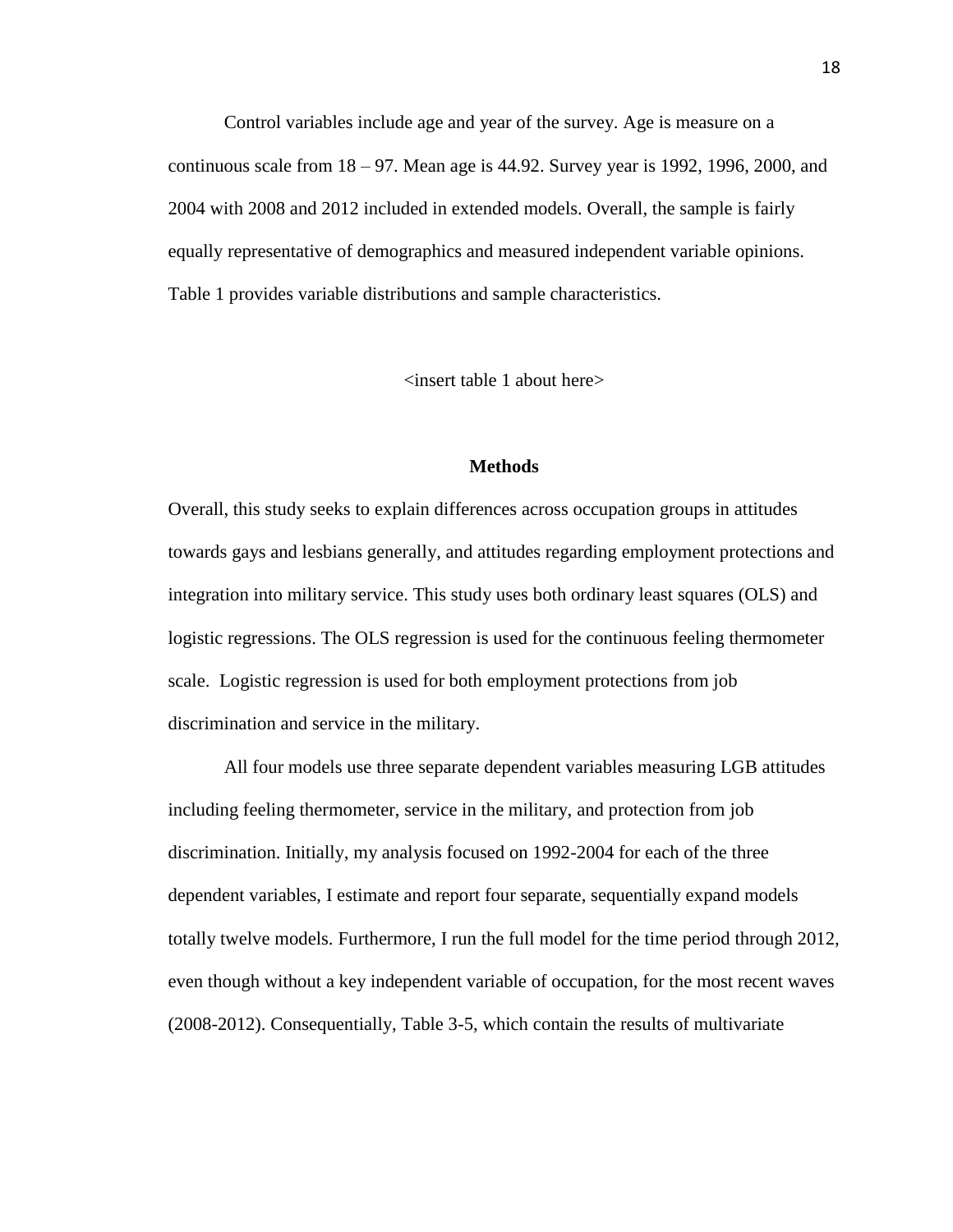regressions, show five models in all, including two full models for different time periods: 1992-2004 and 1992-2012.

Model 1 (baseline) includes the effect of year, age, and with 1992 as a reference year. Model 2 explores the effects of occupation and status attainment adding the occupation, income and education variables. Model 3 adds gender, marital status, and race and effects. Model 4 measures all previous effects and includes the effects of religious and political ideology. All models report model fit statistics; R2 for OLS and Wald Chi for logistic regressions. Complete logistic regression odds are ratios are available on request for employment protection and integration of military service dependent variables. Model 5 expands the time period through 2012, but omits unavailable occupation variables. This makes it possible to speculate about the effects of a known omitted variable (occupation) on the overall model fit and coefficients of variables included.

## $\langle$  insert table 2 about here $>$

#### **Results**

Table 3 presents OLS results regressing the "feeling thermometer" variable on a series of predictors. Tables 4-5 present logistic regressions using the remaining two dependent variables that gauge respondents' attitudes towards extending protection against job discrimination to LGB individuals, and their attitudes towards LGB inclusion in military service. Models 1-4 sequentially expand to include occupation (status attainment), demographic, and ideological predictors of attitudes from the period 1992 – 2004. As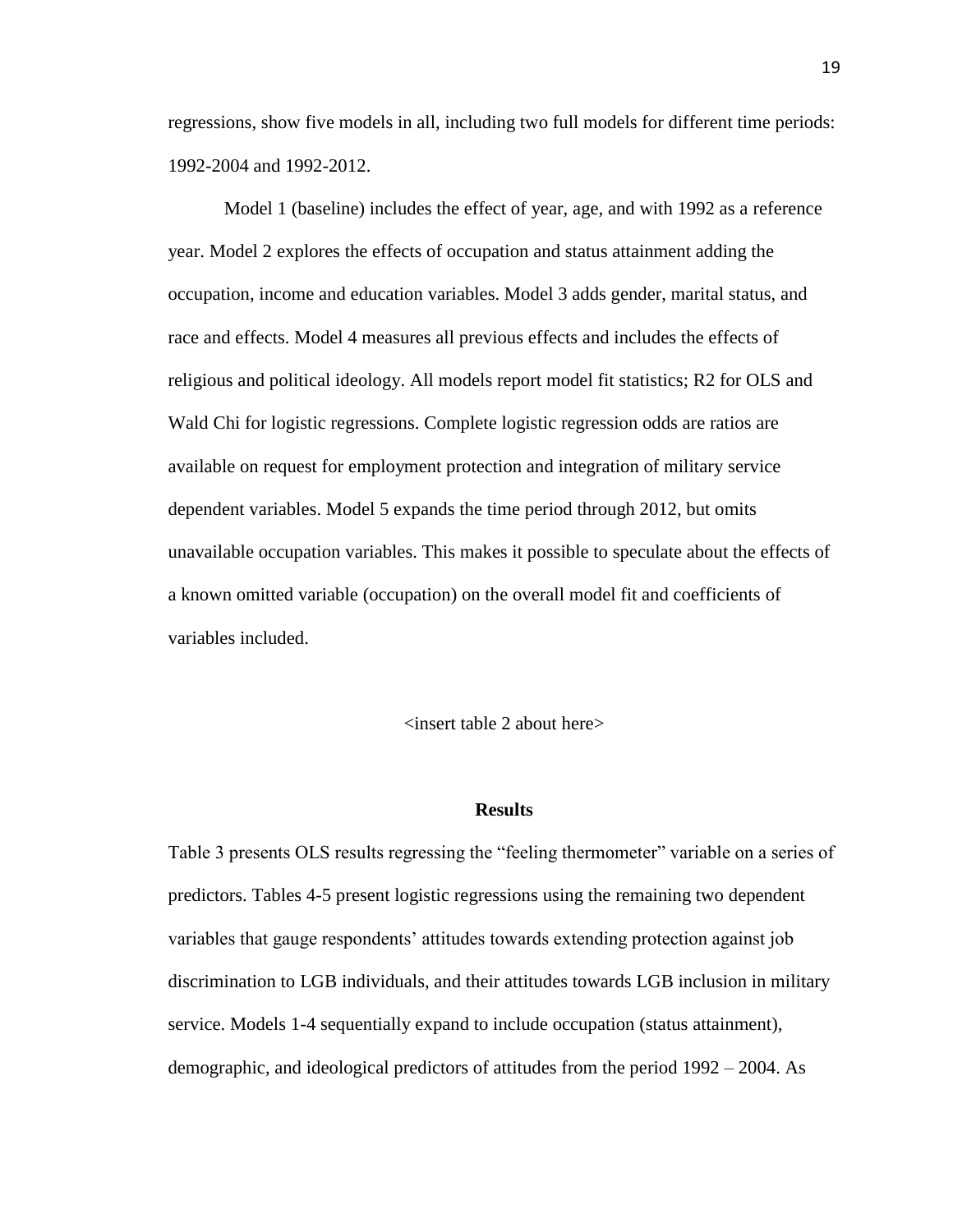expected, Model 4 has the best optimal model fit  $(R^2 = 0.2178)$ . Again, occupation data is not available for the full 20-year period (Model 5 for each table). Instead, I use a proxy dichotomous variable for work status which does not leave a substantive influence on the sign or magnitude of other direct effects and coefficients while expanding the size and period of interest of the study. Results are robust.

Model 1 across all dependent variables show the effect of survey year and respondent age control variables. The growing magnitude and significance of survey year varies by feelings towards gays and lesbians, support for laws against job discrimination, and support for military service. Overall feelings towards gay and lesbians started to become more positive in 2000 ( $p < .0001$ ). Support for protections against job discrimination accelerated rapidly starting in 2004. However, it appears that public attitudes towards LGB inclusion in the military started becoming more favorable as early as 1996 – right after implementation of the 1992 DADT policy and related policy measures that were included in a larger push to implement non-discrimination laws that included LGB. Moreover, as expected respondent age is negatively associated with all dependent variables.

## <insert table 3 about here>

### *How have attitudes changed regarding LGB individuals in general?*

Model 2 contains status attainment variables. I find respondents with higher occupational status, higher family income, and higher education levels are more supportive of positive feelings towards gays and lesbians.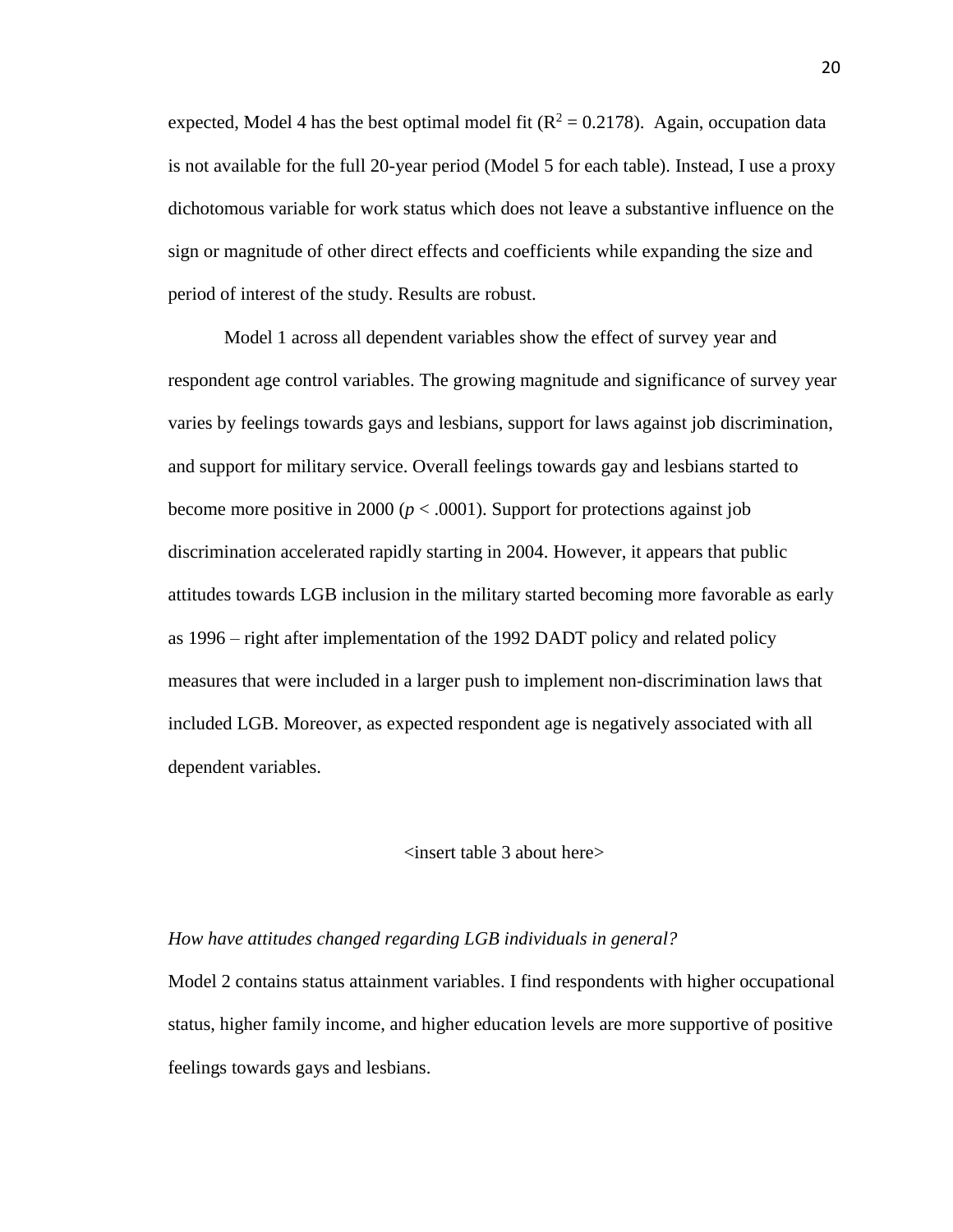Overall, I did find attitudinal differences between occupational groups, which confirms H1. White collar professionals are positively associated with support compared to all other categories (H1a). Compared to white-collar professionals, respondents in security-related, skilled blue-collar, and farm jobs expressed significantly more negative feelings towards gays and lesbians. This confirms H1c, suggesting that perhaps norms associated with hegemonic masculinity are implicated in public sentiment towards sexual minorities. How can this pattern be explained? Note that several of the occupational categories in the ANES samples used here are predominantly male: security-related (88%), skilled blue-collar (81%), and farm workers (81%). Conversely, respondents identifying as not employed are 89% women. Non-employed respondents approach, but fail to reach statistical significant (H1d).

In Model 2, the effect of family income is non-significant, but the effect of income gains strength and significance across later models. Higher levels of education are positively associated with supportive attitudes across all models  $(p < .0001)$ . Model 3 adds demographic variables whose directionality is consistently positive across all models. As Table 3 shows, even with the addition of demographic measures, bluecollar unskilled workers and farm workers express consistently less support for LGB groups in terms of general feelings towards LGB persons. Interestingly, the coefficient for the security-related occupations fails to reach statistical significance in this model, which means that I did not find complete support for the hegemonic masculinity argument overall (H1c). Confirming H1d, non-employed respondents are negatively associated while income and education are significantly positively associated with general feelings towards LGB.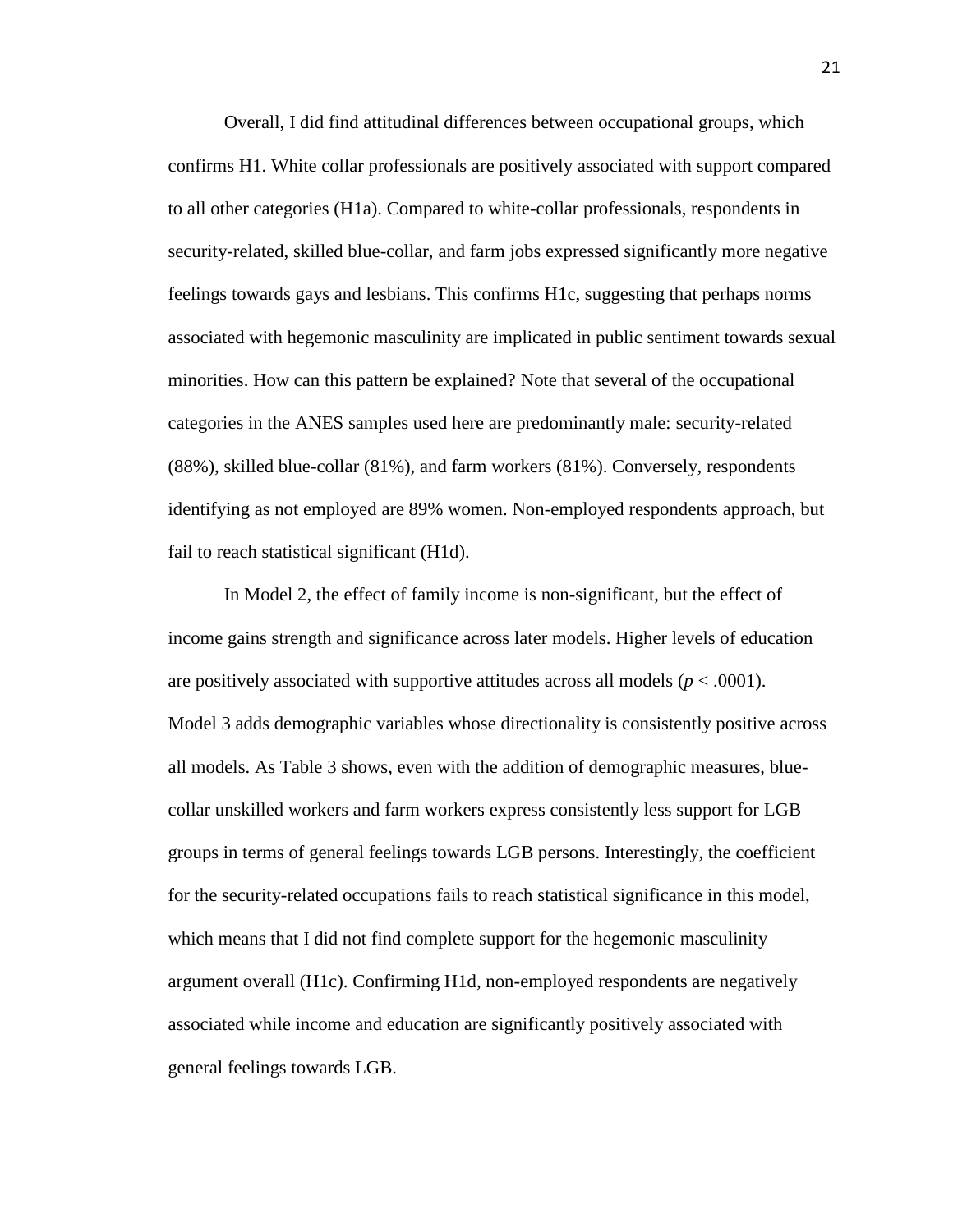Women are more supportive than men regarding general feelings towards gays and lesbians, which confirms H3. When compared to married respondents, being single or partnered is strongly positively associated with general feelings towards LGB. This confirms H4a. Latinos and African-Americans are more supportive than other racial groups, which does not support H5b.

The effects of status attainment and demographics variables remain virtually unchanged when taking into account religious and political affiliation, church attendance, and voting behavior (Model 4). Notably, the size of the coefficient for farm workers support decreases with including ideological predictors  $(-14.01 \text{ to } -10.93, p < .0001)$ suggesting that their less pronounced negative feelings towards LGB individuals in general in the full model are partly attributable to religious and political ideologies held by respondents in this occupational group (rather than just the occupation per se). Nonemployed respondents support slightly increase as well. Also, the effects of African-Americans and partnered respondents lose statistical significance.

With the exception of *Other* religious affiliation, results show that religious and political predictors were all statistically significant. Specifically, compared to Protestants, Catholics, Jews, and respondents with no religious affiliation are more supportive of LGB groups, which confirms H6a. However, judging by the size of the coefficients, respondents who identify as Jewish express greater support than Catholics and those without a religious affiliation, which confirms H6b but does not support H6c. Higher church attendance is negatively associated with general feelings towards LGB persons (H7). As expected, respondents identified as more Republican have more negative feelings (H8). Voting is positively associated with more positive feelings (H9). Finally,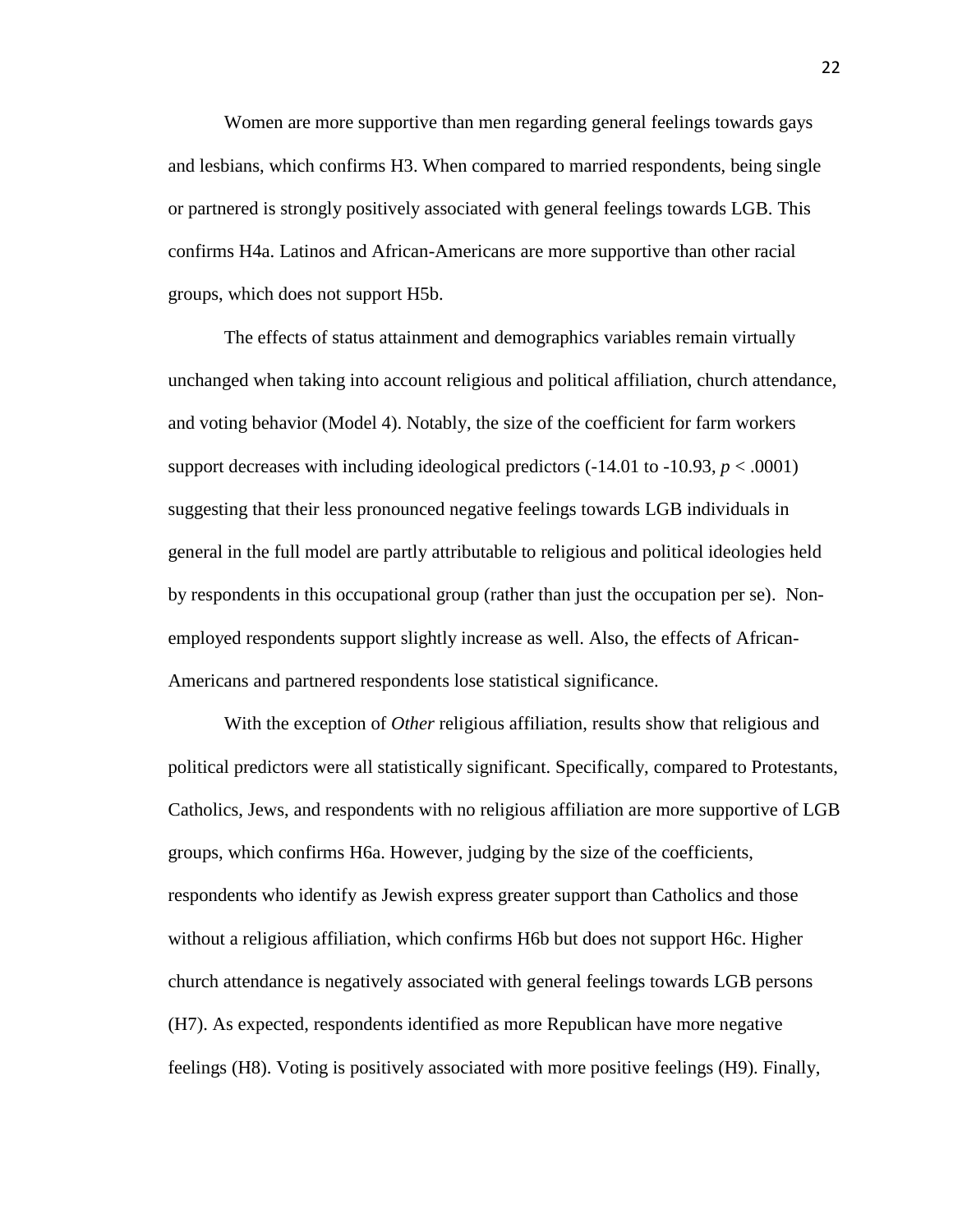when omitting detailed occupational variables, but including the dichotomous work status variable in Model 5, results are stable for all other included variables of interest. This is consistent across all Models 5 and dependent variables.

<insert table 4 about here>

*How have attitudes changed regarding the inclusion of LGB groups in nondiscrimination laws?*

Table 4, Model 2, includes status attainment variables. Respondents in security-related, blue-collar skilled, and farming occupations are negatively associated with support for inclusion of LGB groups in non-discrimination laws, which further confirms H1c. Again, the coefficients for non-employed respondents and income fail to reach statistical significance in Model 2. Higher education is positively associated with support for antidiscrimination laws for LGB groups.

When including demographic variables in Model 3, respondents in blue-collar skilled and farming jobs remain less likely to support for LGB anti-discrimination laws (H1c). The coefficient for respondents in security-related jobs is no longer statistically significant, but being non-employed is now negatively associated with support for LGBinclusive antidiscrimination laws  $(H1b \& H1d)$ . Income and education are positively associated with support for inclusion of LGB groups in non-discrimination laws (H2).

Women are once again more supportive than men consistently across all models (H3). As with general feelings towards gays and lesbian, single and partnered respondents when compared to married respondents are more supportive for job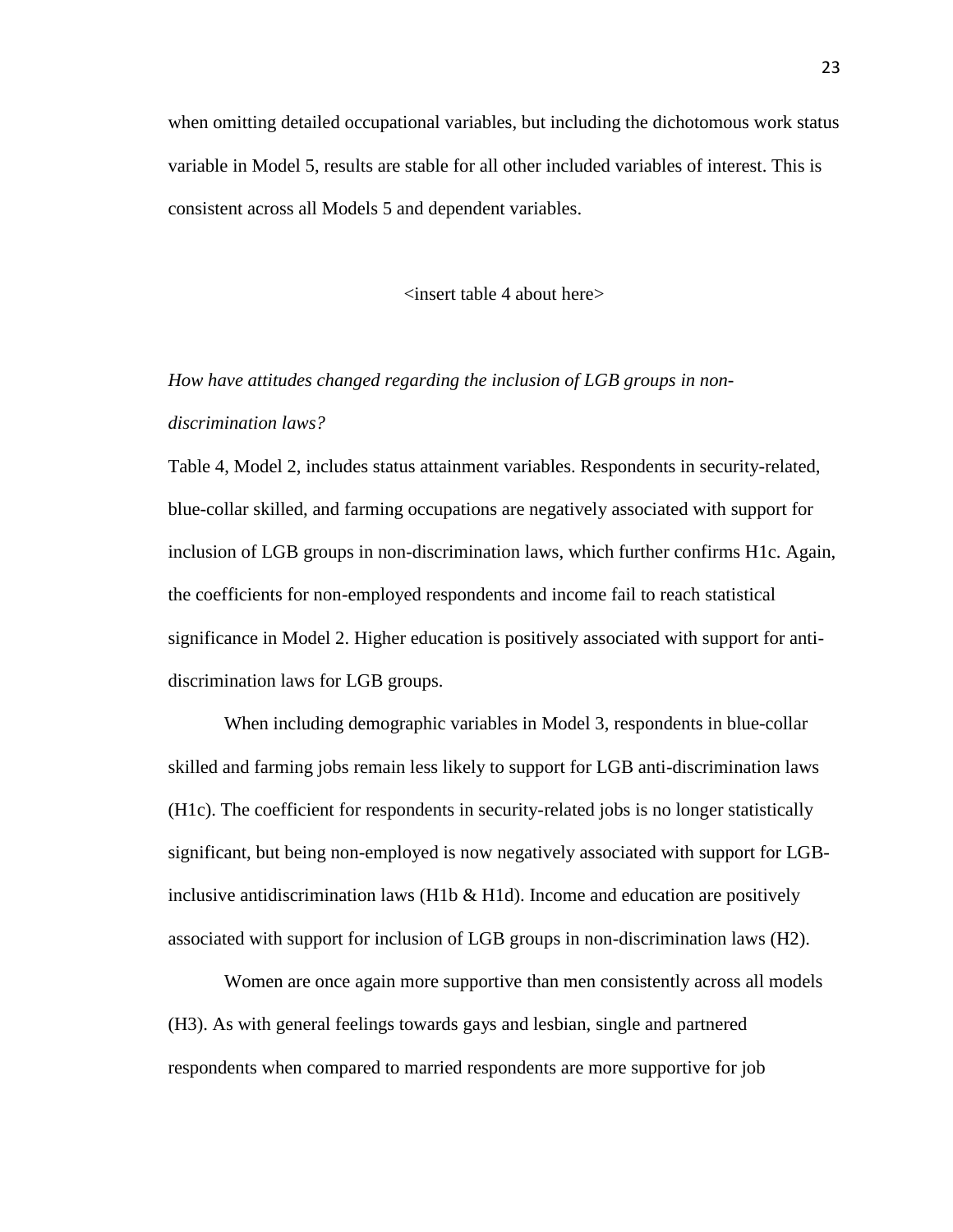protections (H4a-b). African-Americans are the only statistically significance race category and positively associated with inclusion of LGB groups in non-discrimination laws. However, all race categories are non-significant for the remaining models for LGB inclusion in anti-discrimination laws.

The findings regarding the effects of ideological indicators (Model 4) on support for antidiscrimination laws are similar to findings in Table 3, regarding general feelings towards gays and lesbians. Again, blue-collar and farm workers are less likely to support LGB anti-discrimination laws. The effects of income and education gain strength and statistical significance. Women and single respondents remain positively associated and more supportive than men and married respondents, respectively.

Catholics are significantly more supportive than Protestants (H6a) and those of Jewish belief are consistently even more supportive than Catholics (H6b) when compared to Protestants as a reference group. In terms of employment protections, respondents with no religious affiliation are less likely to support than Catholic or Jewish respondents which does not support H6c. Higher church attendance and most staunchly self-identified Republicans are negatively associated with support for inclusion of LGB groups in nondiscrimination laws. Unlike in Table 3, actual voting behavior is not a statistically significant predictor of support for antidiscrimination laws

## <insert table 5 about here>

*How have attitudes changed regarding the inclusion of LGB in the military?*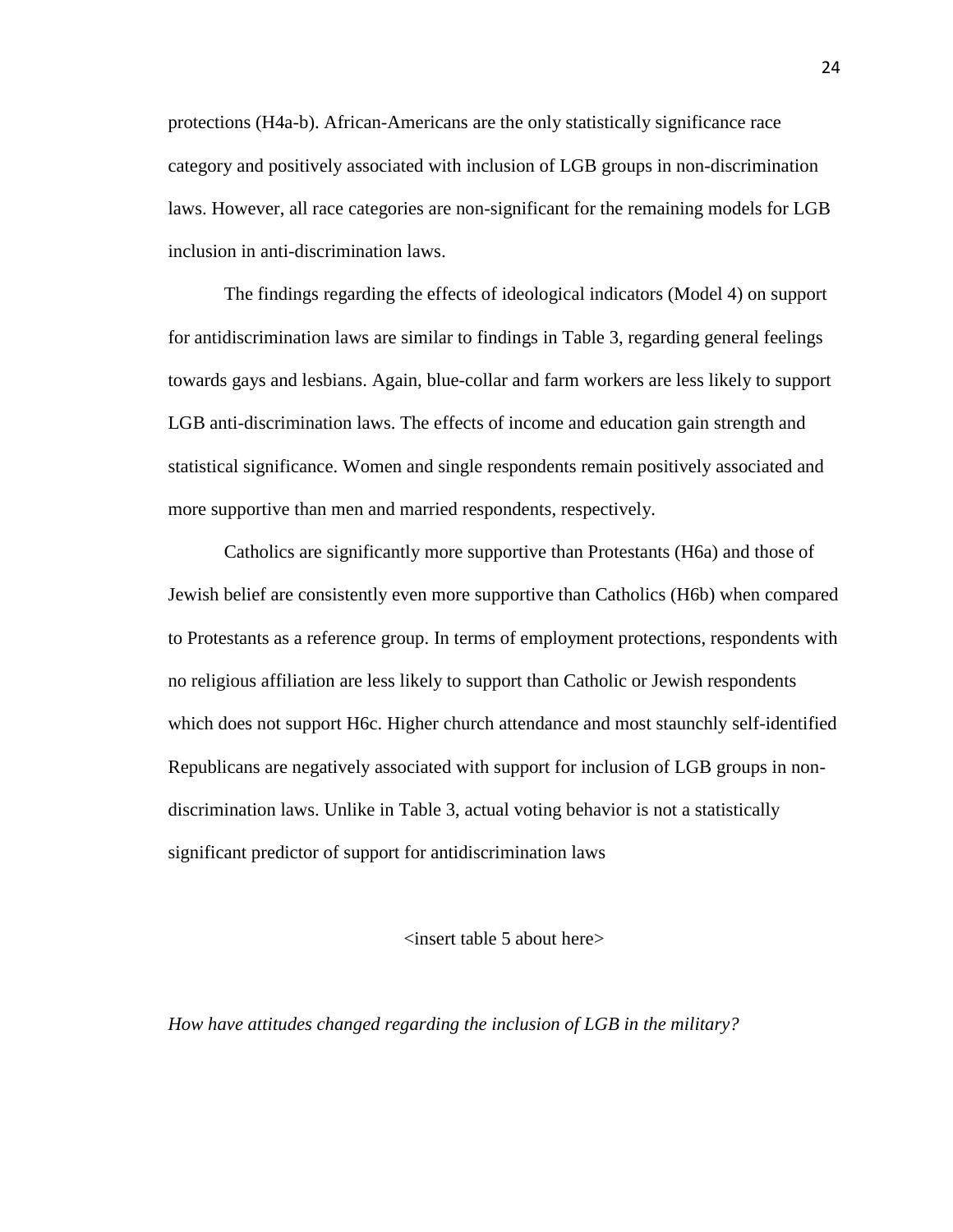When compared to white-collar professionals in Models 2 through 4,, being employed in security-related, blue-collar skilled, and farm jobs is strongly statistically negatively associated with support for *inclusion of LGB in the military* (H1a-c), as is being nonemployed, though that effect is less stable (H1d).

Compared to white-collar professionals, coefficients for all other occupational groups are highly statistically significant and negatively associated with support for inclusion of LGB in the military (H1a-c), even when including demographic predictors (Model 3). Particularly, the strongly negative association for security-related occupations confirms H1b. Effects of income are nonsignificant, whereas education is significant and positively associated with support for LGB inclusion in the military.

As expected, women are more supportive than men for inclusion in the military (H3). When comparing odds ratios, woman are 2.40 times more likely to support LGB inclusion in the military. Comparatively, women are only 1.55 times more likely to support LBG inclusion in anti-discrimination laws demonstrating that the gender gap is even more pronounced for inclusion in military service. Compared to married respondents, all other respondents express more support for LGB inclusion in the military, at marginally statistically significant levels ( $p < .05$ ), with single and partnered respondents most likely to support inclusion of LGB in the armed forces. Race variables across all models are statistically non-significant for inclusion in the military  $(p < .05)$ .

The effects of occupational group remain stable in Model 4. The effects of income and education are both positively associated and statistically significant. However, marital status variables lose significance. Race variables remain non-significant. Ideological indicators included in Model 4 show a similar pattern for religious and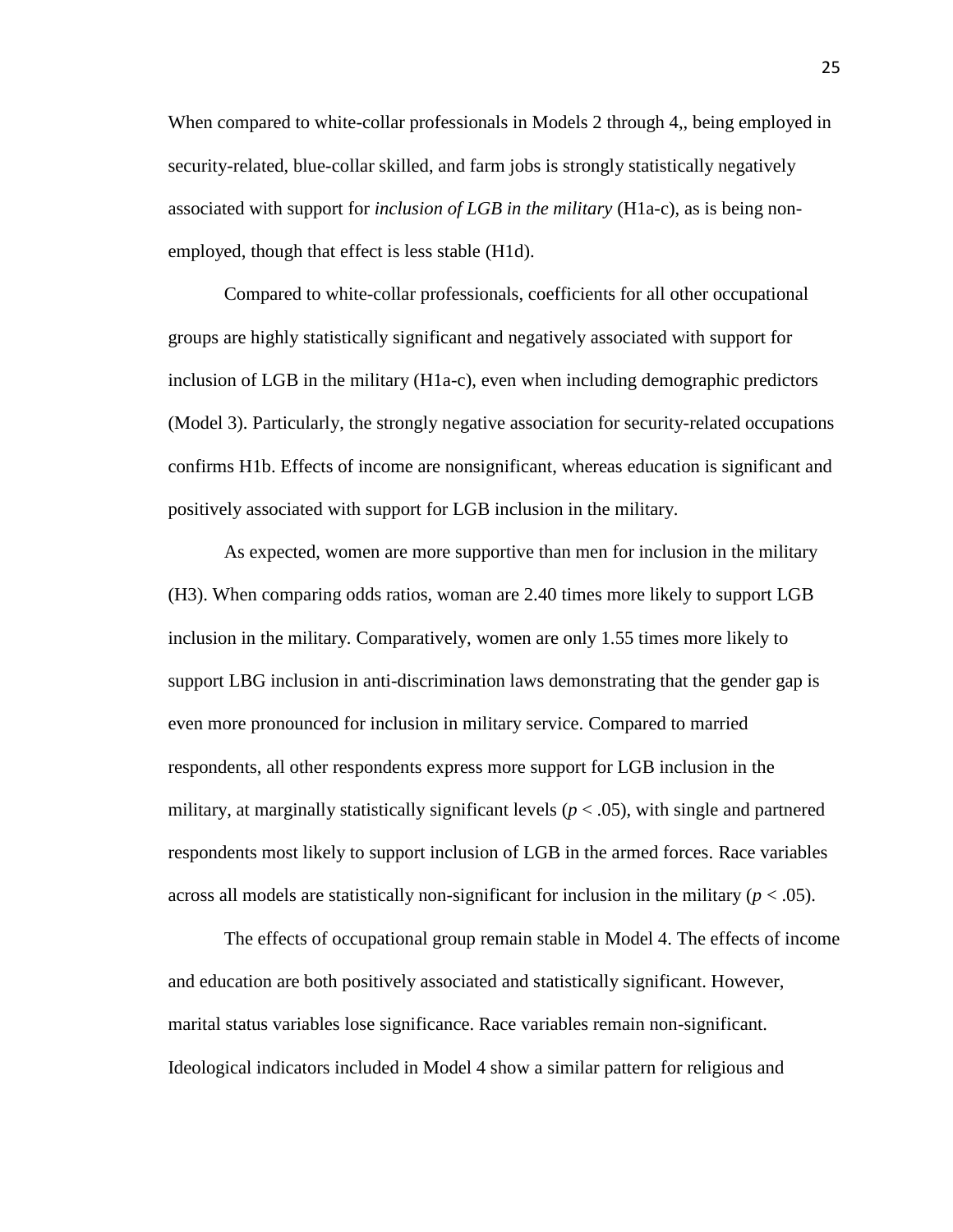political affiliation and behavior, which supports H6a-b, H7, and H8. Like support for inclusion of LGB groups in non-discrimination laws, respondents with no religious affiliation are most likely to support and voting respondents being positively associated were not supported (H6c and H9).

## **Discussion**

Results show that status attainment characteristics have a strong and consistent influence on people's attitudes towards LGB rights. At the same time, it is clear that education and occupation are better predictors of such attitudes than is income per se.

Across all dependent variables, white-collar professionals express more positive and supportive attitudes towards gays and lesbians. Notably, findings indicate strong, consistently negative attitudes among blue-collar and farm workers for general feelings towards gays and lesbians and support for inclusion of in non-discrimination laws. Compared to white-collar professionals, all occupational groups appear less supportive of military inclusion – including security-related workers, who are negatively associated with support in some models (i.e., Models 2). Respondents in security-related occupations express less support for LGB inclusion in the military, even though they were overall supportive of LGB-inclusive antidiscrimination laws and expressed supportive attitudes generally. Taken together, these findings suggest that respondents in occupations frequently associated with traditional gender and masculinity norms are less supportive of gay rights.

The effects of income and education are strongly positively associated with support for gays and lesbians in general, support for job protections, and support for inclusion the military. This empirical relationship is strongest yet in Model 5, where the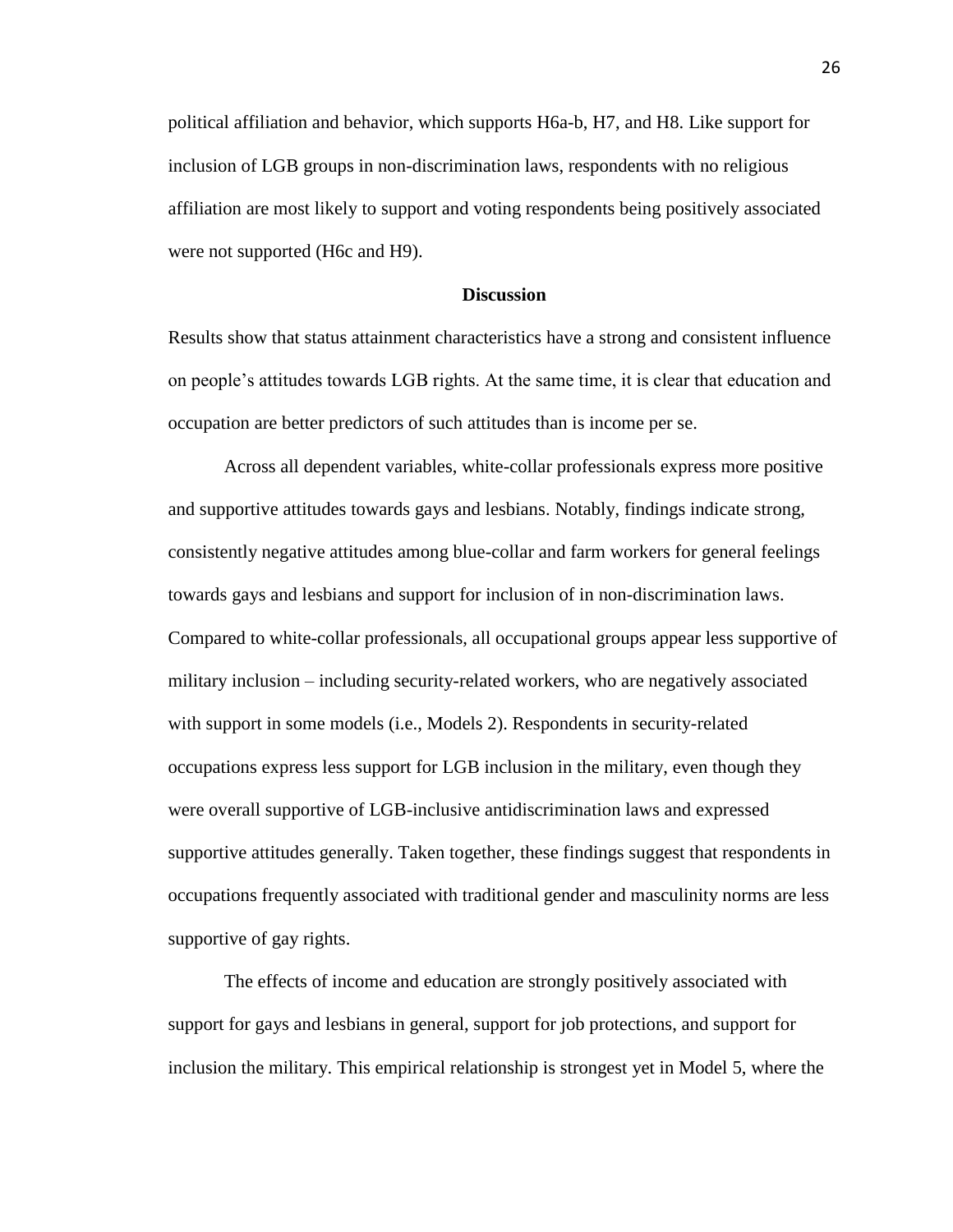magnitude of education coefficients increases reliably when I omit detailed occupational status characteristics from the model.

As expected, the effects of gender and marital status are consistent with previous research. I find that women generally expressed more favorable attitudes towards LGB inclusion on all fronts than do men in line with previous research (Herek 2002; Brewer 2008; Becker and Scheufele 2011). However, I find that the gender gap is smallest with employment protections and largest with military service. When comparing the logistic regression models, male resistance to inclusion in the military is much more pronounced than inclusion in legal protections. These gendered effects are in line with previous research. Thus, findings complement Kite and Whitley (1995), whose work shows that men that are less supportive of gay rights than women, even as gender differences are minimal regarding marriage equality specifically. Recall that initially I hypothesized strong race specific effects due to the fact that Hispanics and African Americans are known to by socially conservative in matters of sexuality. While, some of my analyses confirm this hypotheses, overall the effects of race are much weaker than expected. Respondents from minority groups are generally more supportive of LGB groups. However, they are typically no different from whites in their resistance to military inclusion (unless occupational characteristics are omitted from the full model). In so far as minorities do express more supportive views in general and regarding civil rights protections, the effects are group specific. I find that insofar as minorities are more sympathetic in their general feelings towards gays and lesbians, this effect is limited to Latinos. In Table 3, Latinos are consistently identified as more supportive towards LGB, but less willing to extend civil rights protections or integrate the military.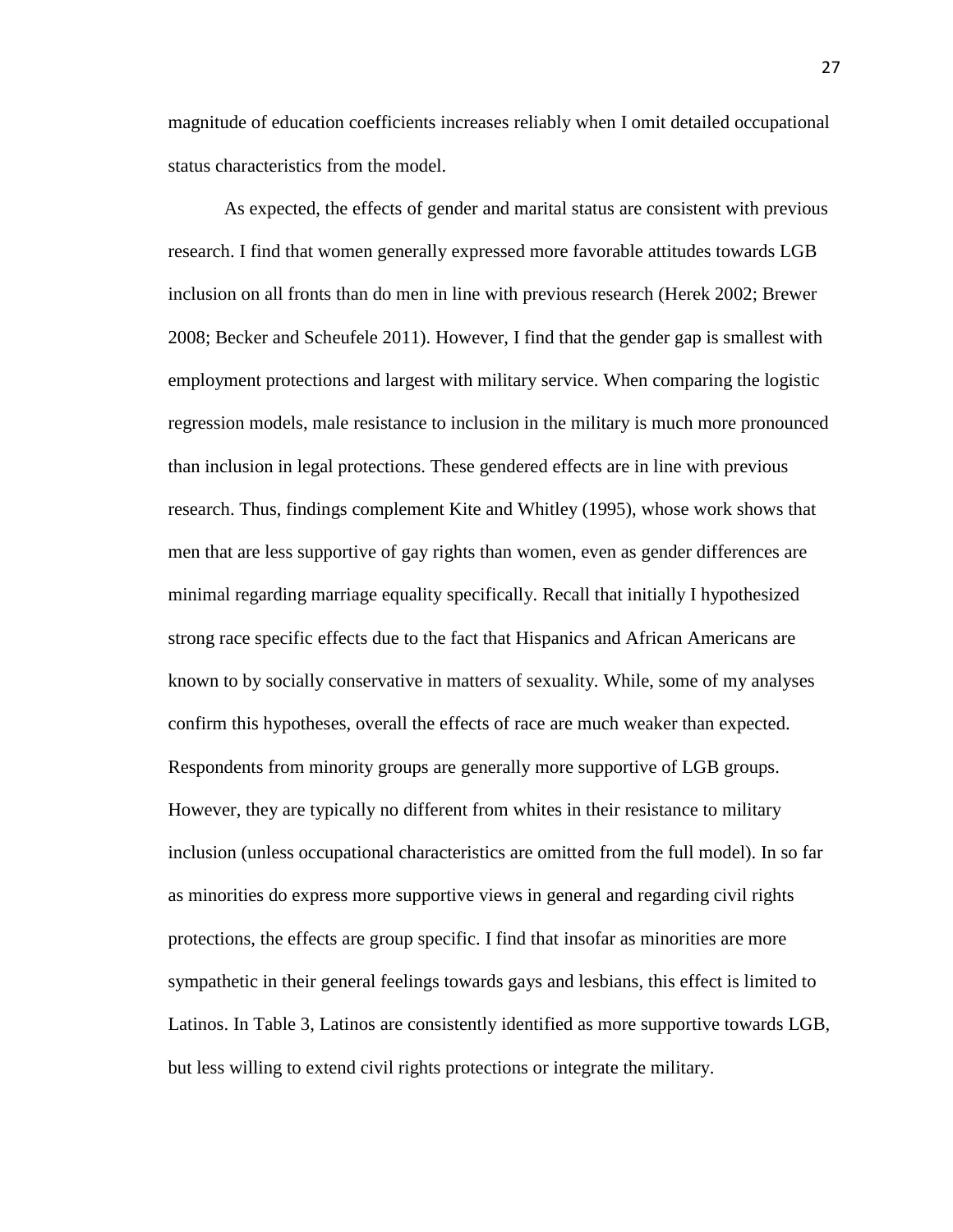Similar to previous research examining the direct relationship between religious and political ideological identification and behavior, and opposition to gay rights (Brewer 2003a; Brewer 2003b; Becker and Scheufele 2011), this study shows religious and political ideology consistently predicts attitudes toward LGB individuals. Interestingly, religiously unaffiliated respondents were not more supportive across all dependents variables as expected. Yet as a measure of religiosity, respondents who attend church more regularly are strongly negatively associated with LGB support.

Respondents who self-identified as more Republican express less support for LGB rights than do self-identified Democrats. These findings are robust in the face of changing model specification. In other words, when we omit detailed occupational status from the model, the coefficients for the ideological variables remain substantially the same. In terms of political behavior, politically active respondents who vote are only statistically significant and positively associated with general feelings towards LGB groups. Ironically, the dependent variable outcomes that are potentially influenced at the ballot box are non-significant. These findings confirm prior research indicating that religiously and politically conservative individuals tend to be less willing support gay rights, as well as other ideas challenging opposition to their belief system (Becker and Scheufele 2011).

Even though this analysis cannot adjudicate questions about changes in attitudes over time, the inclusion of survey year as a control variable enables me to pinpoint *when*  attitudes began changing. Future analyses will need to examine this issue more closely, for example by introducing interaction terms. In the meantime, in the results as described above, the magnitude and significance of the survey year accelerates over time, but the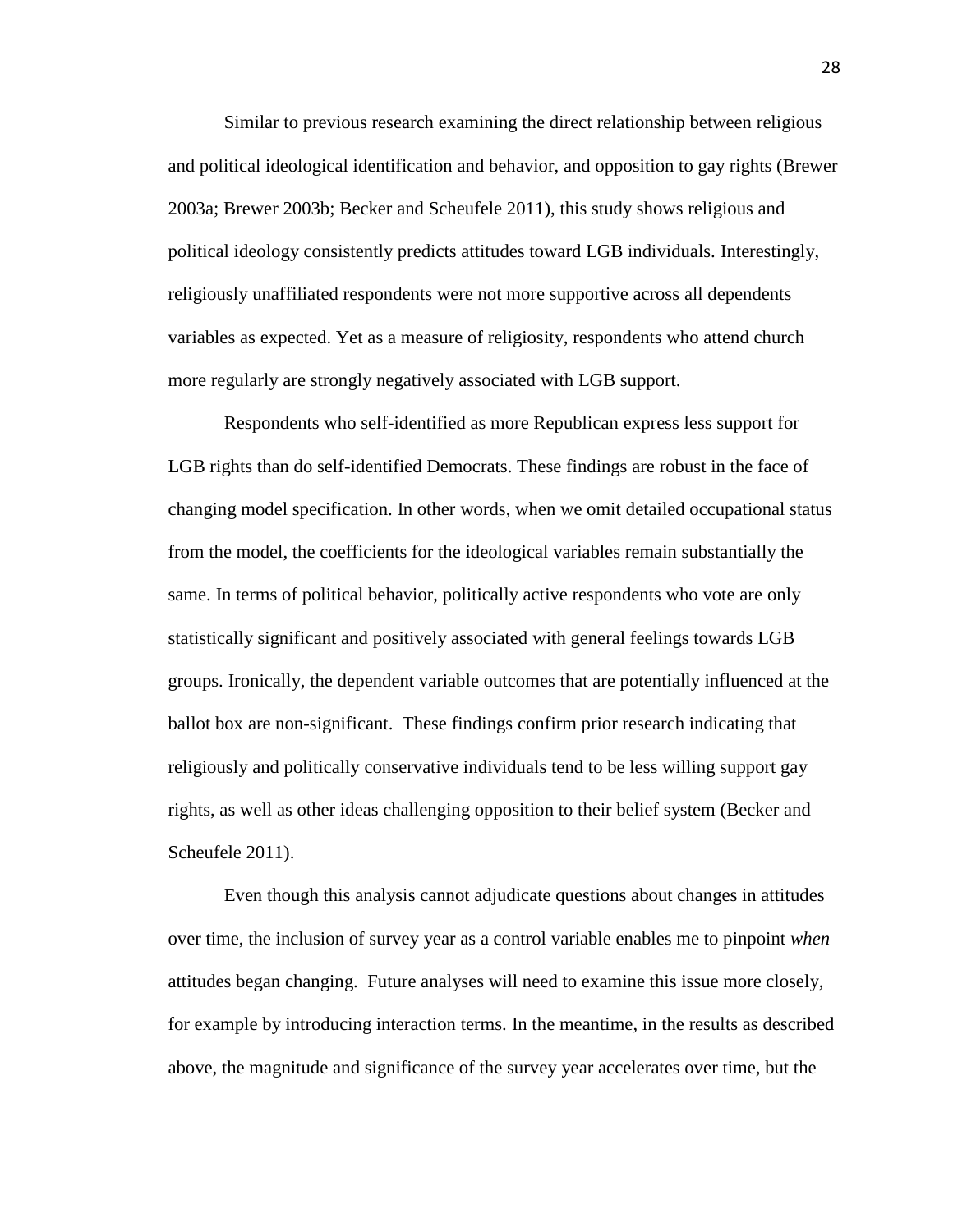pace varies by dependent variable. For example, feelings towards gays and lesbians in general (feeling thermometer) begin in 2000, whereas support for anti-discrimination laws does not begin to change until 2004. Most interesting, the general public started becoming more supportive of LGB inclusion in military service as early as 1996. This suggests that, despite the introduction of several federal and state-level antidiscrimination laws (including but not limited to DADT in 1993), public attitude towards LGB inclusion begin shifting swiftly. Thus, public attitudes on this matter apparently were changing well ahead of public policy, as DADT was not repealed until 2011. It appears also that changes in attitudes regarding inclusion in military service may have propelled subsequent public attitude changes including general and federal protected civil rights laws. Baseline models examine the effects of various demographics models.

It is important to be mindful that despite consistency of results across models keep in mind the tenacious of results due to data limitations and limitations in the scope of project. Findings may change with different sample and model specifications. Entirely likely that omitted variables may alter conclusions draw here.

Moreover, the causal models employed have several limitations related to the structure of the ANES. Future research might focus on key interaction dynamics unexplored in this particular analysis. For instance, the effects demographic characteristic such as age, gender and race may have vacillated over time. For example, the gender and age gap may be decreasing over time. Similarly, the effects of status attainment characteristics may have changed over time, as may the effect of religious and political ideologies. In addition, future analysis may seek to employ more refined measures of occupational, religious, and political predictors. In particular, the white-collar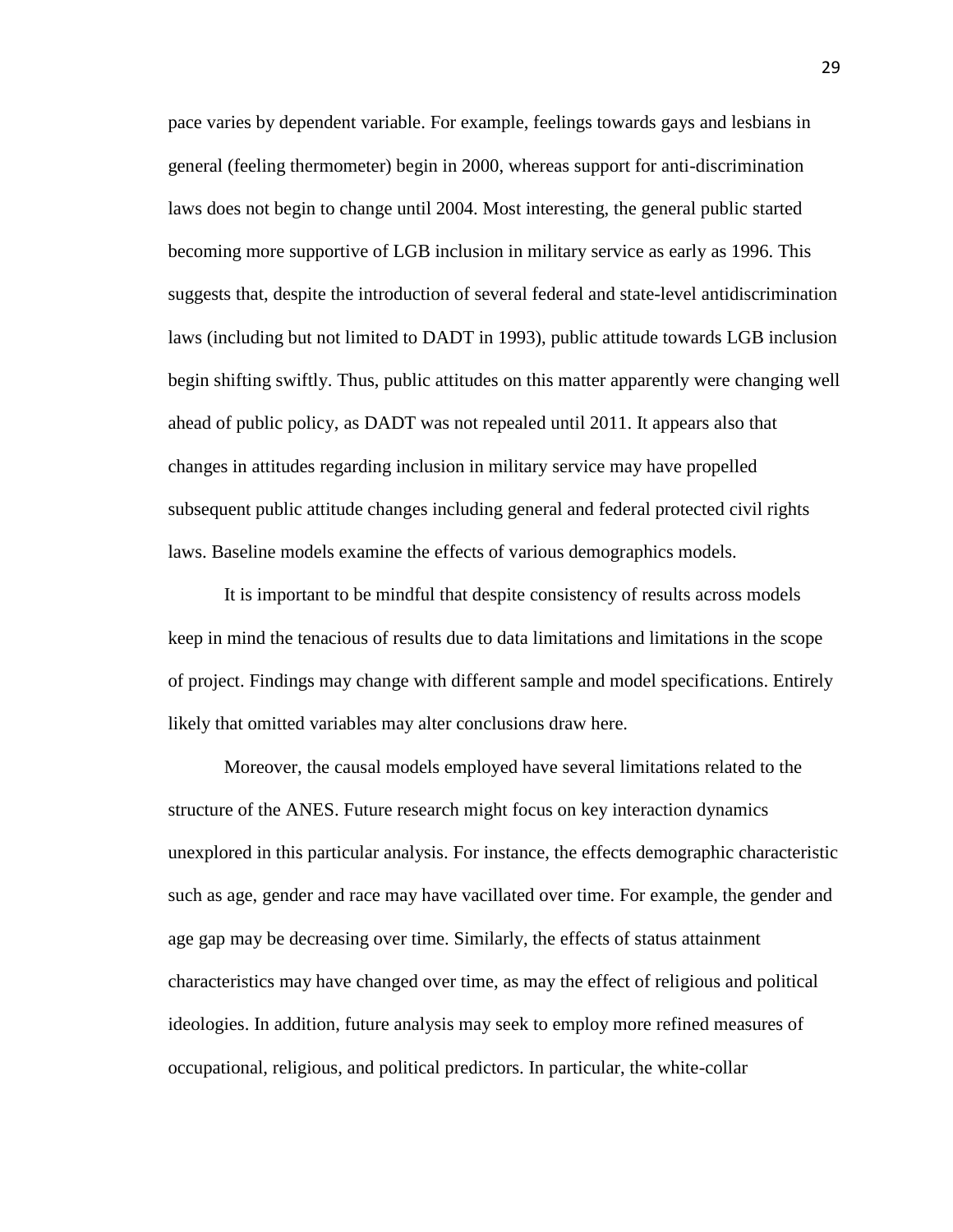professional reference categories include a host of occupations regarding post collegiate training. Choice of occupation into these groups may conflate with other ideological indicators. The precise mechanism that drives these occupational difference should be explored in future analyses. Similarly, I used a relative crude dummy for religious and political ideologies.

Pending data availability, future research may examine people attitudes are not just contextual, but related to aspects capture in the contact hypothesis. That is, personal familiarity with members of a marginalized group may make people more support of said group. Social network analysis is usually the focus of contact hypothesis research with regards to LGB persons. Future analysis also may seek to disaggregate Evangelical and mainline Protestants (Schwadel 2005; Schwadel 2011). This would help identify whether religious affiliation per se or religious ideology is the mechanism driving the effects explored in this study. This is a particularly relevant question given the continually rising membership in self-identified Evangelical Protestants in the United States. In addition, given the changing meaning of political ideologies in this time period (especially the increasing trend towards bimodal partisan attitudes), it is entirely possible that current (2012) attitudes are more strongly affects by individual political views than they were back 1992.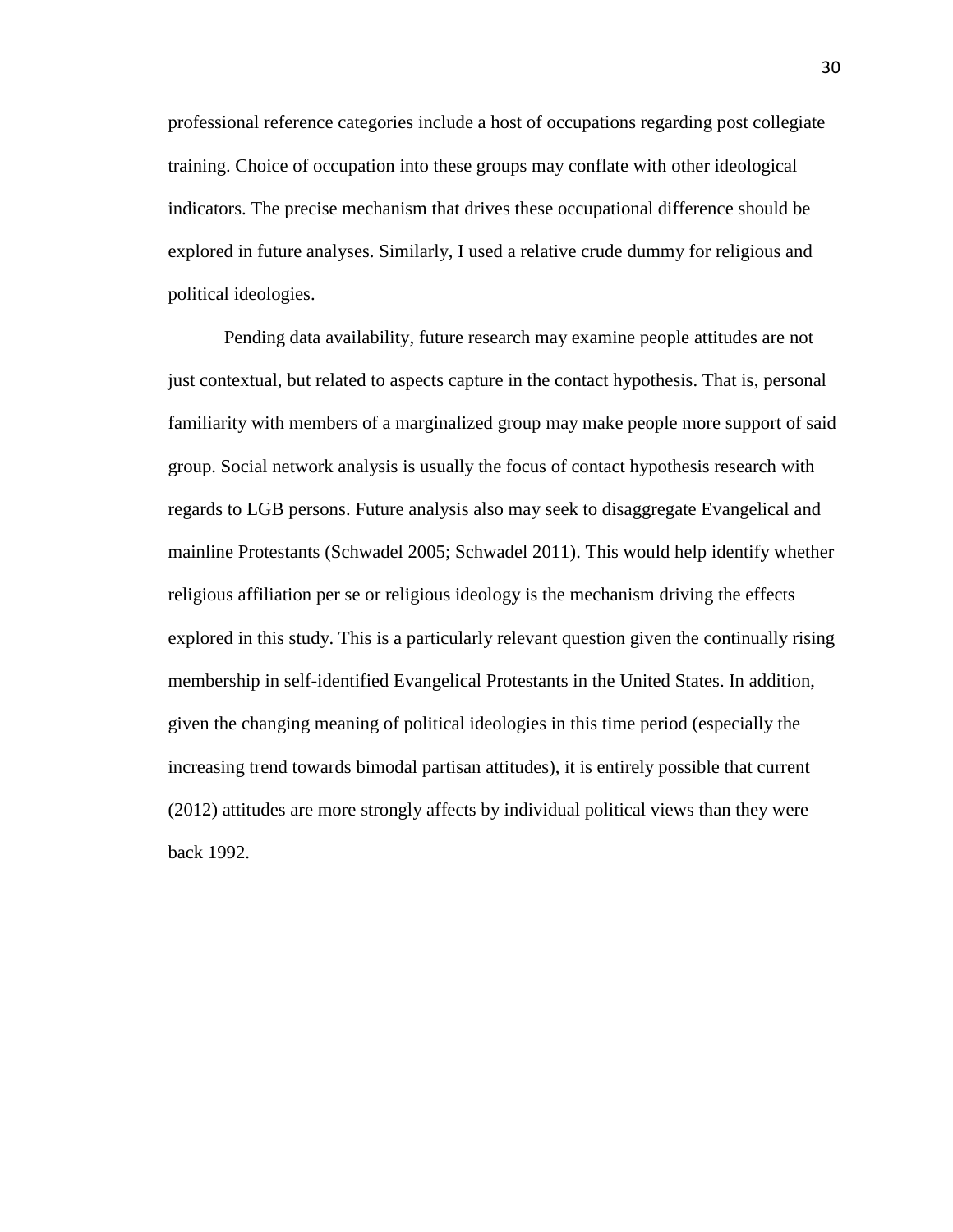- Abramowitz, Alan I. 1995. "It's Abortion, Stupid: Policy Voting in the 1992 Presidential Election." *The Journal of Politics* 57(1):176–86.
- Aiken, Juliet R., Elizabeth D. Salmon, and Paul J. Hanges. 2013. "The Origins and Legacy of the Civil Rights Act of 1964." *Journal of Business and Psychology* 28(4):383–99.
- Andersen, Robert and Tina Fetner. 2008. "Cohort Differences in Tolerance of Homosexuality: Attitudinal Change in Canada and the United States, 1981-2000." *Public Opinion Quarterly* 72(2):311–30.
- Balestrini, Pierre P. 2012. "How Citizens' Education, Occupation, Personal Economic Expectations and National Identity Interact with One Another to Sway Public Opinion on the EU: Interactions and EU Support." *Swiss Political Science Review* 18(3):371–84.
- Balestrini, Pierre P. 2014. "How Do the Levels of Education and Occupations of Citizens Interact with the National Socio-Economic Context to Influence Public Opinion on Globalisation: Interactions and Opinion on Globalisation." *Politics* 34(1):6–22.
- Baunach, Dawn M. 2012. "Changing Same-Sex Marriage Attitudes in America from 1988 Through 2010." *Public Opinion Quarterly* 76(2):364–78.
- Baunach, Dawn M., Elisabeth O. Burgess, and Courtney S. Muse. 2010. "Southern (dis) Comfort: Sexual Prejudice and Contact with Gay Men and Lesbians in the South." *Sociological Spectrum* 30(1):30–64.
- Becker, Amy B. 2014. "Employment Discrimination, Local School Boards, and LGBT Civil Rights: Reviewing 25 Years of Public Opinion Data." *International Journal of Public Opinion Research* 26(3):342–54.
- Becker, Amy B. and Dietram A. Scheufele. 2011. "New Voters, New Outlook? Predispositions, Social Networks, and the Changing Politics of Gay Civil Rights: New Voters, New Outlook?" *Social Science Quarterly* 92(2):324–45.
- Belcher, John R., Donald Fandetti, and Danny Cole. 2004. "Is Christian Religious Conservatism Compatible with the Liberal Social Welfare State?" *Social Work* 49(2):269–7
- Belkin, Aaron, Morten G. Ender, Nathaniel Frank, Stacie R. Furia, George Lucas, Gary Packard, Steven M. Samuels, Tammy Schultz, and David R. Segal. 2013. "Readiness and DADT Repeal: Has the New Policy of Open Service Undermined the Military?" *Armed Forces & Society* 39(4):587–601.
- Beran, Nancy J., Connie Claybaker, Cory Dillon, and Robert J. Haverkamp. 1992. "Attitudes toward Minorities: A Comparison of Homosexuals and the General Population." *Journal of Homosexuality* 23(3):65–84.
- Bowers, Jake and Michael J. Ensley. 2003. "Issues in Analyzing Data from the Dual-Mode 2000 American National Election Study."
- Brewer, Paul R. 2003a. "The Shifting Foundations of Public Opinion about Gay Rights." *Journal of Politics* 65(4):1208–20.
- Brewer, Paul R. 2003b. "Values, Political Knowledge, and Public Opinion about Gay Rights: A Framing-Based Account." *Public Opinion Quarterly* 67(2):173–201.
- Brewer, Paul R. 2007. *Value War: Public Opinion and the Politics of Gay Rights*. Rowman & Littlefield Publishers.
- Brewer, Paul R. and Clyde Wilcox. 2005. "Same-Sex Marriage and Civil Unions." *Public*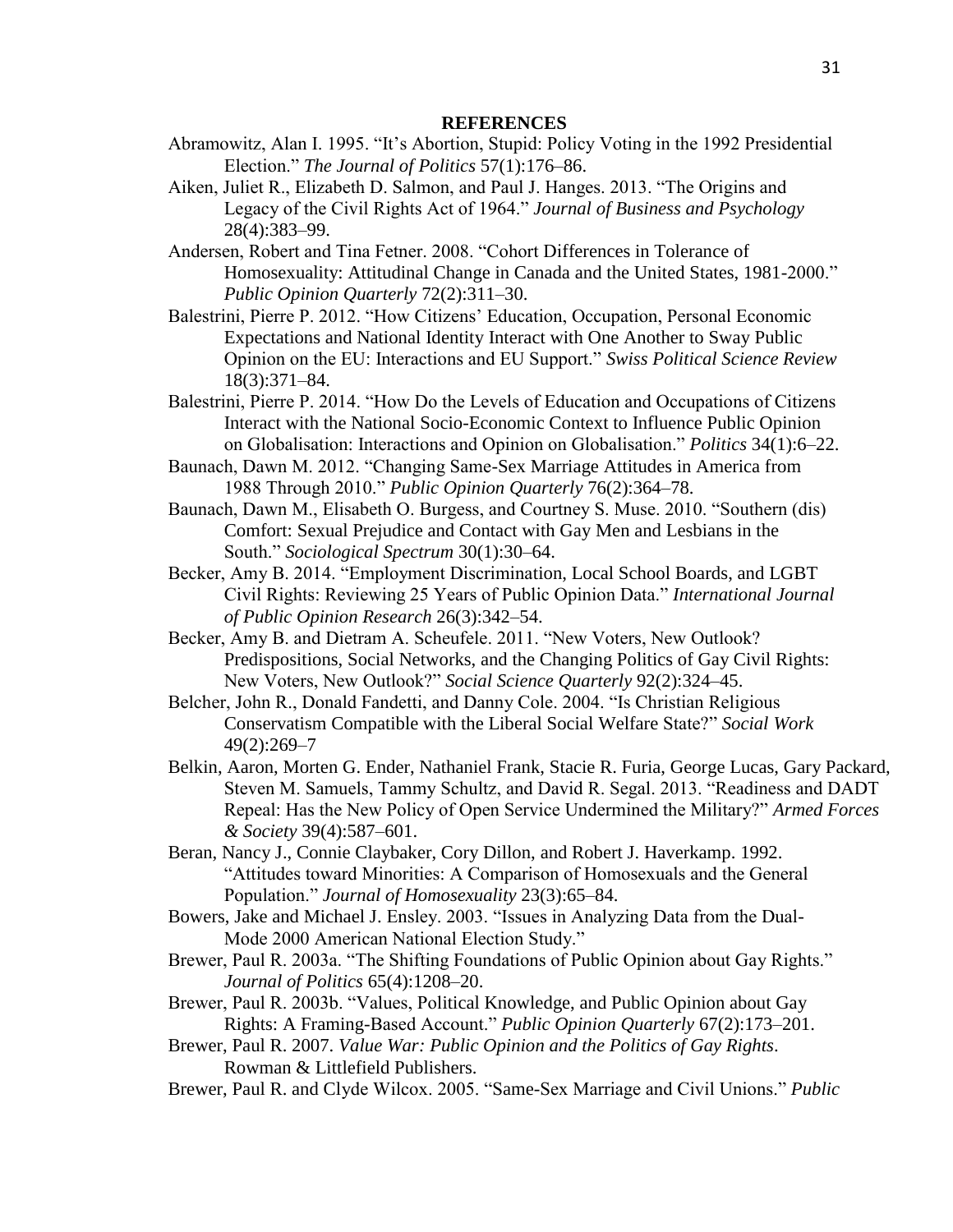*Opinion Quarterly* 69(4):599–616.

- Brint, Steven. 1985. "The Political Attitudes of Professionals." *Annual Review of Sociology* 11:389–414.
- Brown, Michael J. and Ernesto Henriquez. 2008. "Socio-Demographic Predictors of Attitudes Towards Gays and Lesbians." *Individual Differences Research* 6(3):193–202.
- Burden, Barry C. 2000. "Voter Turnout and the National Election Studies." *Political Analysis* 8(4):389–98.
- Cahill, Sean. 2004. "The Importance of GLBT Think Tanks to Our Agenda of Equality and Liberation." *Journal of Gay & Lesbian Social Services* 16(3-4):129–46.
- Clarke, J. Michael, Joanne Carlson Brown, and Lorna M. Hochstein. 1989. "Institutional Religion and Gay/lesbian Oppression." *Marriage & Family Review* 14(3-4):265– 84.
- Davis, Nancy J. and Robert V. Robinson. 1996. "Are the Rumors of War Exaggerated? Religious Orthodoxy and Moral Progressivism in America." *American Journal of Sociology* 102(3):756–87.
- Dillon, Michele. 2014. "Asynchrony in Attitudes toward Abortion and Gay Rights: The Challenge to Values Alignment." *Journal for the Scientific Study of Religion*  $53(1):1-16.$
- Dimock, Michael, Carroll Doherty, and Jocelyn Kiley. 2013. "Growing Support for Gay Marriage: Changed Minds and Changing Demographics." *Gen* 10:1965–80.
- Elinder, Mikael. 2012. "Correcting Mistakes: Cognitive Dissonance and Political Attitudes in Sweden and the United States." *Public Choice* 153(1-2):235–49.
- Ender, Morten G., David E. Rohall, Andrew J. Brennan, Michael D. Matthews, and Irving Smith III. 2012. "Civilian, ROTC, and Military Academy Undergraduate Attitudes toward Homosexuals in the U.S. Military: A Research Note." *Armed Forces & Society* 38(1):164–72.
- Estrada, Armando X. 2002. "A Preliminary Scale for Assessing Attitudes toward Homosexuals in the Military." *Psychological reports* 90(2):583–92.
- Estrada, Armando X., Gia A. Dirosa, and Arwen H. Decostanza. 2013. "Gays in the U.S. Military: Reviewing the Research and Conceptualizing a Way Forward." *Journal of Homosexuality* 60(2-3):327–55.
- Estrada, Armando X. and David J. Weiss. 1999. "Attitudes of Military Personnel Toward Homosexuals." *Journal of Homosexuality* 37(4):83–97.
- Finlay, Barbara and Carol S. Walther. 2003. "The Relation of Religious Affiliation, Service Attendance, and Other Factors to Homophobic Attitudes among University Students." *Review of Religious Research* 44(4):370.
- Firebaugh, Glenn. 1992. "Where Does Social Change Come from? Estimating the Relative Contributions of Individual Change and Population Turnover." *Population Research and Policy Review* 11(1):1–20.
- Firebaugh, Glenn and Kenneth E. Davis. 1988. "Trends in Antiblack Prejudice, 1972- 1984: Region and Cohort Effects." *The American Journal of Sociology* 94(2):251–72.
- Fitzgerald, Scott T. and J. Glass. 2012. "Conservative Protestants, Early Transitions to Adulthood, and the Intergenerational Transmission of Class." *Religion, Work and Inequality. Bingley, United Kingdom: Emerald* 49–74.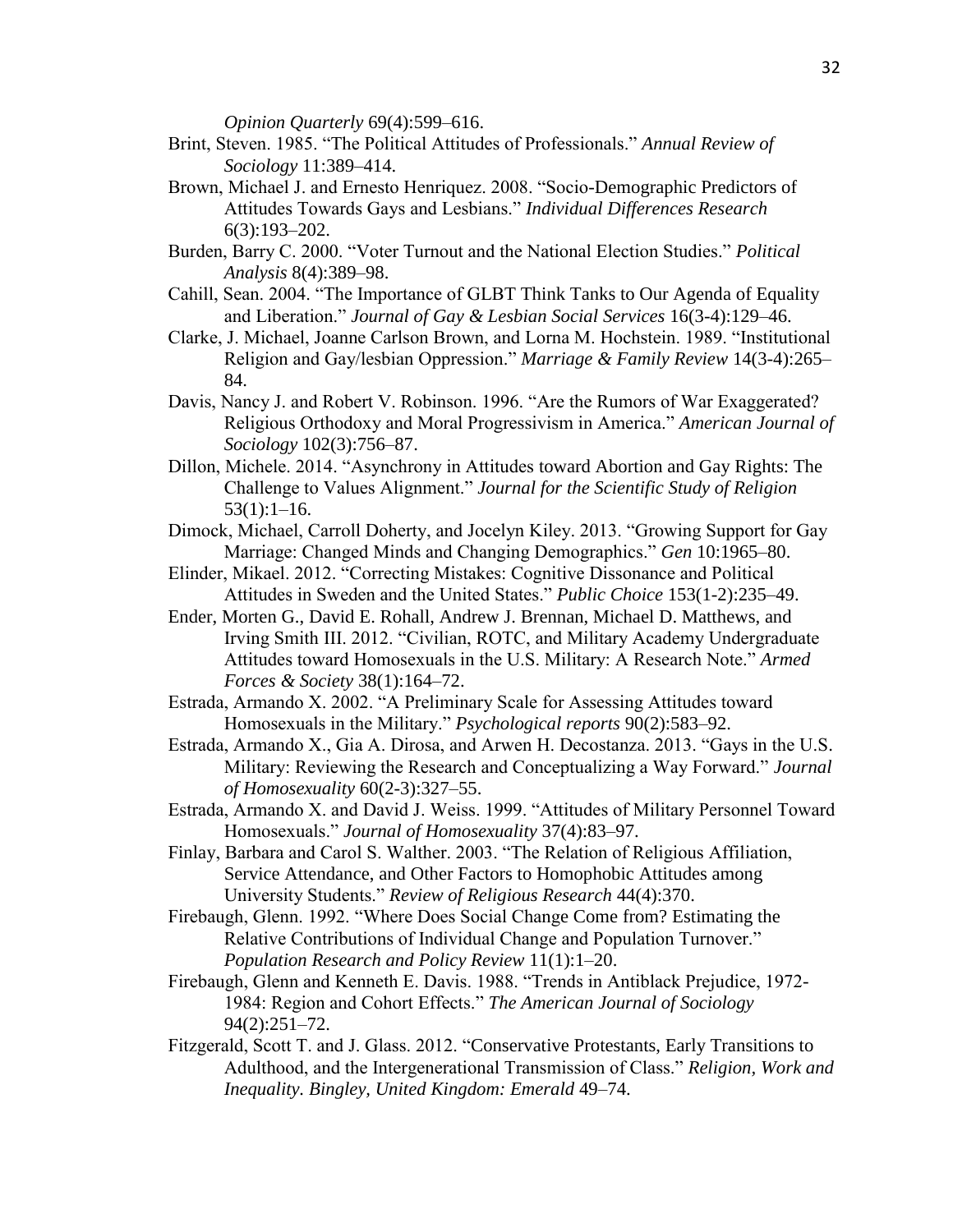- Frank, David J. and Elizabeth McEneaney. 1999. "The Individualization of Society and the Liberalization of State Policies on Same-Sex Sexual Relations, 1984-1999." Social Forces 77:3:911-944.
- Hajjar, Remi M. 2010. "A New Angle on U.S. Military's Emphasis on Developing Cross-Cultural Competence: Connecting In-Ranks' Cultural Diversity to Cross Cultural Competence" *Armed Forces & Society* 36(2):247-263
- Hayes, Bernadette C. 1995. "Religious Identification and Moral Attitudes: The British Case." *The British Journal of Sociology* 46(3):457.
- Herek, Gregory M. 2002. "Gender Gaps in Public Opinion about Lesbians and Gay Men." *Public Opinion Quarterly* 66(1):40–66.
- Hopkins, Jason J., Anna Sorensen, and Verta Taylor. 2013. "Same‐sex Couples, Families, and Marriage: Embracing and Resisting Heteronormativity." *Sociology Compass* 7(2):97–110.
- Johnson, Stephen D. and Joseph B. Tamney. 2001. "Social Traditionalism and Economic Conservatism: Two Conservative Political Ideologies in the United States." *The Journal of Social Psychology* 141(2):233–43.
- Johnson, Stephen D., Joseph B. Tamney, and Sandy Halebsky. 1986. "Christianity, Social Traditionalism and Economic Conservatism." *Sociological Focus* 19(3):299–314.
- Keister, Lisa A. 2011. *Faith and Money: How Religion Contributes to Wealth and Poverty*. Cambridge University Press.
- Kelly, K. Dennis and William J. Chambliss. 1966. "Status Consistency and Political Attitudes." *American Sociological Review* 31(3):375.
- Kimport, Katrina. 2012. "Remaking the White Wedding? Same-Sex Wedding Photographs' Challenge to Symbolic Heteronormativity." *Gender & Society* 26(6):874–99.
- Kite, Mary E. and Bernard E. Whitley, Jr. 1996. "Sex Differences in Attitudes Toward Homosexual Persons, Behaviors, and Civil Rights: A Meta-Analysis." *Personality and Social Psychology Bulletin* 22(4):336–53.
- Knouse, Stephen B. 1991. "Introduction to Racial, Ethnic, and Gender Issues in the Military: The Decade of the 1990s and beyond." *International Journal of Intercultural Relations* 15(4):385–88.
- Kurdek, Lawrence A. 1988. "Correlates of Negative Attitudes toward Homosexuals in Heterosexual College Students." *Sex Roles* 18(11):727–38.
- Lundquist, Jennifer H. 2008. "Ethnic and Gender Satisfaction in the Military: The Effect of a Meritocratic Institution." *American Sociological Review* 73(3):477–96.
- Malhotra, N. and J. A. Krosnick. 2006. "The Effect of Survey Mode and Sampling on Inferences about Political Attitudes and Behavior: Comparing the 2000 and 2004 ANES to Internet Surveys with Nonprobability Samples." *Political Analysis* 15(3):286–323.
- McDonald, Michael P. 2003. "On the Overreport Bias of the National Election Study Turnout Rate." *Political Analysis* 11(2):180–86.
- Mitchell, Clarence. 1954. "The Status of Racial Integration in the Armed Services." *The Journal of Negro Education* 23(3):203.
- Moradi, B. and L. Miller. 2010. "Attitudes of Iraq and Afghanistan War Veterans toward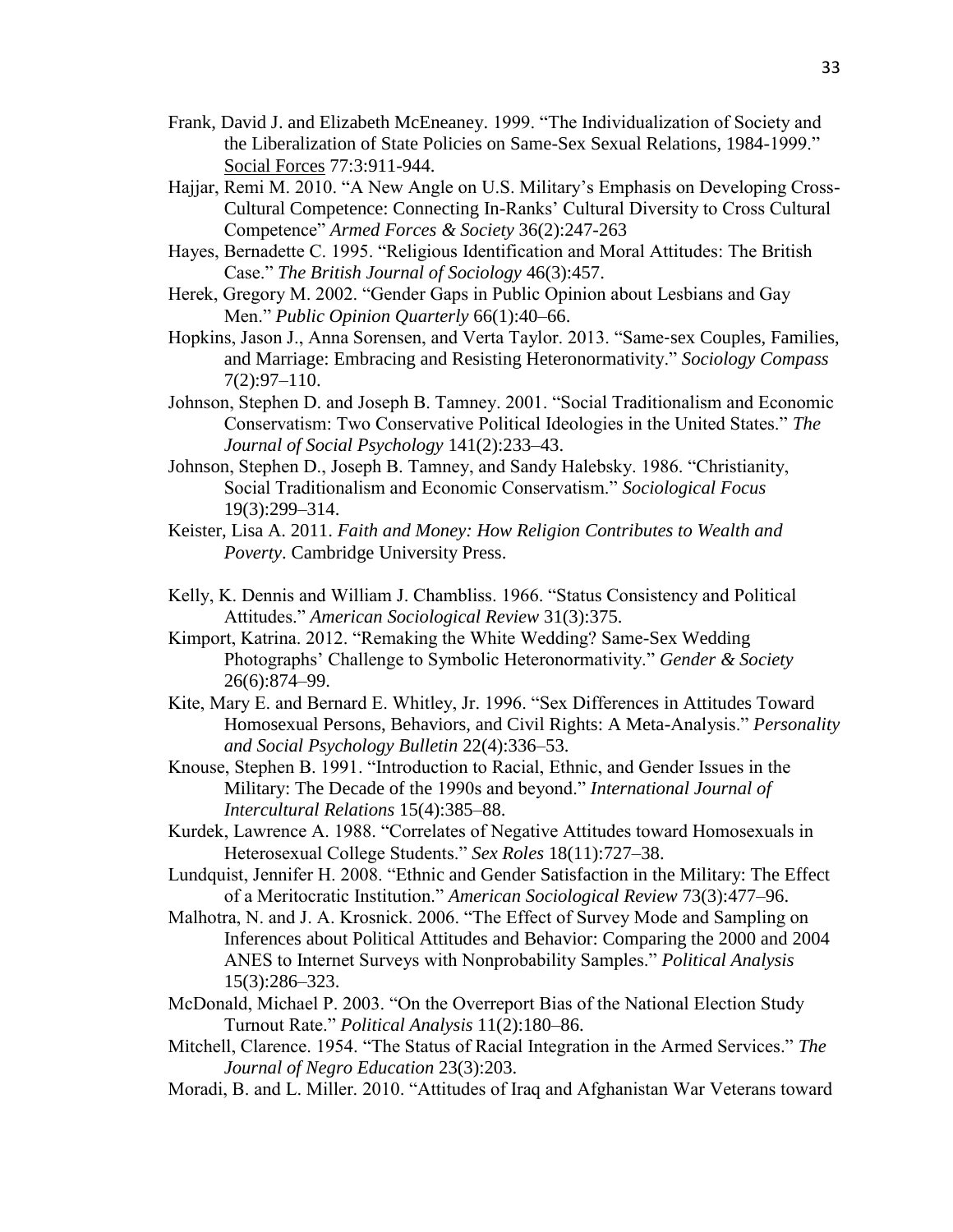Gay and Lesbian Service Members." *Armed Forces & Society* 36(3):397–419.

- Moskos, Charles. 1993. "From Citizens' Army to Social Laboratory." *The Wilson Quarterly (1976-)* 17(1):83–94.
- Moskos Jr, Charles C. 1966. "Racial Integration in the Armed Forces." *American Journal of Sociology* 72(2):132–48.
- Ohlander, Julianne, Jeanne Batalova, and Judith Treas. 2005. "Explaining Educational Influences on Attitudes toward Homosexual Relations." *Social Science Research* 34(4):781–99.
- Olson, Kristen and Lindsey Witt. 2011. "Are We Keeping the People Who Used to Stay? Changes in Correlates of Panel Survey Attrition over Time." *Social Science Research* 40(4):1037–50.
- Otjen, John P., William B. Davitte, Gerald L. Miller, John S. Redd, and James M. Loy. 1993. "Summary Report of the Military Working Group on Recommended Department of Defense Homosexual Policy." *Office of the Secretary of Defense July*.
- Pettigrew, Thomas F. and Linda R. Tropp. 2008. "How Does Intergroup Contact Reduce Prejudice? Meta-Analytic Tests of Three Mediators." *European Journal of Social Psychology* 38(6):922–34.
- Piven, Frances F. and Richard A. Cloward. 1997. *The Breaking of the American Social Compact*. New Press.
- Powell, Brian, Catherine Blozendahl, Claudia Geist, and Lala Carr Steelman. 2010. *Counted Out: Same-Sex Relations and Americans' Definitions of Family: Same-Sex Relations and Americans' Definitions of Family*. Russell Sage Foundation.
- Riggle, Ellen D. B. and Barry L. Tadlock. 1999. *Gays and Lesbians in the Democratic Process: Public Policy, Public Opinion, and Political Representation*. Columbia University Press.
- Rimmerman, Craig. A. 1996. *Gay Rights, Military Wrongs: Political Perspectives on Lesbians and Gays in the Military*. Garland Pub.
- Rimmerman, Craig. A., Kenneth D. Wald, and Clyde Wilcox. 2000. *The Politics of Gay Rights*. University of Chicago Press.
- Ryder, Norman B. 1965. "The Cohort as a Concept in the Study of Social Change." *American Sociological Review* 30(6):843–61.
- Schoon, Ingrid, Helen Cheng, Catharine R. Gale, G. David Batty, and Ian J. Deary. 2010. "Social Status, Cognitive Ability, and Educational Attainment as Predictors of Liberal Social Attitudes and Political Trust." *Intelligence* 38(1):144–50.
- Schwadel, Philip. 2005. "Education and Churchgoing Protestants' Views of Highly Politicized Christianity." *Review of Religious Research* 47(2):150.
- Schwadel, Philip. 2011. "The Effects of Education on Americans' Religious Practices, Beliefs, and Affiliations." *Review of Religious Research* 53(2):161–82.
- Segal, David R., Jerald G. Bachman, and Faye Dowdell. 1978. "Military Service for Female and Black Youth:' A Perceived Mobility Opportunity.'" *Youth and society* 10(2):127.
- Sherkat, Darren E., Melissa Powell-Williams, Gregory Maddox, and Kylan Mattias de Vries. 2011. "Religion, Politics, and Support for Same-Sex Marriage in the United States, 1988–2008." *Social Science Research* 40(1):167–80.
- Smith, Sara J., Amber M. Axelton, and Donald A. Saucier. 2009. "The Effects of Contact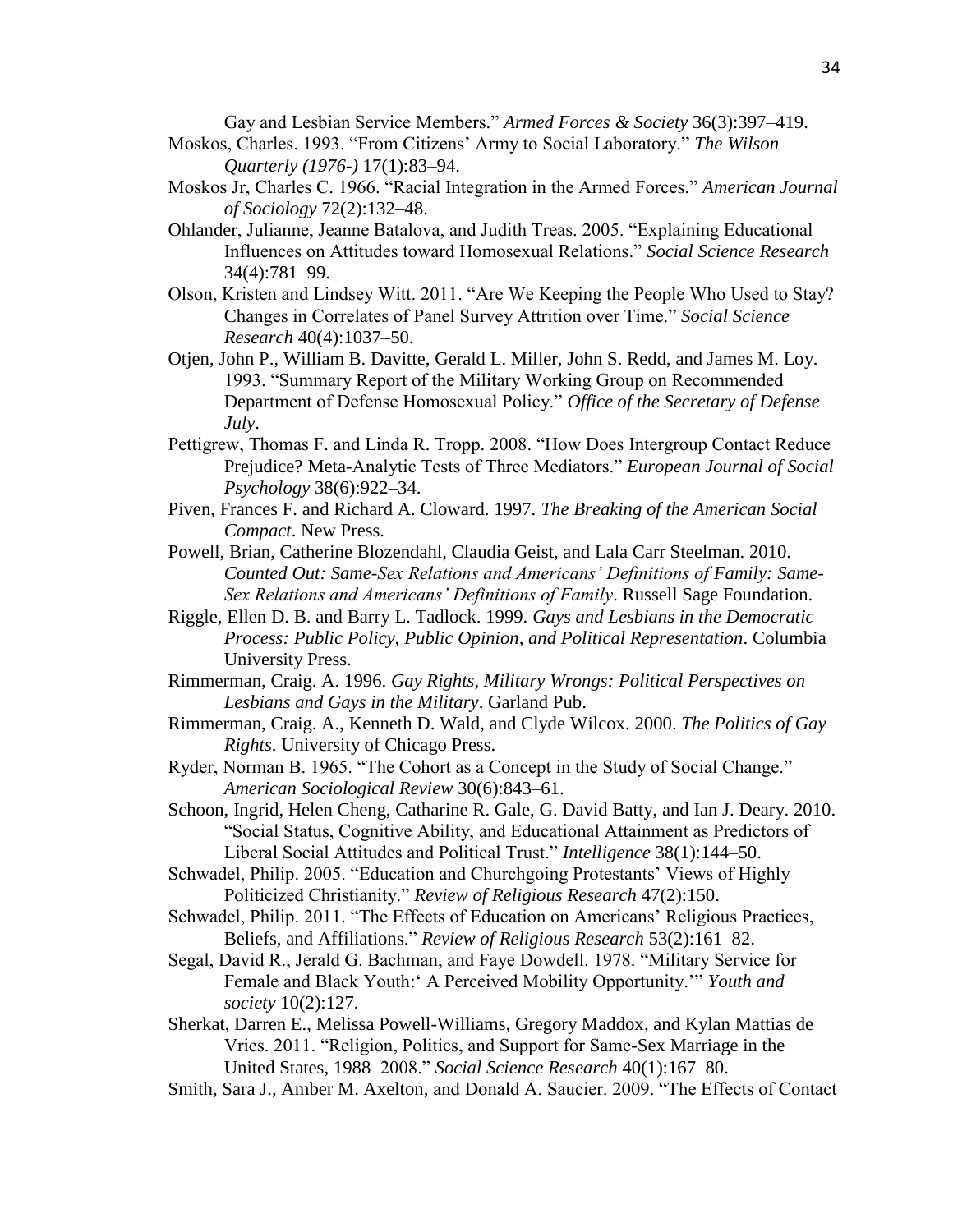on Sexual Prejudice: A Meta-Analysis." *Sex Roles* 61(3-4):178–91.

- Torres-Reyna, Oscar and Robert Y. Shapiro. 2002. "Trends: Defense and the Military." *Public opinion quarterly* 66:279–303.
- Truhon, Stephen A. 2008. "Equal Opportunity Climate in the United States Military: Are Differences in the Eye of the Beholder?" *European Journal of Work and Organizational Psychology* 17(1):153–69.
- Waite, Linda J. and Evelyn L. Lehrer. 2003. "The Benefits from Marriage and Religion in the United States: A Comparative Analysis." *Population and Development Review* 29(2):255–75.
- Werum, Regina and Bill Winders. 2001. "Who's 'In' and Who's 'Out': State Fragmentation and the Struggle over Gay Rights, 1974–1999." *Social Problems* 48(3):386–410.
- Wood, Peter and John Bartkowski. 2004. "Attribution Style and Public Policy Attitudes Toward Gay Rights." *Social Science Quarterly* 85(1):58–74.
- Yancey, George. 1999. "An Examination of the Effects of Residential and Church Integration on Racial Attitudes of Whites." *Sociological Perspectives* 42(2):279– 304.
- Yang, Alan. 2001. "The 2000 National Elections Study and Gay and Lesbian Rights: Support for Equality Grows." Retrieved May 13, 2016 (http://fvkrnqa.thetaskforce.org/downloads/reports/reports/2000NationalElections Study.pdf).
- Yang, Alan S. 1997. "Attitudes Toward Homosexuality." *The Public Opinion Quarterly* 61(3):477–507.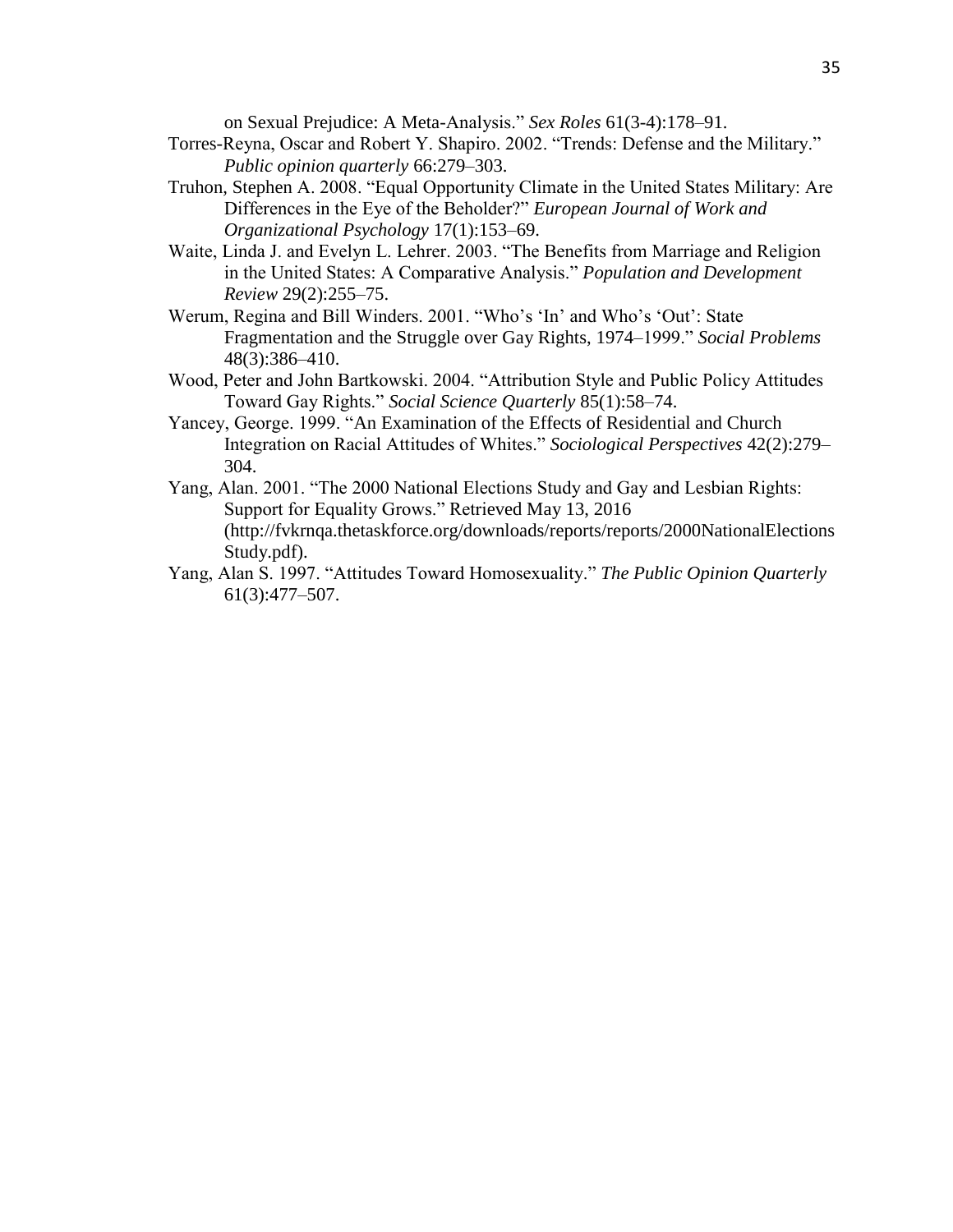## **Appendix**

## **Endnotes**

 $\overline{a}$ 

 $2$  The ANES Times Series Study is conducted every two years (except 2006 and 2010). However, questions regarding LGB job discrimination and military service are only asked every four years. In addition, respondent income quintile data is unavailable for 2002. With these limitations in mind and citing previous literature on public discourse and attitudes during presidential election years, I only conduct analysis for every four years. In analyses not reported here, I did conduct an OLS regression analysis for the Feeling Thermometer (Gays/Lesbians) using data for every two years between 1992-2012 with nine waves total. Results were consistent with the analysis of four and six waves reported here. Analysis available upon request.

<sup>3</sup> Questions regarding LGB attitudes questions are asked during post-election survey. Only cases with both a pre- and post-interview were included in this analysis.

<sup>4</sup> The American National Election Studies (www.electionstudies.org) TIME SERIES CUMULATIVE DATA FILE. Stanford University and the University of Michigan. 2010. These materials are based on work supported by the National Science Foundation under Grant Numbers: SBR-9707741, SBR-9317631, SES-9209410, SES-9009379, SES-8808361, SES-8341310, SES-8207580, and SOC77-08885. Any opinions, findings and conclusions or recommendations expressed in these materials are those of the author(s) and do not necessarily reflect the views of the funding organizations.

<sup>5</sup> Exact Feeling Thermometer Phrasing: "We'd also like to get your feelings about some groups in American society. When I read the name of a group, we'd like you to rate it with what we call a feeling thermometer. Ratings between 50 degrees-100 degrees mean that you feel favorably and warm toward the group; ratings between 0 and 50 degrees mean that you don't feel favorably towards the group and that you don't care too much for that group. If you don't feel particularly warm or cold toward a group, you would rate them at 50 degrees. If we come to a group you don't know much about, just tell me and we'll move on to the next one. And still using the thermometer, how would you rate [the following]:"

<sup>6</sup> A question on adoption was asked during period of study, but excluded 1996: "Do you think gay or lesbian couples, in other words, homosexual couples, should be legally permitted to adopt children?" (VCF0878) Given the limitations of occupational data for 2008 and 2012, VCF0878 is not included as a dependent variable, as this would limit the current analysis to only 3 survey waves. Analysis available upon request.

<sup>&</sup>lt;sup>1</sup> While the ANES questions only frame respondent views towards this particular social issue as either "homosexuals" or "gays and lesbians", findings reported here are assumed to be generally applicable for attitudinal relationships toward the greater gay, lesbian, and bisexual (LGB) community.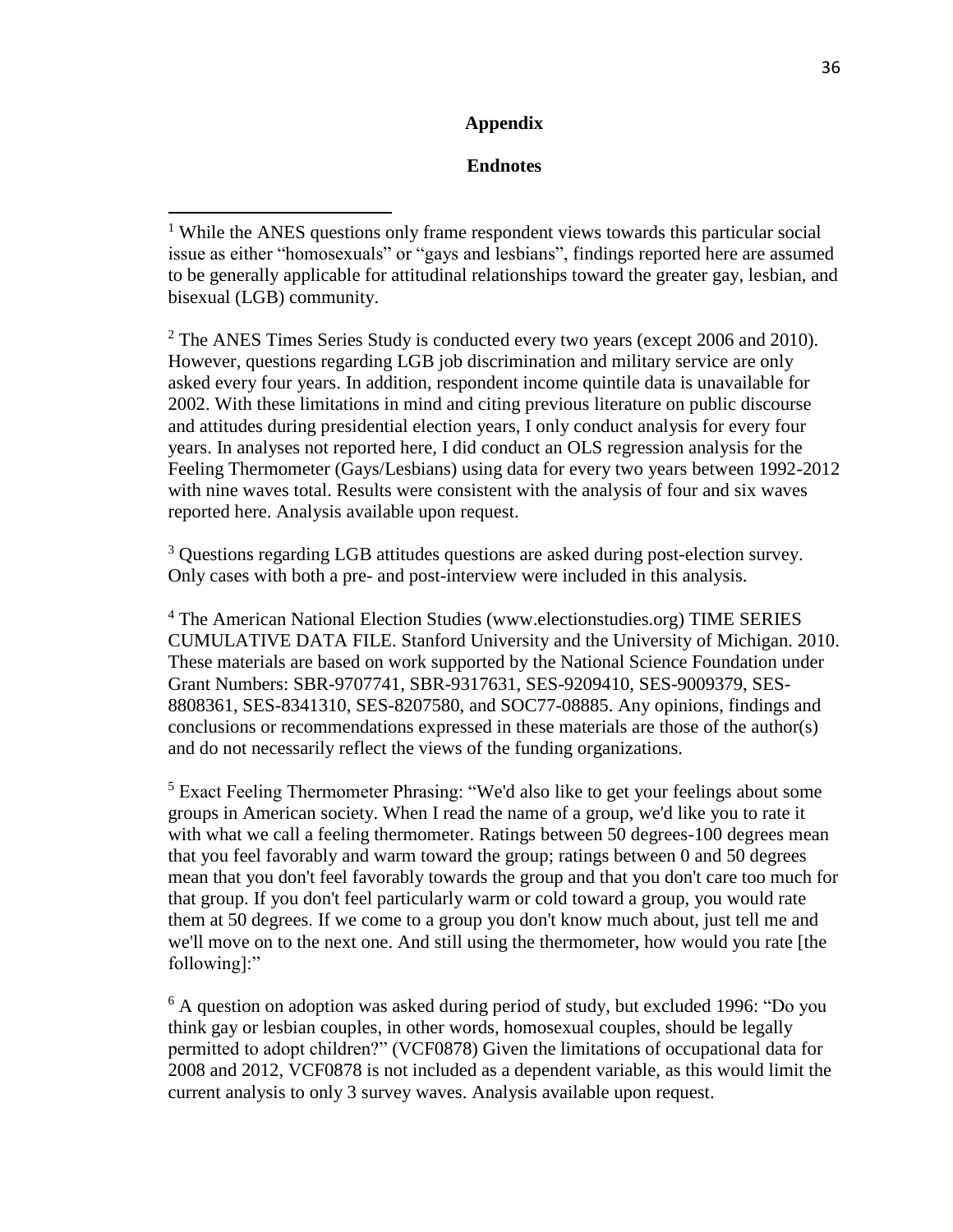$7$  The ANES cumulative data file consists of variables derived from the  $1948 - 2012$ series of biennial Time Series. To produce this dataset, cross section cases have been pooled; the total unweighted cross section N is 7,218 for 1992-2004. This study uses the combined post-stratified sampling weight (VCF0009z) with the svy estimation commands as a design-consistent approach to obtain correct standard errors and significance tests. However, this study did not specify the stratum and primary sampling unit in svy estimation.

 $\overline{a}$ 

<sup>8</sup> The ANES does assess strength of opinion for both questions regarding employment discrimination and military service along a four-point scale making an OLS regression possible. However, for this analysis I only focus on support for/against gay rights, because the bimodal distribution among respondents suggested the need to dichotomize the variables.

<sup>9</sup> Master codes were under revision for the 2008 Time Series Study and are not available at the time of this release (for the ANES Time Series Cumulative Data File). It is currently unclear how the new codes will integrate with this file. As of summer 2016, occupation has not yet been coded for the 2012 Time Series Study.

 $10$  Additional analyses not reported here used a recoded work status variable (VCF0118). transformed into dummy variables including homemaker, student, and non-employed. When combined with occupation (VCF0154b) dummy variables, results demonstrated that homemaker drove the direction and significance of the collapsed non-employed category. Also, the ANES provides for a rural geographic indicator. When included in the analysis with farm and blue collar groups, the results remain the same indicating that geographic norms are not the reason. Analysis available upon request.

 $11$  Income (VCF0114) ranges corresponding to percentiles varied by year. For example, *96-100%* was 90,000+ in 1992 and 120,000+ in 2004. *0-16%* ranged from none-\$9999 to none-\$16,999 in 2004. I conducted additional analysis on income quintiles dummy variables, finding only 96-100% marginally significant for Feeling Thermometer (Gays/Lesbians) across all models and dependent variables. Analysis available upon request.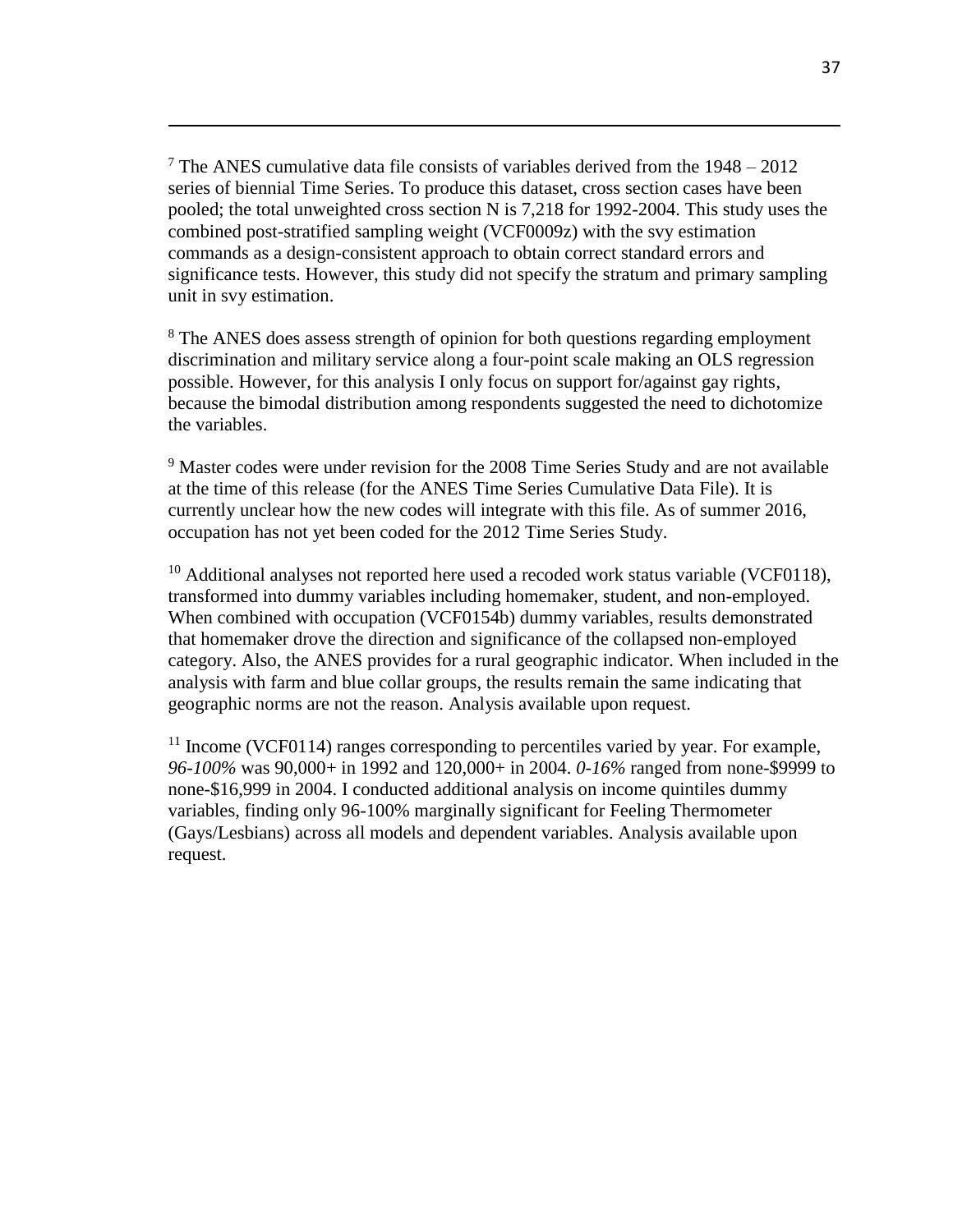| 1992-2012 ( $N = 9,322$ )<br>1992-2004 ( $N = 5,004$ ) |
|--------------------------------------------------------|
|--------------------------------------------------------|

| <b>Table 1: Variable Overview</b>   |                                                    |       | 1992-2004 ( $N = 5,004$ ) |              |                |       | 1992-2012 ( $N = 9,322$ ) |                |                |
|-------------------------------------|----------------------------------------------------|-------|---------------------------|--------------|----------------|-------|---------------------------|----------------|----------------|
| <b>Variable Name</b>                | <b>Variable Metric and Range</b>                   | Mean  | <b>SD</b>                 | Min          | Max            | Mean  | <b>SD</b>                 | Min            | Max            |
| Feeling Thermometer: LGB            | continuous, range 0-97                             | 42.51 | 0.41                      | $\mathbf{0}$ | 97             | 46.55 | 0.34                      | $\overline{0}$ | 97             |
| <b>LGB</b> Anit-Discrimination Laws | $(1 = \text{Favor})$                               | 0.65  | ÷,                        |              |                | 0.70  |                           |                |                |
| LGB in the Military                 | $(1 = \text{Favor})$                               | 0.69  |                           |              |                | 0.75  |                           |                |                |
| Age                                 | continuous, range 17-97                            | 44.70 | 0.26                      | 18           | 93             | 45.70 | 0.21                      | 18             | 93             |
| White-Collar Profession             | $(1)$ = Executive, administrative, managerial)     | 0.30  | ä,                        |              |                |       |                           |                |                |
| Blue- and White-Collar Unskilled    | $(1 = Sales occupation, administrative support)$   | 0.35  | ä,                        |              |                |       |                           |                |                |
| Protective Services & Armed Forces  | $(1 =$ Protective service, member of armed forces) | 0.02  |                           |              |                |       |                           |                |                |
| <b>Blue-Collar Skilled</b>          | $(1)$ = Precision production, machine operators)   | 0.20  |                           |              |                |       |                           |                |                |
| Farm                                | $(1 = \text{Farming},$ forestry and fishing)       | 0.02  |                           |              |                |       |                           |                |                |
| Non-Employed                        | $(1 = nonworking homeworker, retired, student)$    |       |                           |              |                |       |                           |                |                |
| <b>Work Status</b>                  | dichotomous; 1=employed or retired                 |       |                           |              |                | 0.78  |                           |                |                |
| Income                              | $(0-16\%, 17-33\%, 34-67\%, 68-95\%, 96-100\%)$    | 2.92  | 0.02                      | $\mathbf{1}$ | 5              | 2.92  | 0.01                      | 1              | 5              |
| Education                           | (1 grade school or less - 4 college or adv degree) | 2.72  | 0.01                      | $\mathbf{1}$ | $\overline{4}$ | 2.80  | 0.01                      | $\mathbf{1}$   | $\overline{4}$ |
| <b>Sex</b>                          | dichotomous; 1=female                              | 0.53  | J.                        |              |                | 0.52  |                           |                |                |
| Married ( $\infty = 1$ )            | dichotomous; 1=married                             | 0.58  | ÷,                        |              |                | 0.56  |                           |                |                |
| Single                              | $dichotomous; 1=single$                            | 0.19  |                           |              |                | 0.19  |                           |                |                |
| Other                               | dichotomous; 1=divorced, separated, or widowed     | 0.20  |                           |              |                | 0.21  |                           |                |                |
| Partnered                           | dichotomous; 1=partnered                           | 0.03  | ÷,                        |              |                | 0.04  |                           |                |                |
| White $(1 = yes)$                   | dichotomous; 1=white                               | 0.77  | ÷,                        |              |                | 0.75  |                           |                |                |
| <b>Black</b>                        | dichotomous; 1=African-American                    | 0.12  |                           |              |                | 0.12  |                           |                |                |
| Hispanic                            | dichotomous; 1=Latino                              | 0.08  |                           |              |                | 0.09  |                           |                |                |
| Other Race/Am. Indian/Asian PI      | dichotomous; 1=other                               | 0.03  |                           |              |                | 0.04  |                           |                |                |
| Protestant                          | dichotomous; 1=Protestant                          | 0.57  |                           |              |                | 0.55  |                           |                |                |
| Catholic                            | dichotomous; 1=Catholic                            | 0.25  |                           |              |                | 0.23  |                           |                |                |
| Jewish                              | dichotomous; 1=Jewish                              | 0.02  | ÷,                        |              |                | 0.02  |                           |                |                |
| Other Religion                      | dichotomous; 1=other                               | 0.01  | ä,                        |              |                | 0.02  |                           |                |                |
| None                                | dichotomous; 1=none                                | 0.15  | ÷,                        |              |                | 0.18  | $\sim$                    |                |                |
| Church Attendance                   | dichotomous; 1=liberal                             | 2.90  | 0.03                      | $\mathbf{1}$ | 6              | 2.80  | 0.02                      | 1              | 6              |
| Political Party Affiliation         | dichotomous; 1=moderate                            | 3.74  | 0.03                      | 1            | 7              | 3.75  | 0.03                      | $\mathbf{1}$   | $\tau$         |
| Voting                              | dichotomous; 1=conservative                        | 0.75  |                           |              |                | 0.76  | $\sim$                    |                |                |

Source: American National Election Study, Times Series, 1992-2012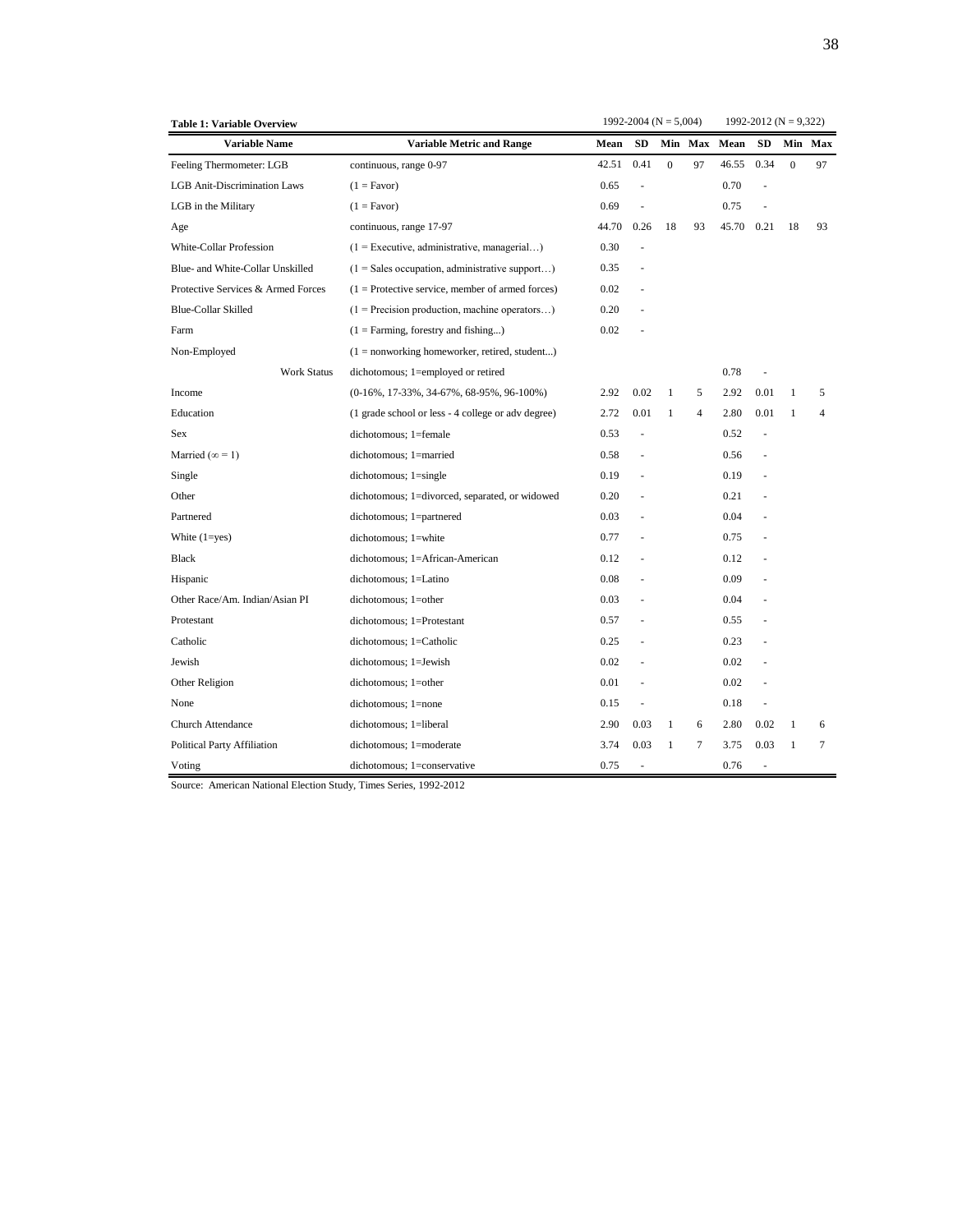#### **Table 2: Correlation Matrix**

|                                                                              | $\blacksquare$ | $\overline{2}$ | $\mathcal{R}$     | $\Delta$ | 5                 | 6                        |               | я              | $\mathbf Q$ | 10       | 11       | 12       | 13       | 14            | 15            | 16            | 17            | 18       | 19                        | 20             | 21            | 22                       | 23            | 24            | 25       | 26            | 27         | 28                | 29 | 30 |
|------------------------------------------------------------------------------|----------------|----------------|-------------------|----------|-------------------|--------------------------|---------------|----------------|-------------|----------|----------|----------|----------|---------------|---------------|---------------|---------------|----------|---------------------------|----------------|---------------|--------------------------|---------------|---------------|----------|---------------|------------|-------------------|----|----|
| 1) Feeling Thermometer: LGB                                                  | 1.00           |                |                   |          |                   |                          |               |                |             |          |          |          |          |               |               |               |               |          |                           |                |               |                          |               |               |          |               |            |                   |    |    |
| 2) LGB Anit-Discrimination Laws                                              | $0.41*$        | 1.00           |                   |          |                   |                          |               |                |             |          |          |          |          |               |               |               |               |          |                           |                |               |                          |               |               |          |               |            |                   |    |    |
| 3) LGB in the Military                                                       | $0.49*$        | $0.40*$        | 1.00              |          |                   |                          |               |                |             |          |          |          |          |               |               |               |               |          |                           |                |               |                          |               |               |          |               |            |                   |    |    |
| $4)$ Age                                                                     | $-0.14*$       | $-0.06*$       | $-0.09*$          | 1.00     |                   |                          |               |                |             |          |          |          |          |               |               |               |               |          |                           |                |               |                          |               |               |          |               |            |                   |    |    |
| 5) White-Collar Profession                                                   | $0.14*$        | $0.07*$        | $0.10*$           | 0.01     | 1.00              |                          |               |                |             |          |          |          |          |               |               |               |               |          |                           |                |               |                          |               |               |          |               |            |                   |    |    |
| 6) Blue- and White-Collar Unskilled                                          | $0.05*$        | $0.05*$        | $0.04*$           | $-0.02$  | $-0.48*$ 1.00     |                          |               |                |             |          |          |          |          |               |               |               |               |          |                           |                |               |                          |               |               |          |               |            |                   |    |    |
| 7) Protective Services & Armed Forces                                        | $-0.01$        | $-0.02$        | $-0.05*$          | 0.00     |                   | $-0.10^*$ $-0.11^*$ 1.00 |               |                |             |          |          |          |          |               |               |               |               |          |                           |                |               |                          |               |               |          |               |            |                   |    |    |
| 8) Blue-Collar Skilled                                                       | $-0.17*$       | $-0.09*$       | $-0.12*$ 0.05*    |          | $-0.32*$ $-0.36*$ |                          | $-0.07*$ 1.00 |                |             |          |          |          |          |               |               |               |               |          |                           |                |               |                          |               |               |          |               |            |                   |    |    |
| 9) Farm                                                                      | $-0.10*$       | $-0.07*$       | $-0.11*$          | 0.03     | $-0.10*$          | $-0.11*$                 | $-0.02$       | $-0.07*$ 1.00  |             |          |          |          |          |               |               |               |               |          |                           |                |               |                          |               |               |          |               |            |                   |    |    |
| 10) Non-Employed                                                             | 0.00           | $-0.01$        | 0.00              | $-0.06*$ | $-0.22*$          | $-0.24*$                 | $-0.05*$      | $-0.16*$       | $-0.05*$    | 1.00     |          |          |          |               |               |               |               |          |                           |                |               |                          |               |               |          |               |            |                   |    |    |
| 11) Work Status                                                              | 0.01           | 0.01           | 0.01              | $0.10*$  | $0.22*$           | $0.10*$                  | $0.04*$       | $0.10*$        | 0.00        | $-0.66*$ | 1.00     |          |          |               |               |               |               |          |                           |                |               |                          |               |               |          |               |            |                   |    |    |
| 12) Income                                                                   | $0.07*$        | $0.03*$        | $0.04*$           | $-0.06*$ | $0.31*$           | $-0.13*$ 0.03            |               | $-0.08*$       | $-0.05*$    | $-0.13*$ | $0.25*$  | 1.00     |          |               |               |               |               |          |                           |                |               |                          |               |               |          |               |            |                   |    |    |
| 13) Education                                                                | $0.21*$        | $0.10*$        | $0.11*$           | $-0.14*$ | $0.50*$           | $-0.16*$ 0.00            |               | $-0.28*$       | $-0.09*$    | $-0.09*$ | $0.16*$  | $0.40*$  | 1.00     |               |               |               |               |          |                           |                |               |                          |               |               |          |               |            |                   |    |    |
| 14) Sex                                                                      | $0.15*$        | $0.10*$        | $0.18*$           | 0.00     | $-0.05*$          | $0.24*$                  | $-0.12*$      | $-0.33*$       | $-0.10*$    | $0.24*$  | $-0.22*$ | $-0.12*$ | $-0.05*$ | 1.00          |               |               |               |          |                           |                |               |                          |               |               |          |               |            |                   |    |    |
| 15) Married ( $\infty = 1$ )                                                 | $-0.07*$       | $-0.06*$       | $-0.05*$          | $0.13*$  | $0.07*$           | $-0.08*$                 | $0.03*$       | 0.03           | 0.01        | $-0.03$  | $0.08*$  | $0.38*$  | $0.08*$  | $-0.09*$ 1.00 |               |               |               |          |                           |                |               |                          |               |               |          |               |            |                   |    |    |
| 16) Single                                                                   | $0.11*$        | $0.07*$        | $0.06*$           | $-0.40*$ | $-0.03*$          | $0.06*$                  | $-0.03$       | $-0.04*$       | $-0.01$     | $0.04*$  | $-0.07*$ | $-0.19*$ | $0.03*$  | $-0.03*$      | $-0.57*$ 1.00 |               |               |          |                           |                |               |                          |               |               |          |               |            |                   |    |    |
| 17) Other                                                                    | $-0.04*$       | $-0.01$        | 0.00              | $0.27*$  | $-0.05*$          | $0.05*$                  | $-0.02$       | 0.01           | $-0.02$     | 0.00     | $-0.03$  | $-0.28*$ | $-0.14*$ | $0.15*$       | $-0.58*$      | $-0.24*$ 1.00 |               |          |                           |                |               |                          |               |               |          |               |            |                   |    |    |
| 18) Partnered                                                                | $0.04*$        | $0.02*$        | 0.02              | $-0.10*$ | 0.01              | $-0.01$                  | 0.00          | $-0.01$        | $0.03*$     | $-0.01$  | $-0.01$  | 0.01     | 0.01     | $-0.01$       | $-0.19*$      | $-0.08*$      | $-0.08*$ 1.00 |          |                           |                |               |                          |               |               |          |               |            |                   |    |    |
| 19) White                                                                    | $-0.07*$       | $-0.04*$       | 0.00              | $0.14*$  | $0.09*$           | $-0.02$                  | $-0.02$       | $-0.01$        | $-0.02$     | $-0.07*$ | $0.10*$  | $0.18*$  | $0.10*$  | $-0.03$       | $0.11*$       | $-0.13*$      | 0.00          | $-0.02$  | 1.00                      |                |               |                          |               |               |          |               |            |                   |    |    |
| 20) Black                                                                    | 0.02           | $0.04*$        | 0.00              | $-0.05*$ | $-0.09*$          | $0.03*$                  | $0.03*$       | 0.01           | 0.02        | $0.04*$  | $-0.08*$ | $-0.18*$ | $-0.10*$ | $0.03*$       | $-0.15*$      | $0.11*$       | $0.06*$       | $0.02*$  | $-0.65*$ 1.00             |                |               |                          |               |               |          |               |            |                   |    |    |
| 21) Hispanic                                                                 | $0.06*$        | 0.00           | 0.00              | $-0.12*$ | $-0.05*$          | 0.00                     | 0.01          | 0.01           | 0.01        | $0.06*$  | $-0.06*$ | $-0.09*$ | $-0.07*$ | 0.01          | 0.00          | $0.05*$       | $-0.04*$      | $-0.01$  | $-0.55*$                  | $-0.10^*$ 1.00 |               |                          |               |               |          |               |            |                   |    |    |
| 22) Other Race/Am. Indian/Asian PI                                           | $0.03*$        | $0.03*$        | 0.00              | $-0.04*$ | $0.03*$           | $-0.02$                  | $-0.02$       | 0.00           | $-0.01$     | $-0.01$  | 0.00     | $0.03*$  | $0.04*$  | $-0.02$       | 0.00          | 0.02          | $-0.02*$      | 0.02     | $-0.33*$                  | $-0.06*$       | $-0.05*$ 1.00 |                          |               |               |          |               |            |                   |    |    |
| 23) Protestant                                                               | $-0.17*$       | $-0.14*$       | $-0.14*$          | $0.05*$  | $-0.06*$          | 0.01                     | 0.01          | 0.01           | $0.03*$     | $0.03*$  | $-0.04*$ | $-0.05*$ | $-0.06*$ | $0.06*$       | 0.03          | $-0.08*$      | $0.06*$       | $-0.03*$ | $-0.06*$                  | $0.22*$        | $-0.13*$      | $-0.03*$ 1.00            |               |               |          |               |            |                   |    |    |
| 24) Catholic                                                                 | $0.09*$        | $0.08*$        | $0.08*$           | 0.02     | $0.05*$           | $-0.01$                  | 0.00          | $-0.02$        | $-0.02*$    | $-0.02*$ | $0.05*$  | $0.08*$  | $0.03*$  | $-0.01$       | $0.05*$       | 0.01          | $-0.06*$      | $-0.03*$ | 0.02                      | $-0.17*$       | $0.18*$       | $-0.02*$                 | $-0.66*$ 1.00 |               |          |               |            |                   |    |    |
| 25) Jewish                                                                   | $0.08*$        | $0.04*$        | $0.06*$           | $0.04*$  | $0.09*$           | $-0.03*$                 | $-0.01$       | $-0.04*$       | $-0.02$     | $-0.02$  | 0.02     | $0.06*$  | $0.10*$  | 0.00          | 0.01          | $-0.02$       | 0.01          | 0.00     | $0.05*$                   | $-0.04*$       | $-0.01$       | $-0.01$                  | $-0.15*$      | $-0.08*$ 1.00 |          |               |            |                   |    |    |
| 26) Other Religion                                                           | 0.03           | $0.03*$        | 0.02              | $-0.01$  | $0.05*$           | $-0.01$                  | $-0.02$       | $-0.03*$       | $-0.02$     | $-0.01$  | $-0.02$  | $0.02*$  | $0.06*$  | 0.00          | 0.01          | $-0.01$       | $-0.01$       | 0.02     | $-0.02$                   | 0.00           | $-0.01$       | $0.09*$                  | $-0.13*$      | $-0.07*$      | $-0.02$  | 1.00          |            |                   |    |    |
| 27) None                                                                     | $0.09*$        | $0.06*$        | $0.07*$           | $-0.11*$ | $-0.03*$          | 0.01                     | 0.00          | $0.03*$        | 0.00        | $-0.01$  | $-0.01$  | $-0.06*$ | $-0.01$  | $-0.06*$      | $-0.10*$      | $0.11*$       | $-0.02$       | $0.07*$  | $0.05*$                   | $-0.07*$       | $-0.02*$      | $0.05*$                  | $-0.47*$      | $-0.24*$      | $-0.05*$ | $-0.04*$ 1.00 |            |                   |    |    |
| 28) Church Attendance                                                        | $-0.17*$       | $-0.13*$       | $-0.16*$          | $0.17*$  | $0.05*$           | $-0.02$                  | $-0.02$       | $-0.04*$       | 0.00        | 0.03     | 0.01     | $0.03*$  | $0.05*$  | $0.07*$       | $0.14*$       | $-0.13*$      | 0.00          | $-0.10*$ | $-0.05*$                  | $0.06*$        | 0.01          | $-0.01$                  | $0.23*$       | $0.10*$       | $-0.04$  | $-0.01$       | $-0.43*$   | 1.00              |    |    |
| 29) Political Party Affiliation                                              | $-0.21*$       | $-0.21*$       | $-0.21*$ $-0.03*$ |          | $0.04*$           | $-0.03*$                 | $0.05*$       | $-0.04*$ 0.04* |             | 0.00     | 0.03     | $0.16*$  | $0.11*$  | $-0.09*$      | $0.10*$       | $-0.04*$      | $-0.07*$      | $-0.03$  | $0.22*$                   | $-0.25*$       | $-0.05*$      | 0.01                     | $0.09*$       | $-0.04*$      | $-0.08*$ | $-0.03*$      | $-0.03*$   | $0.08*$ 1.00      |    |    |
| 30) Voting                                                                   | $0.05*$        | 0.00           | 0.02              | $0.18*$  | $0.17*$           | $-0.03*$ 0.02            |               | $-0.09*$       | $-0.03$     | $-0.08*$ | $0.14*$  | $0.26*$  | $0.27*$  | $-0.01$       | $0.16*$       | $-0.12*$      | $-0.06*$      |          | $-0.04*$ $0.12*$ $-0.06*$ |                |               | $-0.08^*$ $-0.03^*$ 0.00 |               | $0.04*$       | $0.06*$  | $0.02*$       | $-0.0978*$ | $0.15*$ 0.03 1.00 |    |    |
| Note: $*_{p<.05}$                                                            |                |                |                   |          |                   |                          |               |                |             |          |          |          |          |               |               |               |               |          |                           |                |               |                          |               |               |          |               |            |                   |    |    |
| Source: American National Election Study, Times Series, 1992-2012, N = 5,004 |                |                |                   |          |                   |                          |               |                |             |          |          |          |          |               |               |               |               |          |                           |                |               |                          |               |               |          |               |            |                   |    |    |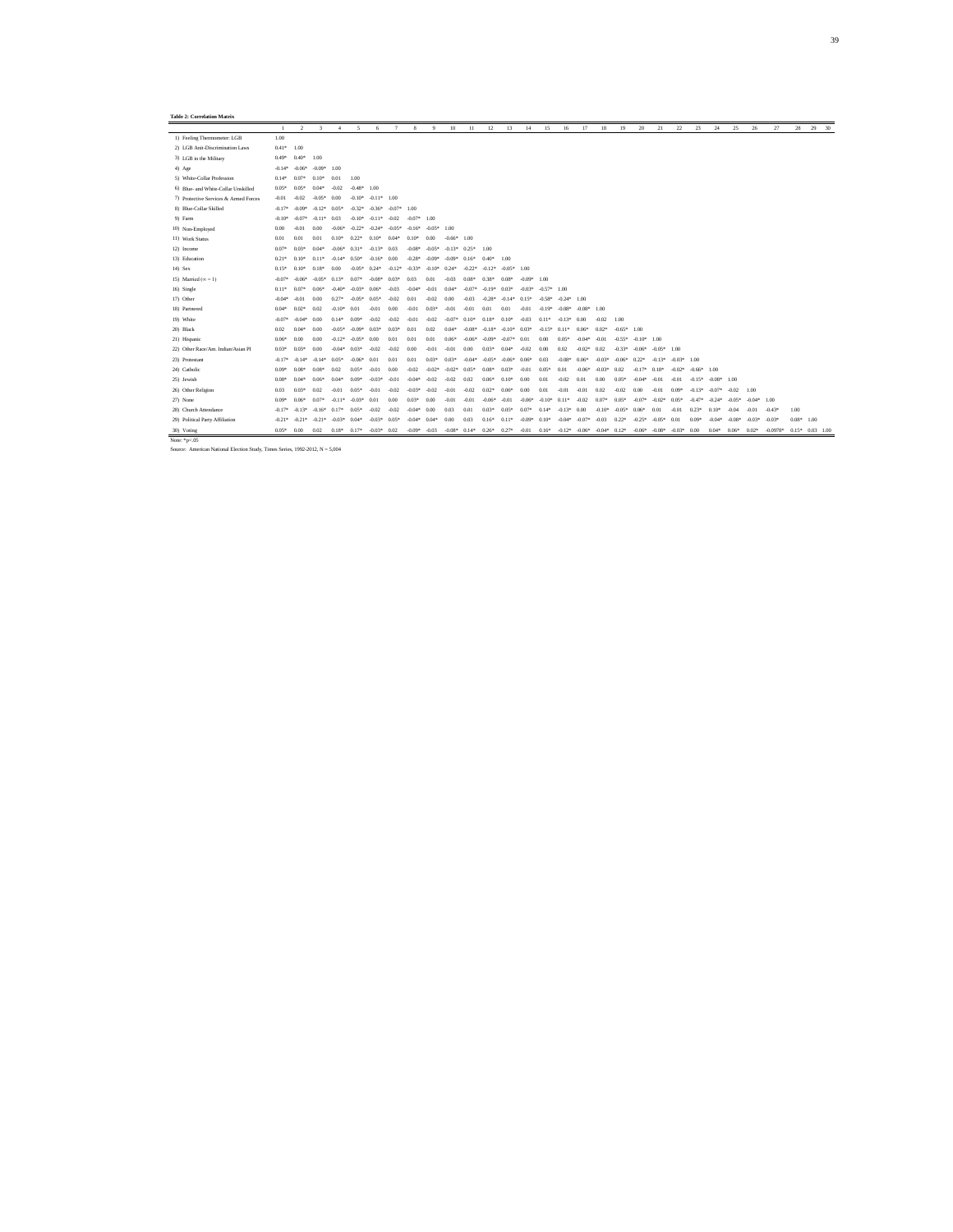| 40 |
|----|
|    |

|                                   |            |         |                  |      | 1992-2004        |      |                 |      | 1992-2012        |      |  |
|-----------------------------------|------------|---------|------------------|------|------------------|------|-----------------|------|------------------|------|--|
|                                   |            | Model 1 |                  |      | Model 3          |      | Model 4         |      | Model 5          |      |  |
| Variables                         | β          | SЕ      | β                | SЕ   | β                | SЕ   | β               | SЕ   | β                | SE   |  |
| <b>Controls</b>                   |            |         |                  |      |                  |      |                 |      |                  |      |  |
| 1992 (Reference)                  |            |         |                  |      |                  |      |                 |      |                  |      |  |
| 1996                              | 1.21       |         | 1.05 0.73        |      | 1.03 0.69        |      | 1.01 0.67       |      | 0.96 0.86        | 0.96 |  |
| 2000                              | 9.18****   | 1.07    | 8.11****         | 1.04 | 7.98****         |      | 1.02 7.79****   | 0.98 | 8.23****         | 0.98 |  |
| 2004                              | 10.27****  | 1.18    | $8.70***$        | 1.15 | 8.47****         |      | 1.14 8.57****   | 1.07 | $9.25***$        | 1.07 |  |
|                                   | 2008       |         |                  |      |                  |      |                 |      | 9.94****         | 0.93 |  |
|                                   | 2012       |         |                  |      |                  |      |                 |      | 11.62****        | 0.94 |  |
| Age                               | $-0.23***$ |         | $0.02 - 0.18***$ |      | $0.02 - 0.11***$ | 0.03 | $-0.11***$      | 0.03 | $-0.15***$       | 0.02 |  |
| <b>Status Attainment</b>          |            |         |                  |      |                  |      |                 |      |                  |      |  |
| White-Collar Profession (Ref)     |            |         |                  |      |                  |      |                 |      |                  |      |  |
| Blue- & White- Collar Unskilled   |            |         | $-0.44$          |      | $1.03 - 1.57$    |      | $1.02 - 1.18$   | 0.97 |                  |      |  |
| Protective & Armed Forces         |            |         | $-5.05*$         | 2.50 | $-1.4$           | 2.50 | $-0.04$         | 2.49 |                  |      |  |
| <b>Blue-Collar Skilled</b>        |            |         | $-9.95***$       | 1.31 | $-6.52***$       | 1.33 | $-6.57***$      | 1.26 |                  |      |  |
| Farm                              |            |         | $-17.18***$      | 2.59 | $-14.01***$      | 2.49 | $-10.93***$     | 2.47 |                  |      |  |
| Non-Employed                      |            |         | $-2.68$          | 1.53 | $-5.43*$         | 1.54 | $-3.70**$       | 1.45 |                  |      |  |
| Work Status (1=Employed/Retired)  |            |         |                  |      |                  |      |                 |      | 1.1              | 0.83 |  |
| Income (%/Quintiles)              |            |         | $-0.24$          | 0.39 | $1.01***$        |      | $0.43$ 1.09***  | 0.42 | $0.90**$         | 0.35 |  |
| Level of Education                |            |         | 4.15****         | 0.54 | 4.54****         |      | $0.54$ 4.86**** |      | $0.52$ 5.55****  | 0.40 |  |
| <b>Demographics</b>               |            |         |                  |      |                  |      |                 |      |                  |      |  |
| Female                            |            |         |                  |      | 8.30***          |      | $0.86$ 8.17**** | 0.83 | 9.79****         | 0.63 |  |
| Married (Ref, $\infty = 1$ )      |            |         |                  |      |                  |      |                 |      |                  |      |  |
| Single                            |            |         |                  |      | $6.05***$        | 1.16 | $3.67***$       |      | $1.14$ 3.45****  | 0.95 |  |
| Divorced, Separated, Widowed      |            |         |                  |      | 1.61             |      | 1.07 0.69       | 1.03 | $1.93*$          | 0.83 |  |
| Partnered                         |            |         |                  |      | 8.39**           |      | 2.70 4.28       |      | 2.74 5.94        | 1.63 |  |
| White (Ref)                       |            |         |                  |      |                  |      |                 |      |                  |      |  |
| African-American (1=yes)          |            |         |                  |      | 2.89*            | 1.32 | 1.91            |      | 1.36 0.09        | 1.13 |  |
| Latinos $(1 = yes)$               |            |         |                  |      | 7.76****         | 1.43 | $5.52***$       | 1.42 | $3.74***$        | 1.09 |  |
| Other Race $(1 = yes)$            |            |         |                  |      | 2.86             | 2.24 | 2.92            | 2.24 | 0.16             | 1.76 |  |
| <b>Ideology</b>                   |            |         |                  |      |                  |      |                 |      |                  |      |  |
| Protestant (Reference)            |            |         |                  |      |                  |      |                 |      |                  |      |  |
| Catholic                          |            |         |                  |      |                  |      | $6.14***$       |      | $0.89$ 6.86****  | 0.73 |  |
| Jewish                            |            |         |                  |      |                  |      | 9.74 ****       | 2.32 | 9.91****         | 2.18 |  |
| Other Religion                    |            |         |                  |      |                  |      | 3.35            |      | 2.83 7.02***     | 2.19 |  |
| None                              |            |         |                  |      |                  |      | 4.31****        | 1.22 | $4.62***$        | 0.99 |  |
| Church Attendance (1-6)           |            |         |                  |      |                  |      | $-2.21***$      |      | $0.24 - 2.15***$ | 0.20 |  |
| Political Party Affiliation (1-7) |            |         |                  |      |                  |      | $-2.63***$      | 0.19 | $-2.62***$       | 0.16 |  |
| Voting $(1 = yes)$                |            |         |                  |      |                  |      | $2.56***$       |      | 0.96 3.30****    | 0.82 |  |
| $_{\rm -cons}$                    | 48.75      | 1.23    | 39.65            |      | 2.47 24.42       | 2.81 | 35.94           | 2.85 | 31.33            | 2.08 |  |
| N                                 | 5,004      |         | 5,004            |      | 5,004            |      | 5,004           |      | 9,322            |      |  |
| $\mathbf F$                       | 53.60****  |         | 50.15****        |      | 41.71****        |      | 56.52****       |      | 84.58****        |      |  |
| R <sub>2</sub>                    | 0.0474     |         | 0.1043           |      | 0.1344           |      | 0.2178          |      | 0.2176           |      |  |

**Table 3: Ordinary Least Squares Regression of LGB Feeling Thermometer**

Note: \*p<.05, \*\*p<.01, \*\*\*p<.001, \*\*\*\*p<.0001

Source: American National Election Study, 1992-2012.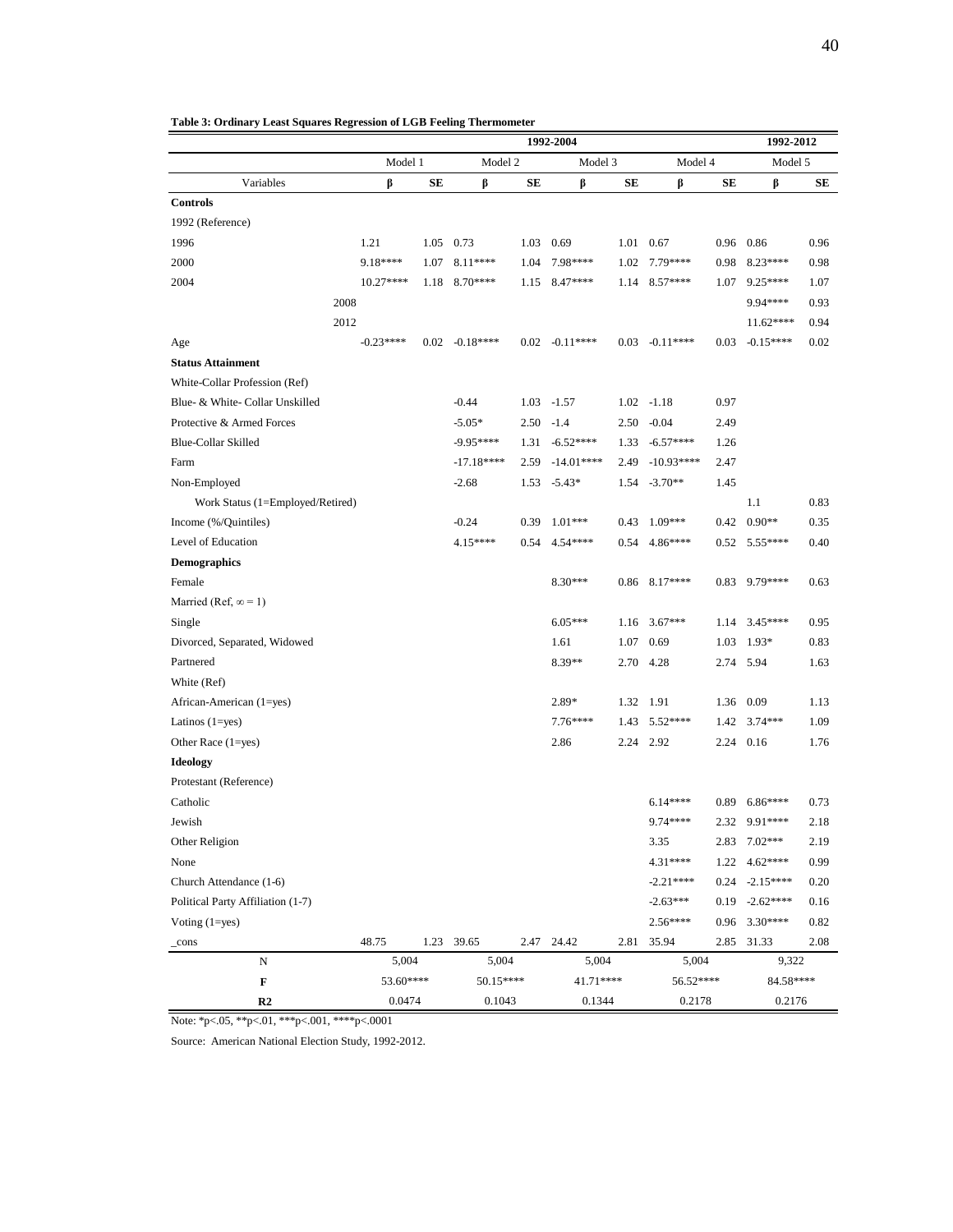|                                   |            | 1992-2004 |                   |      |                   |            |                      |      |                    | 1992-2012 |  |  |  |
|-----------------------------------|------------|-----------|-------------------|------|-------------------|------------|----------------------|------|--------------------|-----------|--|--|--|
|                                   | Model 1    |           | Model 2           |      | Model 3           |            | Model 4              |      | Model 5            |           |  |  |  |
| Variables                         | β          | SЕ        | β                 | SЕ   | β                 | SЕ         | β                    | SЕ   | ß                  | SЕ        |  |  |  |
| <b>Controls</b>                   |            |           |                   |      |                   |            |                      |      |                    |           |  |  |  |
| 1992 (Reference)                  |            |           |                   |      |                   |            |                      |      |                    |           |  |  |  |
| 1996                              | 0.18       |           | $0.08$ 0.16       |      | $0.08$ 0.16       |            | $0.08$ 0.16          |      | $0.09$ $0.17*$     | 0.09      |  |  |  |
| 2000                              | $0.25***$  | 0.09      | $0.20**$          | 0.09 | $0.20*$           | 0.09       | $0.19*$              | 0.09 | $0.22**$           | 0.09      |  |  |  |
| 2004                              | $0.67***$  | 0.10      | $0.61***$         | 0.10 | $0.61***$         |            | $0.10$ $0.68***$     | 0.11 | $0.71***$          | 0.11      |  |  |  |
|                                   | 2008       |           |                   |      |                   |            |                      |      | $0.70***$          | 0.09      |  |  |  |
|                                   | 2012       |           |                   |      |                   |            |                      |      | $0.85***$          | 0.09      |  |  |  |
| Age                               | $-0.01***$ | $0.00\,$  | $-0.01***$        |      | $0.00 \quad 0.00$ |            | $0.00\ 0.00$         | 0.00 | $-0.01***$         | 0.00      |  |  |  |
| <b>Status Attainment</b>          |            |           |                   |      |                   |            |                      |      |                    |           |  |  |  |
| White-Collar Profession (Ref)     |            |           |                   |      |                   |            |                      |      |                    |           |  |  |  |
| Blue- & White- Collar Unskilled   |            |           | 0.02              | 0.09 | $-0.05$           |            | $0.09 - 0.02$        | 0.09 |                    |           |  |  |  |
| Protective & Armed Forces         |            |           | $-0.50**$         |      | $0.21 - 0.32$     |            | $0.21 - 0.2$         | 0.22 |                    |           |  |  |  |
| <b>Blue-Collar Skilled</b>        |            |           | $-0.44***$        |      | $0.11 - 0.27**$   |            | $0.11 - 0.30***$     | 0.11 |                    |           |  |  |  |
| Farm                              |            |           | $-0.96***$        | 0.22 | $-0.80***$        | 0.23       | $-0.61**$            | 0.25 |                    |           |  |  |  |
| Non-Employed                      |            |           | $-0.21$           | 0.13 | $-0.35***$        | 0.13       | $-0.25$              | 0.14 |                    |           |  |  |  |
| Work Status (1=Employed/Retired)  |            |           |                   |      |                   |            |                      |      | $0.23***$          | 0.07      |  |  |  |
| Income (%/Quintiles)              |            |           | $-0.01$           | 0.03 | $0.08*$           |            | $0.04$ $0.11**$      | 0.04 | $0.08**$           | 0.03      |  |  |  |
| Level of Education                |            |           | $0.14***$         | 0.05 | $0.15***$         |            | $0.05$ $0.22***$     |      | $0.05$ 0.28****    | 0.04      |  |  |  |
| <b>Demographics</b>               |            |           |                   |      |                   |            |                      |      |                    |           |  |  |  |
| Female                            |            |           |                   |      | $0.44***$         |            | $0.08$ $0.46***$     |      | $0.08$ $0.50***$   | 0.06      |  |  |  |
| Married (Ref, $\infty = 1$ )      |            |           |                   |      |                   |            |                      |      |                    |           |  |  |  |
| Single                            |            |           |                   |      | $0.45***$         |            | $0.10 \quad 0.31***$ | 0.11 | $0.18*$            | 0.09      |  |  |  |
| Divorced, Separated, Widowed      |            |           |                   |      | 0.12              |            | $0.09$ 0.06          | 0.09 | $0.16*$            | 0.07      |  |  |  |
| Partnered                         |            |           |                   |      | $0.52*$           |            | 0.23 0.27            |      | $0.24$ 0.16        | 0.17      |  |  |  |
| White (Ref)                       |            |           |                   |      |                   |            |                      |      |                    |           |  |  |  |
| African-American (1=yes)          |            |           |                   |      | $0.32**$          |            | $0.11 \quad 0.18$    | 0.12 | $-0.09$            | 0.10      |  |  |  |
| Latinos $(1 = yes)$               |            |           |                   |      | 0.11              | 0.13       | $-0.13$              | 0.14 | $-0.1$             | 0.10      |  |  |  |
| Other Race $(1 = yes)$            |            |           |                   |      | 0.38              |            | $0.20 \quad 0.37$    |      | 0.21 0.06          | 0.16      |  |  |  |
| <b>Ideology</b>                   |            |           |                   |      |                   |            |                      |      |                    |           |  |  |  |
| Protestant (Reference)            |            |           |                   |      |                   |            |                      |      |                    |           |  |  |  |
| Catholic                          |            |           |                   |      |                   |            | $0.54***$            |      | $0.09$ $0.45***$   | 0.07      |  |  |  |
| Jewish                            |            |           |                   |      |                   |            | $0.58*$              |      | $0.28$ 0.59*       | 0.24      |  |  |  |
| Other Religion                    |            |           |                   |      |                   |            | 0.56                 |      | 0.31 0.43          | 0.26      |  |  |  |
| None                              |            |           |                   |      |                   |            | $0.26*$              |      | $0.12 \quad 0.19*$ | 0.09      |  |  |  |
| Church Attendance (1-6)           |            |           |                   |      |                   |            | $-0.14***$           |      | $0.02 - 0.14***$   | $0.02\,$  |  |  |  |
| Political Party Affiliation (1-7) |            |           |                   |      |                   |            | $-0.22***$           |      | $0.02 - 0.23***$   | $0.02\,$  |  |  |  |
| Voting $(1 = yes)$                |            |           |                   |      |                   |            | $-0.05$              | 0.09 | 0.11               | 0.07      |  |  |  |
| _cons                             | 0.78       |           | $0.10 \quad 0.52$ |      | $0.21 - 0.36$     | $0.24$ 0.5 |                      |      | $0.26$ 0.32        | 0.18      |  |  |  |
| N                                 | 5,004      |           | 5,004             |      | 5,004             |            | 5,004                |      | 9,322              |           |  |  |  |
| $\mathbf F$                       | 15.49****  |           | 13.34****         |      | $11.65***$        |            | 18.57****            |      | 31.79****          |           |  |  |  |
| <b>Wald Chi</b>                   | 62.00****  |           | 146.99****        |      | 210.45****        |            | 466.59****           |      | 732.80****         |           |  |  |  |

**Table 4: Logistic Regression of Inclusion of LBG in Anti-Discrimination Laws**

Note: \*p<.05, \*\*p<.01, \*\*\*p<.001, \*\*\*\*p<.0001

Source: American National Election Study, 1992-2012.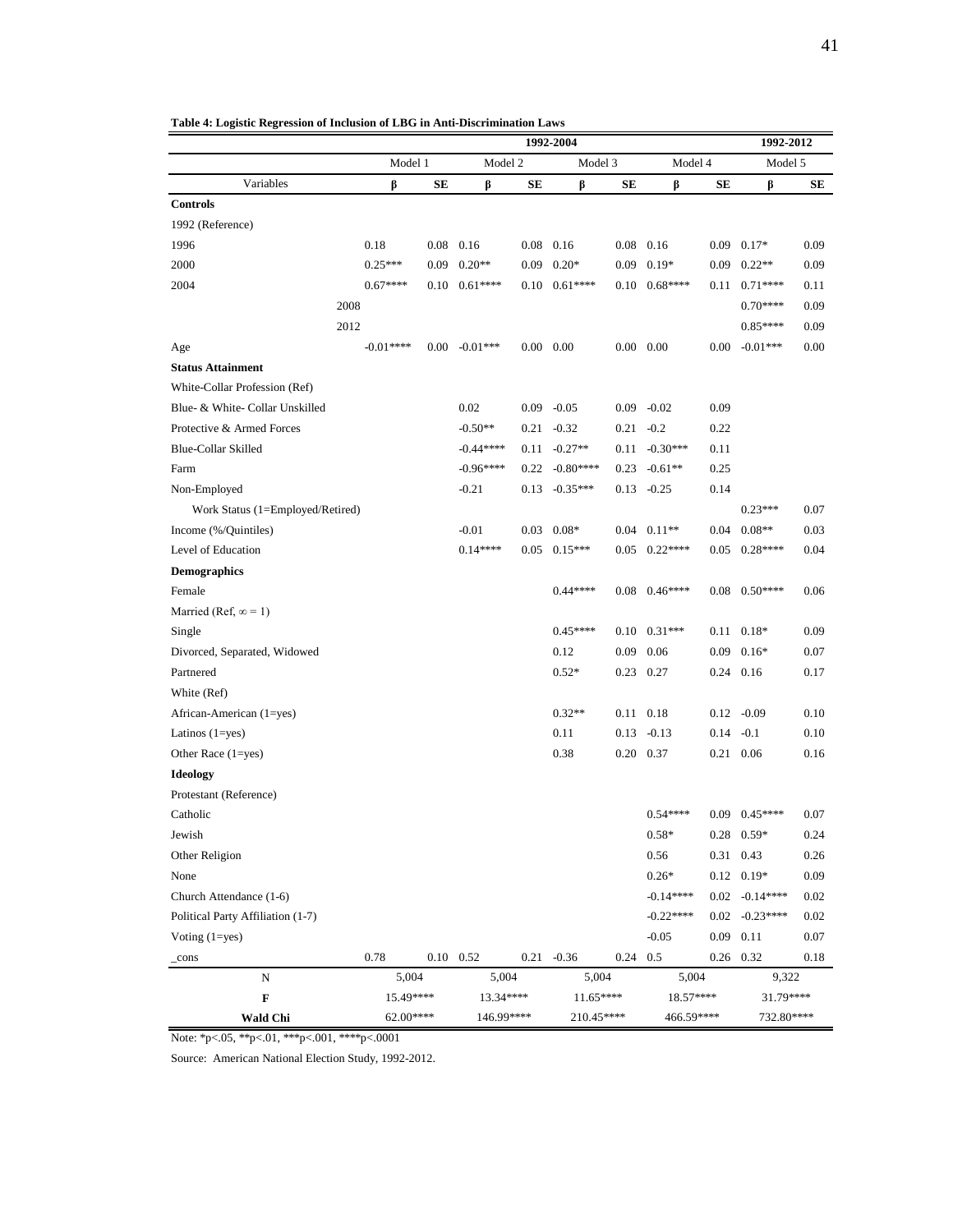|                                   |            |      |                  |      | 1992-2004         |      |                      |      | 1992-2012           |          |  |
|-----------------------------------|------------|------|------------------|------|-------------------|------|----------------------|------|---------------------|----------|--|
|                                   | Model 1    |      | Model 2          |      | Model 3           |      | Model 4              |      | Model 5             |          |  |
| Variables                         | β          | SЕ   | β                | SЕ   | β                 | SЕ   | β                    | SЕ   | β                   | SЕ       |  |
| <b>Controls</b>                   |            |      |                  |      |                   |      |                      |      |                     |          |  |
| 1992 (Reference)                  |            |      |                  |      |                   |      |                      |      |                     |          |  |
| 1996                              | $0.47***$  |      | $0.08$ $0.45***$ |      | $0.09$ $0.47***$  |      | $0.09$ $0.51***$     |      | $0.09$ $0.50***$    | 0.09     |  |
| 2000                              | $0.85***$  | 0.09 | $0.81***$        | 0.09 | $0.85***$         |      | $0.10 \quad 0.91***$ | 0.10 | $0.91***$           | 0.10     |  |
| 2004                              | 1.18****   | 0.11 | $1.14***$        | 0.11 | $1.22***$         |      | $0.12$ 1.37****      |      | $0.12$ 1.33****     | 0.12     |  |
|                                   | 2008       |      |                  |      |                   |      |                      |      | $1.12***$           | 0.12     |  |
|                                   | 2012       |      |                  |      |                   |      |                      |      | $1.64***$           | 0.10     |  |
| Age                               | $-0.01***$ |      | $0.00 - 0.01***$ |      | $0.00 - 0.01***$  |      | $0.00 - 0.01***$     | 0.00 | $-0.01***$          | 0.00     |  |
| <b>Status Attainment</b>          |            |      |                  |      |                   |      |                      |      |                     |          |  |
| White-Collar Profession (Ref)     |            |      |                  |      |                   |      |                      |      |                     |          |  |
| Blue- & White- Collar Unskilled   |            |      | $-0.17$          |      | $0.09 - 0.32***$  |      | $0.10 - 0.34***$     | 0.10 |                     |          |  |
| Protective & Armed Forces         |            |      | $-1.06***$       | 0.21 | $-0.73***$        | 0.21 | $-0.69**$            | 0.22 |                     |          |  |
| <b>Blue-Collar Skilled</b>        |            |      | $-0.74***$       | 0.11 | $-0.43***$        |      | $0.12 - 0.49***$     | 0.12 |                     |          |  |
| Farm                              |            |      | $-1.54***$       |      | $0.22 -1.25***$   | 0.23 | $-1.10***$           | 0.25 |                     |          |  |
| Non-Employed                      |            |      | $-0.30*$         | 0.13 | $-0.62***$        |      | $0.14 - 0.55***$     | 0.15 |                     |          |  |
| Work Status (1=Employed/Retired)  |            |      |                  |      |                   |      |                      |      | $0.21**$            | 0.08     |  |
| Income (%/Quintiles)              |            |      | 0.00             | 0.03 | 0.07              |      | $0.04$ $0.09*$       |      | $0.04$ $0.11***$    | 0.04     |  |
| Level of Education                |            |      | 0.09             |      | $0.05$ $0.13**$   |      | $0.05$ $0.20***$     |      | $0.05$ $0.33***$    | 0.04     |  |
| <b>Demographics</b>               |            |      |                  |      |                   |      |                      |      |                     |          |  |
| Female                            |            |      |                  |      | $0.88***$         |      | $0.08$ 0.97****      |      | $0.09$ $0.85***$    | 0.07     |  |
| Married (Ref, $\infty$ = 1)       |            |      |                  |      |                   |      |                      |      |                     |          |  |
| Single                            |            |      |                  |      | $0.25*$           |      | 0.11 0.06            |      | $0.12 \quad 0.24**$ | 0.10     |  |
| Divorced, Separated, Widowed      |            |      |                  |      | $0.21*$           |      | $0.10 \quad 0.14$    |      | $0.10 \quad 0.15$   | 0.08     |  |
| Partnered                         |            |      |                  |      | 0.41              |      | 0.22 0.08            |      | $0.25$ $0.26***$    | 0.19     |  |
| White (Ref)                       |            |      |                  |      |                   |      |                      |      |                     |          |  |
| African-American (1=yes)          |            |      |                  |      | $-0.03$           |      | $0.12 - 0.21$        |      | $0.13 - 0.34***$    | 0.11     |  |
| Latinos $(1 = yes)$               |            |      |                  |      | $-0.03$           |      | $0.14 - 0.26$        | 0.15 | $-0.27**$           | 0.11     |  |
| Other Race $(1 = yes)$            |            |      |                  |      | $-0.18$           |      | $0.19 - 0.2$         |      | $0.22 - 0.31$       | 0.17     |  |
| <b>Ideology</b>                   |            |      |                  |      |                   |      |                      |      |                     |          |  |
| Protestant (Reference)            |            |      |                  |      |                   |      |                      |      |                     |          |  |
| Catholic                          |            |      |                  |      |                   |      | $0.54***$            |      | $0.09$ $0.45***$    | 0.08     |  |
| Jewish                            |            |      |                  |      |                   |      | $1.01***$            |      | $0.34$ 0.54         | 0.38     |  |
| Other Religion                    |            |      |                  |      |                   |      | 0.36                 |      | $0.30$ $0.68***$    | 0.26     |  |
| None                              |            |      |                  |      |                   |      | $0.25*$              |      | $0.13 \quad 0.08$   | 0.11     |  |
| Church Attendance (1-6)           |            |      |                  |      |                   |      | $-0.20***$           |      | $0.02 - 0.21***$    | $0.02\,$ |  |
| Political Party Affiliation (1-7) |            |      |                  |      |                   |      | $-0.26***$           |      | $0.02 - 0.24***$    | 0.02     |  |
| Voting $(1 = yes)$                |            |      |                  |      |                   |      | 0.12                 | 0.09 | 0.11                | $0.08\,$ |  |
| $_{\rm -cons}$                    | 0.93       |      | $0.10$ 0.98      |      | $0.22 \quad 0.11$ |      | $0.25$ 1.25          |      | $0.28$ 0.27         | 0.20     |  |
| N                                 | 5,004      |      | 5,004            |      | 5,004             |      | 5,004                |      | 9,322               |          |  |
| F                                 | 49.66****  |      | 30.60****        |      | 23.77****         |      | 27.53****            |      | 40.72****           |          |  |
| <b>Wald Chi</b>                   | 198.75**** |      | 337.30****       |      | 429.28****        |      | 691.45****           |      | 938.79****          |          |  |

**Table 5: Logistic Regression of LGB Inclusions in Military Service**

Note: \*p<.05, \*\*p<.01, \*\*\*p<.001, \*\*\*\*p<.0001

Source: American National Election Study, 1992-2012.